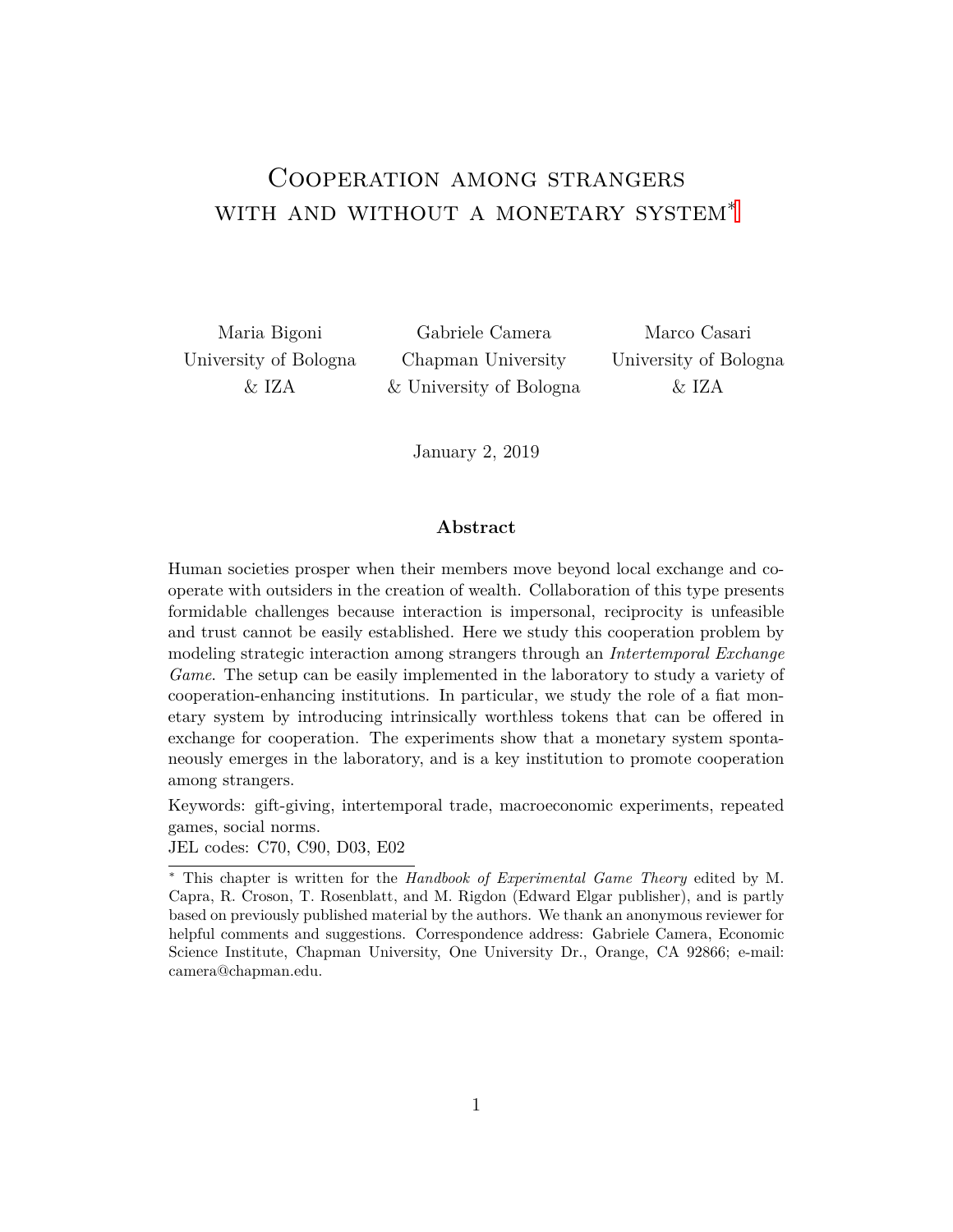## **1 Introduction**

The vast majority of commercial transactions are monetary, and new developments in cryptography and computing have given rise to digital alternatives to traditional peer-to-peer currency instruments [\(Camera, 2017\)](#page-41-0). Yet, there is still no consensus on the answer to the question "why does money exist?". Here we present a game-theoretic approach to study monetary institutions in the laboratory, which breaks new ground in addressing this open question.

It is commonly accepted that money serves as a medium of exchange, unit of account, and store of value [\(Polanyi, 1957\)](#page-46-0), and although this tells us what money does, it does not explain why societies need money to function. The explanation found in standard economics textbooks is that money was created to avoid the difficulties of barter, but this is more of a parable than an explanation.<sup>[1](#page-0-0)</sup> In fact, one would be hard pressed to find anthropological evidence in support of this view [\(Graeber, 2011;](#page-43-0) [Humphrey, 1985\)](#page-44-0). And on the other hand, the central ingredient of the theory of money is not barter but informational frictions, which basically means difficulties in assessing who owes what to whom [\(Kocherlakota, 1998;](#page-44-1) [Ostroy, 1973;](#page-45-0) [Townsend, 1987\)](#page-46-1). These frictions stem from interactions that are impersonal—as when people deal with strangers. Without these frictions trade would be easy even if barter were impossible so there money would theoretically have no role to play. Monetary theory asserts that we should not observe monetary trade if information about past conduct can be easily collected and distributed [\(Corbae et al., 2003;](#page-42-0) [Kahn](#page-44-2)

<sup>1</sup>[For example the textbook by Mankiw \(2004, Chapter 29, p. 627-628\) states: "Imagine, for](#page-44-2) [a moment, that there was no item in the economy widely accepted in exchange for goods](#page-44-2) [and services. People would have to rely on barter - the exchange of one good or service](#page-44-2) [for another - to obtain the things they need. To get your restaurant meal, for instance,](#page-44-2) [you would have to offer the restaurateur something of immediate value. You could offer to](#page-44-2) [wash some dishes, clean his car, or give him your family's secret recipe for meat loaf. An](#page-44-2) [economy that relies on barter will have trouble allocating its scarce resources efficiently."](#page-44-2)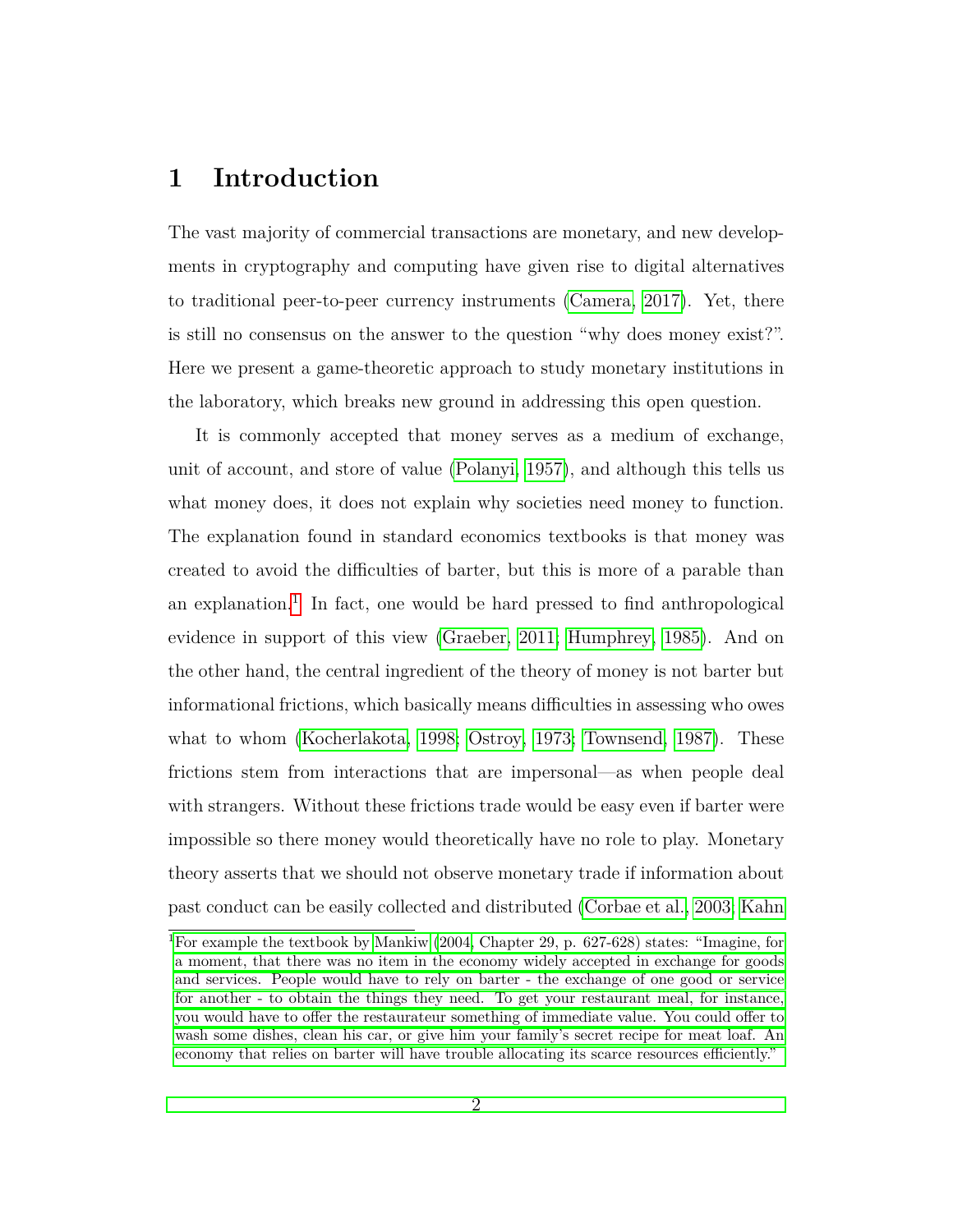[and Roberds, 2005\)](#page-44-2).

Here we discuss laboratory experiments that have tested the empirical validity of the above theoretical postulates. An advantage of the experimental approach is the possibility to uncover causal relationships between the structure of the economic environment, the emergence and the properties of the monetary system. For instance, there are many historical examples of societies that did and did not rely on money—ancient Rome and India used coins for internal trade, while Egypt and pre-Colombian societies did not [\(Grae](#page-43-0)[ber, 2011;](#page-43-0) [Polanyi, 1957\)](#page-46-0)—but it is difficult to establish causal relationships based on this field evidence, due to many confounding factors and profound institutional differences across these societies.

The macroeconomic experiments we discuss do not narrowly mirror a specific monetary model. They are based on a theoretical platform designed to capture the principle of operation underlying any microfounded model of money: enforcement limitations give rise to a severe form of market incompleteness, which makes *intertemporal* trading agreements difficult to support.[2](#page-0-0) This economic friction hinders an efficient reallocation of consumption across space and time, and it ultimately motivates the use of media of exchange in a variety of monetary models, for example overlapping generations [\(Samuelson,](#page-46-2) [1958\)](#page-46-2), turnpike [\(Townsend, 1980\)](#page-46-3), trading post [\(Hayashi and Matsui, 1996;](#page-43-1) [Shapley and Shubik, 1977\)](#page-46-4), or random matching [\(Diamond, 1984;](#page-42-1) [Hellwig,](#page-44-3) [1976;](#page-44-3) [Kiyotaki and Wright, 1989\)](#page-44-4). The experimental results have thus wider generality compared to those emerging from experiments tied to a specific

<sup>&</sup>lt;sup>2</sup>In the words of Keynes "For the importance of money essentially flows from its being a link between the present and the future." [\(Keynes, 1936,](#page-44-5) chapter 21, p. 293). This is why money traditionally had no explicit role in the theory of growth, asset pricing, unemployment or business cycles, because in those models intertemporal trading arrangements can typically be enforced.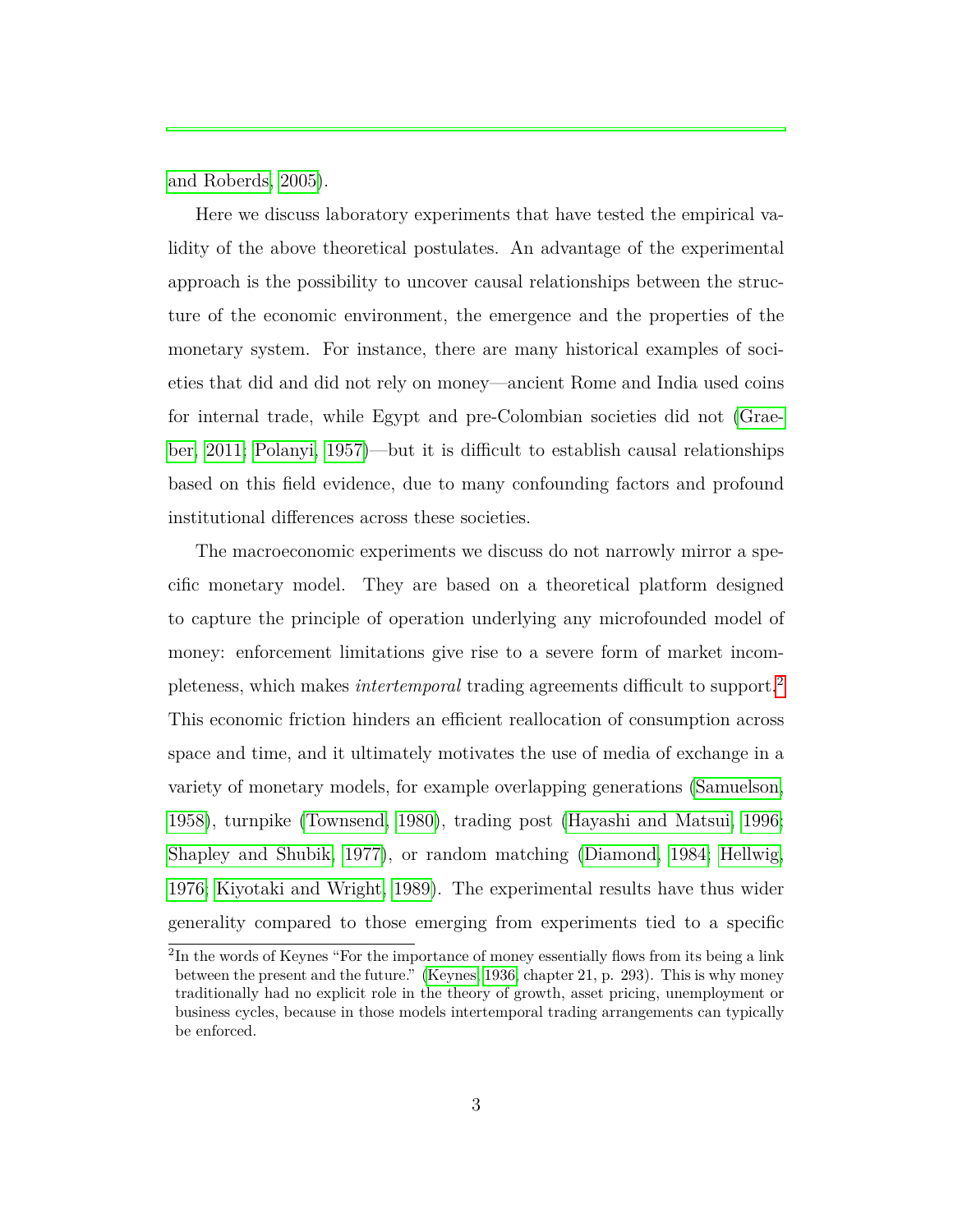model.

Monetary theorists have asserted that money exists only to bridge informational gaps: its unique purpose is to expand the set of payoffs when players cannot monitor counterparts' past conduct (e.g., [Huggett and Krasa, 1996;](#page-44-6) [Kocherlakota, 1998;](#page-44-1) [Ostroy, 1973\)](#page-45-0). This view relies on two intertwined—and tacit—postulates. First, money matters only if it is *uniquely* capable of expanding the theoretical efficiency frontier. If the efficient allocation can be supported without money, then money is inessential [\(Hahn, 1973\)](#page-43-2) and will not be used because—and here is the second tacit postulate—individuals naturally coordinate on efficient play (e.g., [Wallace, 2014,](#page-46-5) footnote 1). This is why barter is a moot problem: if trading histories are public information, then players can support the efficient allocation by incurring and settling debts through an intertemporal exchange of gifts—hence money has no reason to exist even if barter is impossible (e.g., [Corbae et al., 2003,](#page-42-0) p. 737). In a sense, the theory of money tacitly assumes away one of the central problems of game theory: equilibrium selection.

The experiments discussed in this chapter tell a different story, which casts doubts on the empirical validity of these theoretical assertions. They show that money matters for behavioral reasons that are not captured by the theory. On the one hand, subjects often fail to coordinate on efficient play when a monetary institution is unavailable, in large part because there exists strategic uncertainty—a feature that is known to get in the way of attaining efficient outcomes, especially in large groups [\(Capra et al., 2009;](#page-42-2) [Heinemann et al.,](#page-43-3) [2009;](#page-43-3) [Van Huyck et al., 2007\)](#page-46-6). On the other hand, we observe that monetary trade emerges as an institution that reduces strategic uncertainty, thus facilitating coordination on high-payoff equilibria even in large groups. These empirical findings help to explain why money plays such a prominent role in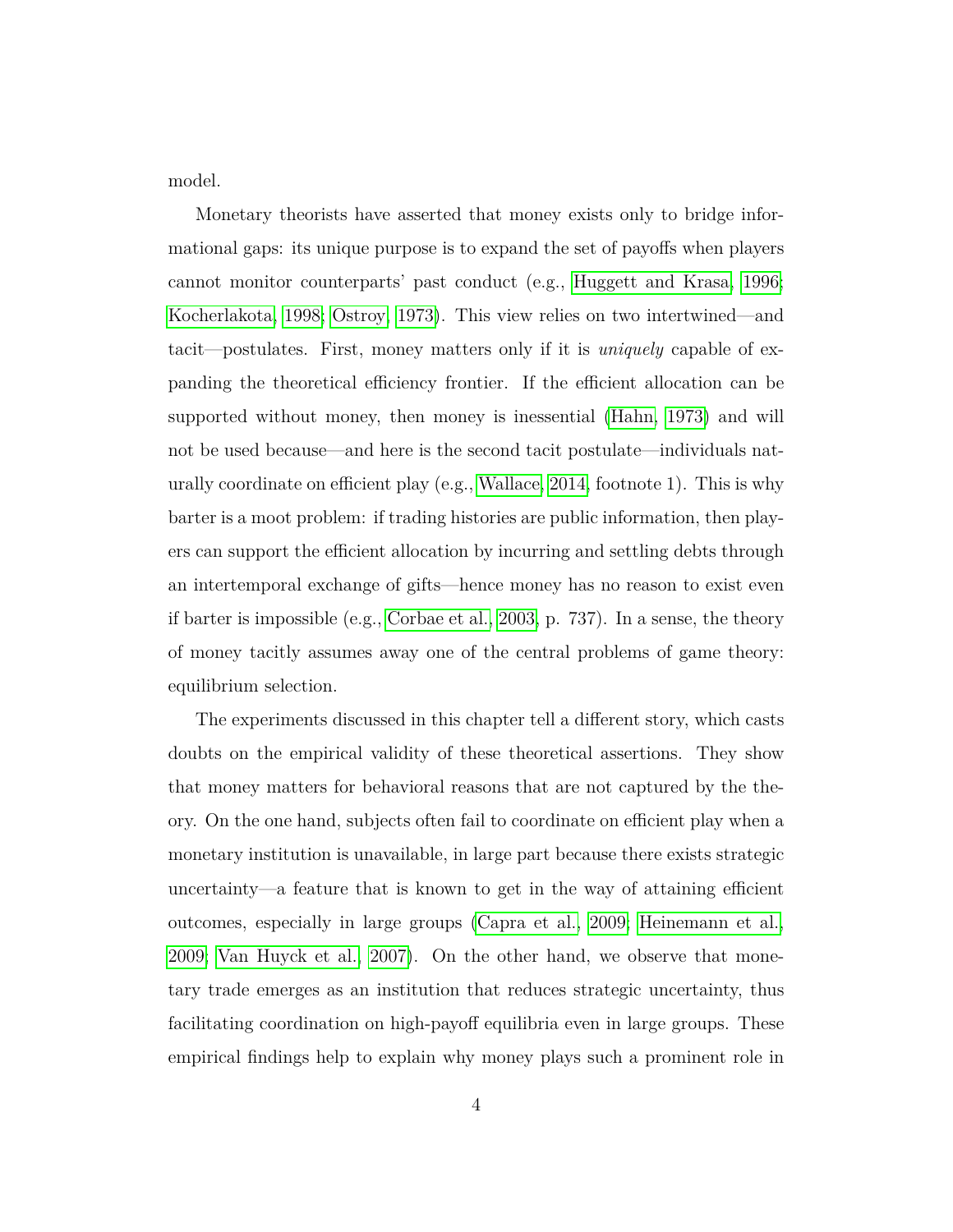the field.

To study emergence and functions of money in the laboratory we construct an infinitely repeated social dilemma [\(Friedman, 1971\)](#page-43-4), called the *Intertemporal Exchange Game*. Multiple players interact in consumer-producer pairs that are randomly rearranged in each period. The producer can unilaterally transfer a valuable good to the consumer. The transfer is socially efficient, as the production cost is below the consumption value. The players' roles alternate over time and their identities remain hidden, hence cooperation amounts to an intertemporal exchange of goods among strangers. Cooperation is one of multiple equilibria [\(Ellison, 1994;](#page-43-5) [Kandori, 1992\)](#page-44-7).

In this environment we introduce payoff-irrelevant objects called *tokens*, which can be exchanged for the consumption good *quid pro quo*. If producers transfer the good only in exchange for a token, then tokens become *fiat* money and a monetary system emerges. Otherwise, tokens remain valueless. The tokens' supply is fixed and chosen to ensure that a monetary system is feasible. However, the introduction of tokens does not remove any strategy available without tokens, and their use is entirely voluntary. By design, tokens merely expand the strategy set and their use cannot expand the efficiency frontier. In fact, not only payoffs cannot be improved by using money, but can actually be lowered if liquidity constraints are binding, i.e., if it happens that a buyer has no money to offer a seller. These design features remove the main theoretical reason for the use of money, and allow us to concentrate on studying its behavioral role.

Our choice to cast the problem of monetary exchange within a gametheoretic framework with a finite number of players has both advantages and disadvantages. On the one hand, the use of a finite population is needed for practical reasons to bring infinite macroeconomic models into the lab [\(Alipran-](#page-41-1)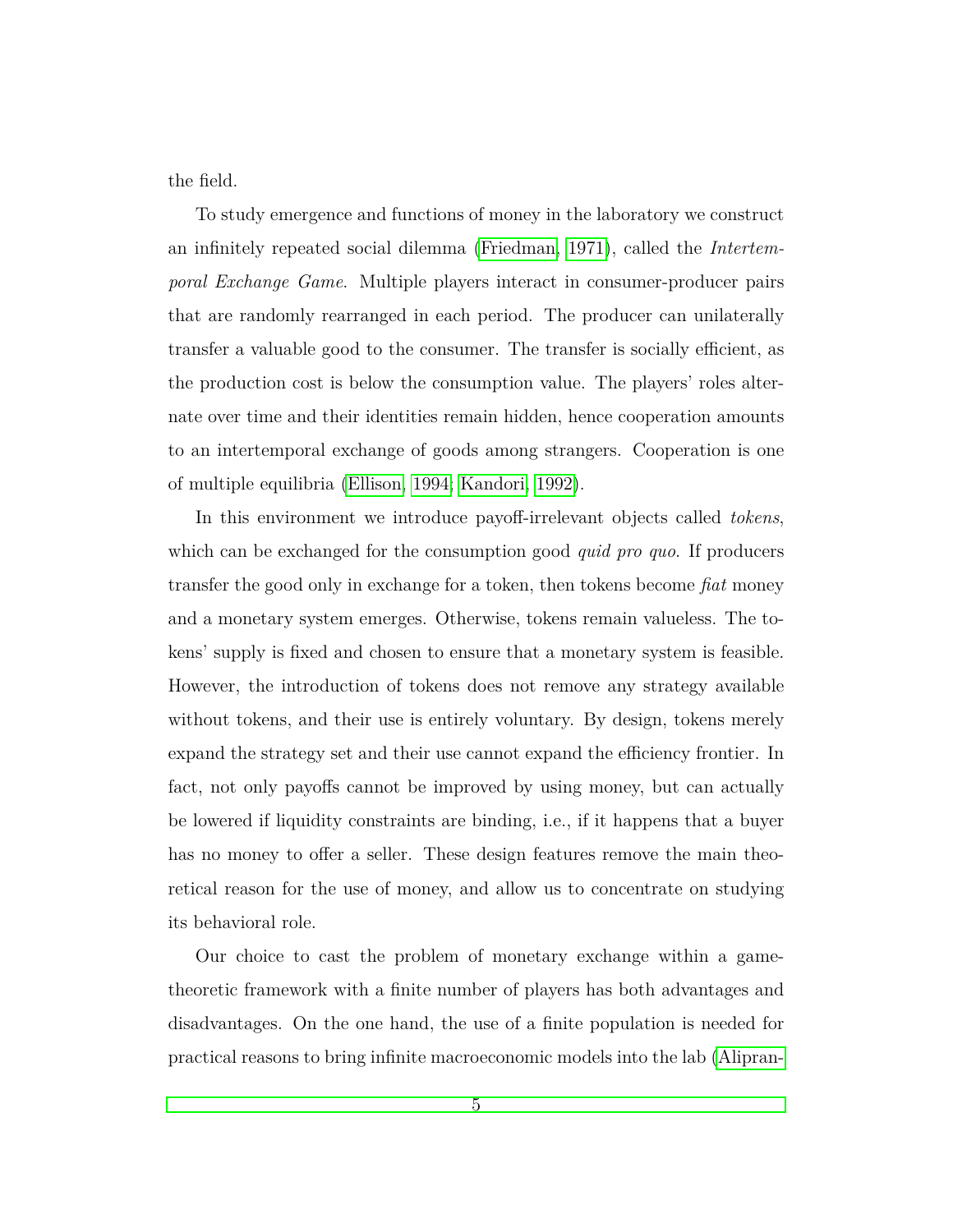[tis and Plott, 1992\)](#page-41-1). Studying monetary systems in the laboratory allows us to manipulate institutional factors, to eliminate confounding factors that characterize field data, and to understand what principles are in operation [\(Plott,](#page-45-2) [2001\)](#page-45-2). On the other hand, in a finite population individual actions have a strategic impact [\(Kovenock and De Vries, 2002;](#page-44-8) [Levine and Pesendorfer, 1995\)](#page-44-9) and players have a positive probability to meet more than once, which also affects the dynamics of the game [\(Camera and Vesely, 2003\)](#page-42-3). These type of strategic considerations are generally not found in monetary models, because those models invariably create economies of strangers by assuming infinite populations. This second consideration explains why in the design we made a specific effort to remove reputation effects, by appropriately manipulating informational flows and interaction over time.

We proceed as follows. Section [2](#page-5-0) contains the design and some important theoretical considerations. Section [3](#page-11-0) gives an overview of the main results about cooperation among strangers, when monetary systems cannot emerge. Section [4](#page-17-0) describes how the game changes when we introduce tokens, and Section [5](#page-25-0) present the experimental results. Section [6](#page-31-0) discusses a new experiment, where there is an oversupply of tokens. Finally, Section [7](#page-38-0) concludes.

## <span id="page-5-0"></span>**2 The Intertemporal Exchange Game**

This section opens with a description of the game setup without any monetary institution, then presents theoretical considerations about the equilibrium set, and finally illustrate its experimental implementation.<sup>[3](#page-0-0)</sup>

**The cooperative task.** Our prototypical cooperative task is a helping game between an active producer and a passive consumer (see Table [1\)](#page-6-0). The <sup>3</sup>This section is largely based on material from [Bigoni et al.](#page-41-2) [\(forth.\)](#page-41-2).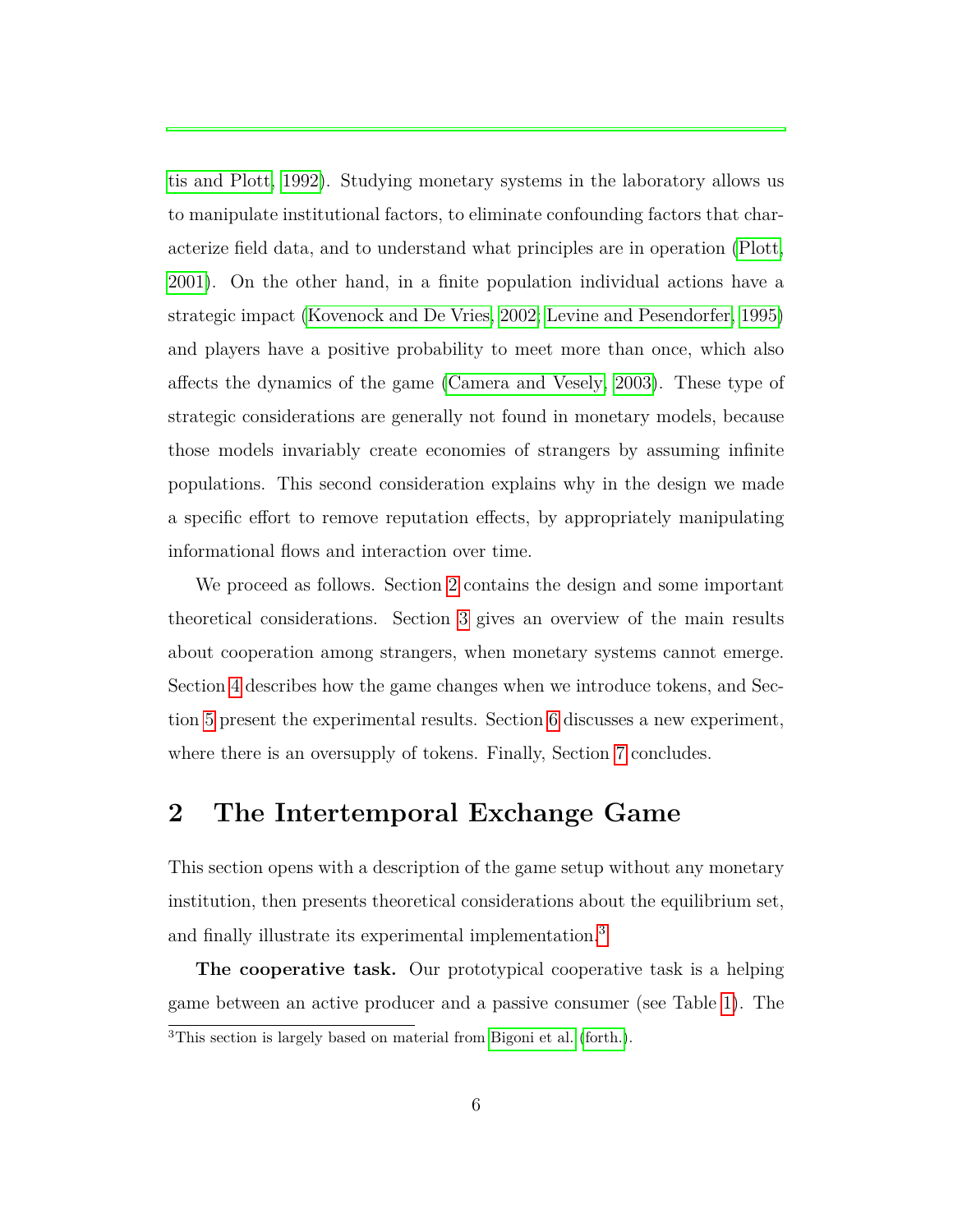producer is endowed with a good while the consumer has no endowment. The consumer has the largest benefit from consuming the good, while the producer has the option to unilaterally transfer the good to the consumer. If this occurs, then we say that the producer "helps" the consumer, or, equivalently, *cooperates*. Otherwise, we say that the producer "does not help" or, equivalently, *defects* [\(Nowak and Sigmund, 1998\)](#page-45-3).

Table 1: The Helping Game.

<span id="page-6-0"></span>

|                    |      | Producer's choice |
|--------------------|------|-------------------|
|                    | Help | Do not help       |
| Payoff to producer | a.   |                   |
| Payoff to consumer | a    | $d-l$             |

**Notes:** In the experiment  $g = 20, d = 6, l = 2, a = 0$  [\(Bigoni et al., forth.\)](#page-41-2)

If the producer helps, then her payoff is *a* while the consumer's is *g*. If no help is given then the consumer's payoff is smaller, *d* − *l*, while the producer payoff is larger,  $d > a$ . We retain the assumption that helping maximizes total payoffs, i.e.,  $g + a > 2d - l > 0$ . This means that cooperation is socially efficient because it maximizes surplus, which is simply  $g + a - (2d - l)$ . Note, however, that if this interaction is not repeated then the producer has no incentive to help because defection is the dominant strategy.

**The supergame.** Players repeat the stage game for an infinite number of rounds, and discount payoffs according to a parameter  $0 < \beta < 1$ . After each round of play, both players observe the outcome. There is constant population of N players (N even), and in each round half are producers and half are consumers. Roles alternate deterministically every round. If there is cooperation in every meeting over the course of the supergame, then the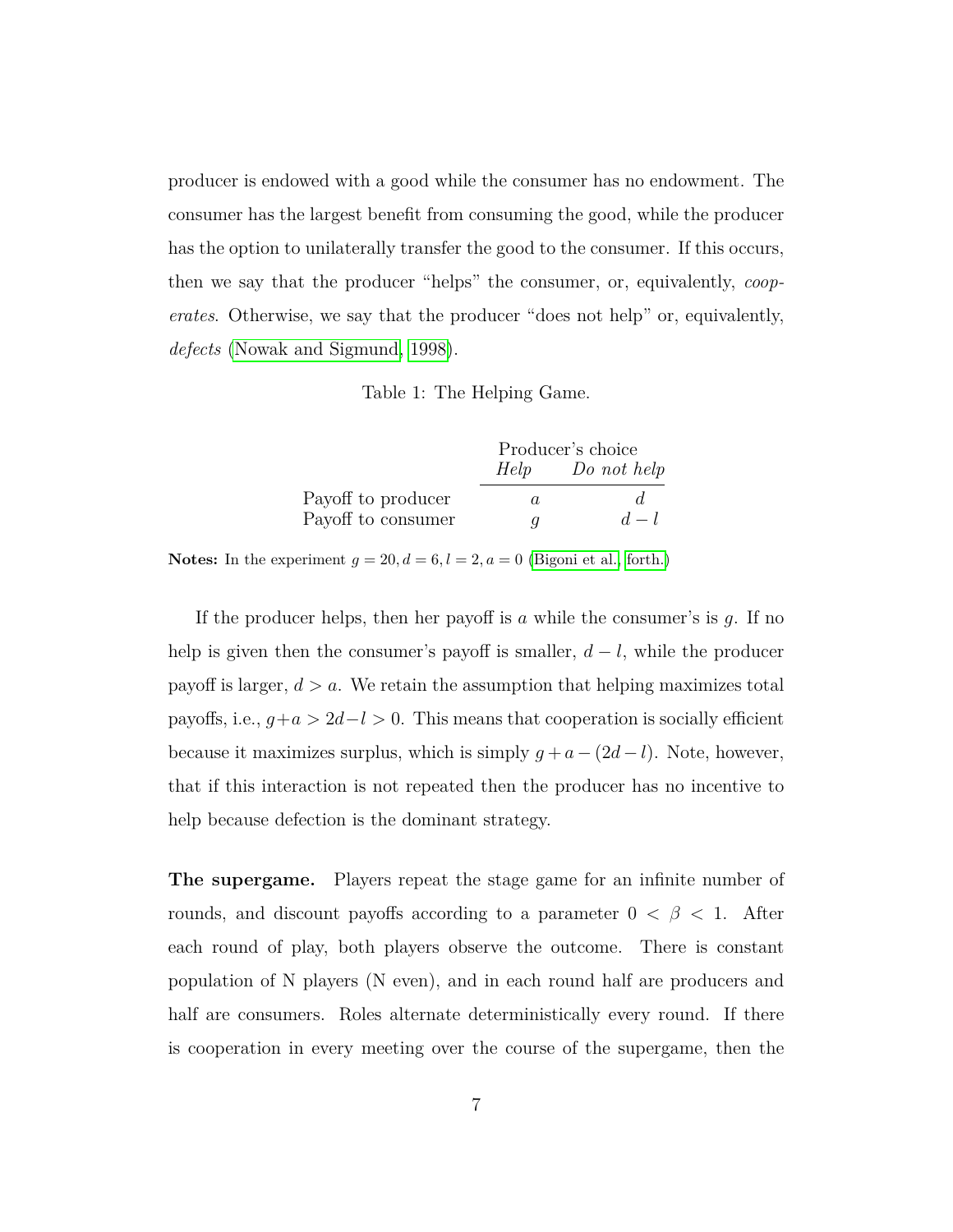alternation in roles implies that there is an intertemporal exchange of help. This outcome is clearly efficient because surplus is maximized in every meeting.

**Strangers.** Players interact as strangers because opponents change at random every round and their identities are hidden (Figure [1\)](#page-7-0). Hence, players can never identify their opponent. Moreover, the observable information after each round preserves the anonymity of interaction. In this setup, there is no possibility for anyone to engage in relational contracting. Moreover, a player cannot build a reputation. Put simply, we say that interaction is *impersonal*.

<span id="page-7-0"></span>

Figure 1: Strangers' matching.

**Notes:** Example of pairwise meetings in a group of  $N = 8$  subjects. Circles and squares denotes different roles; numbers indicate subject's ID, which remains private.

This contrasts with a situation where players interact as partners, because the opponent remains the same over time, and it is possible to establish reputation. In this case, interaction is *personal*.

**Information.** Players observe a common signal about the actions taken in the round, which is a form of public monitoring. More specifically, at the end of every round every player is able to see a statistic that reports the distribution of outcomes in the population. For example, players could be informed if all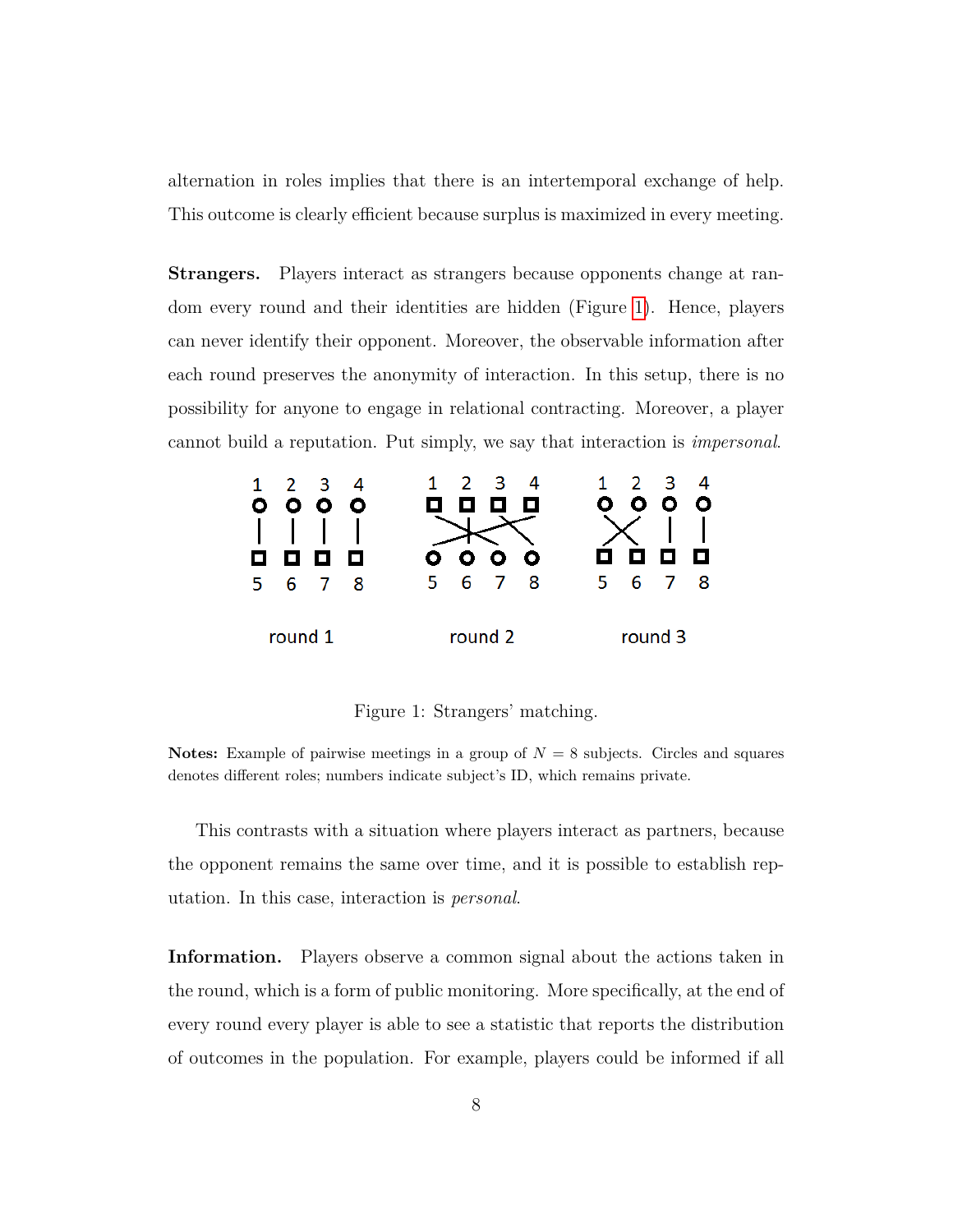pairs resulted in identical outcomes or not, or they could be provided a numeric value about the mean cooperation level in the population. This introduces a shared element of history among all players in the population, i..e, of public monitoring, while retaining a strangers setting. The statistic is important because it can publicly reveal whether or not a defection occurred anywhere in the population.

**Theoretical considerations.** One can show that full cooperation is an equilibrium outcome for any population size *N*. The idea is simple: given the kind of public monitoring we have assumed, we can consider a strategy which threatens an immediate, and harsh, community-wide punishment if anyone refuses to act cooperatively at any point in time. Specifically, we consider the following strategy:

<span id="page-8-0"></span>**Definition 1** (**Cooperative strategy**)**.** *Consider the player in her role as a producer. The player helps in round 1 and in all subsequent rounds only if her information is consistent with every other producer having helped, up to that point.* Instead, if she has knowledge of some defection, then the player will *permanently stop helping consumers.*

We say that a *social norm* of intertemporal exchange of help—or, equivalently, of *intertemporal cooperation*—emerges whenever every player in the population adopts this cooperative strategy. A social norm of cooperation has two parts. First, there is a "rule of cooperation," i.e., always help if others do the same. Second, there is a "rule of punishment," i.e., stop helping if someone takes an uncooperative action. This rule of punishment serves as a sanction that leads to permanent defection in the whole population. It turns out that when the discount factor is sufficiently large, then this sanctioning scheme can ensure the sustainability of full cooperation in subgame perfect equilibrium.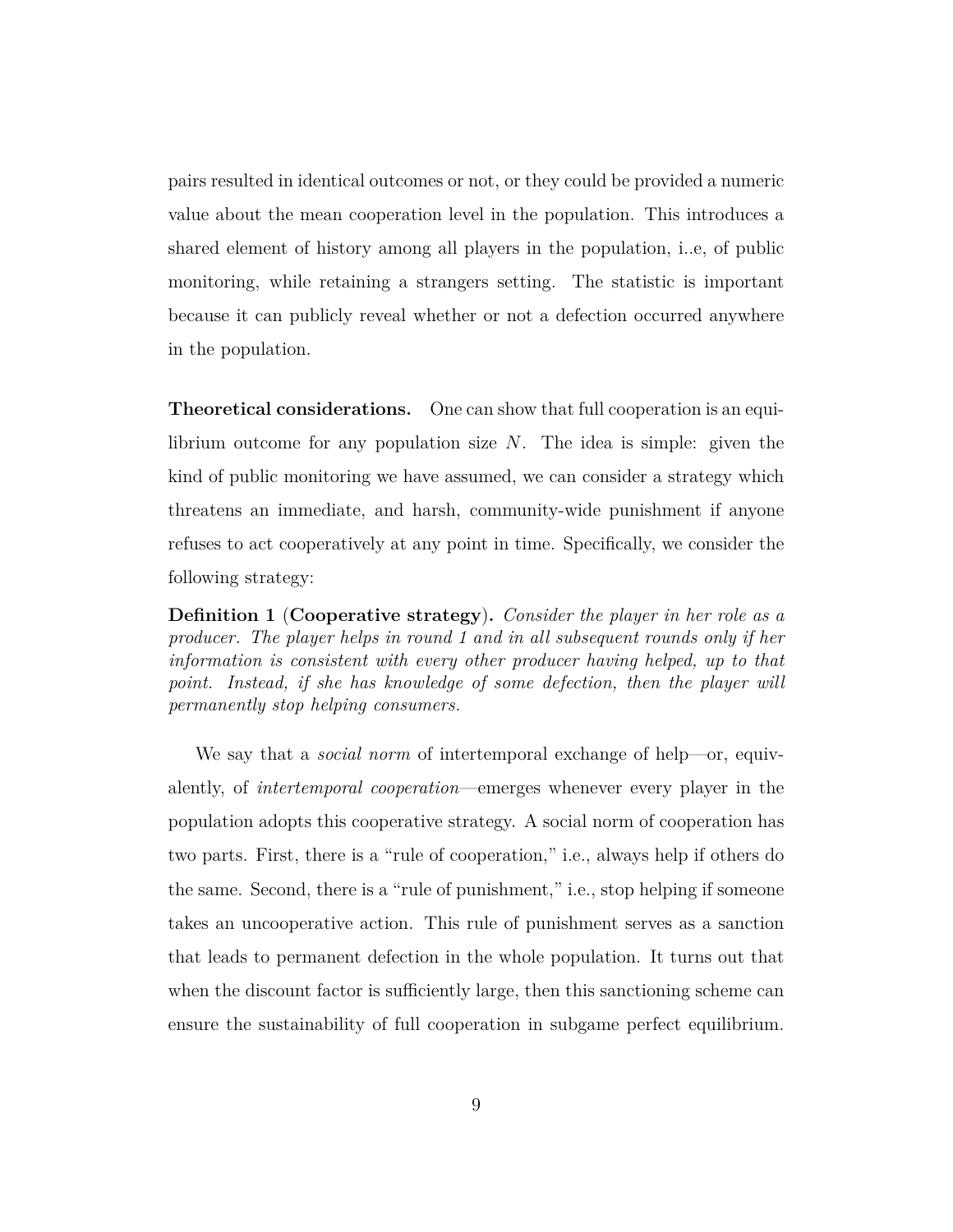In equilibrium, the payoff to a producer is denoted

$$
v_0 := \frac{a + \beta g}{1 - \beta^2},
$$

while the payoff to a consumer is denoted

$$
v_1 := \frac{\beta a + g}{1 - \beta^2}.
$$

Note, due to the deterministic alternation between helping earning *a*, and receiving help earning *g*, in cooperative equilibrium consumers have a greater payoff than producers, i.e.,  $v_1 > v_0$ .

To demonstrate existence of equilibrium we start by showing that the social norm provides sufficient incentives for producers to not deviating from the rule of cooperation in equilibrium. That is to say, producers prefer to help as opposed to defect. To do so, we must verify that in equilibrium, no producer can increase her payoff by refusing to help a consumer, thus moving off equilibrium. Note that if a producer defects in some round, and everyone follows the social norm of cooperation, the she will earn *d* instead of *a < d*, but will also trigger a complete stop of cooperation forever after. The implication is that the payoff to a producer who moves off-equilibrium is

$$
\hat{v}_0 := \frac{d + \beta(d - l)}{1 - \beta^2}
$$

Note that this corresponds to the payoff associated to infinite repetition of the static Nash equilibrium, in which no one ever cooperates (which is also an equilibrium of the supergame). Moving off equilibrium is thus suboptimal when  $v_0 \geq \hat{v}_0$ . It is easily demonstrated that this requires

$$
\beta \ge \beta^* := \frac{d-a}{g-d+l}.
$$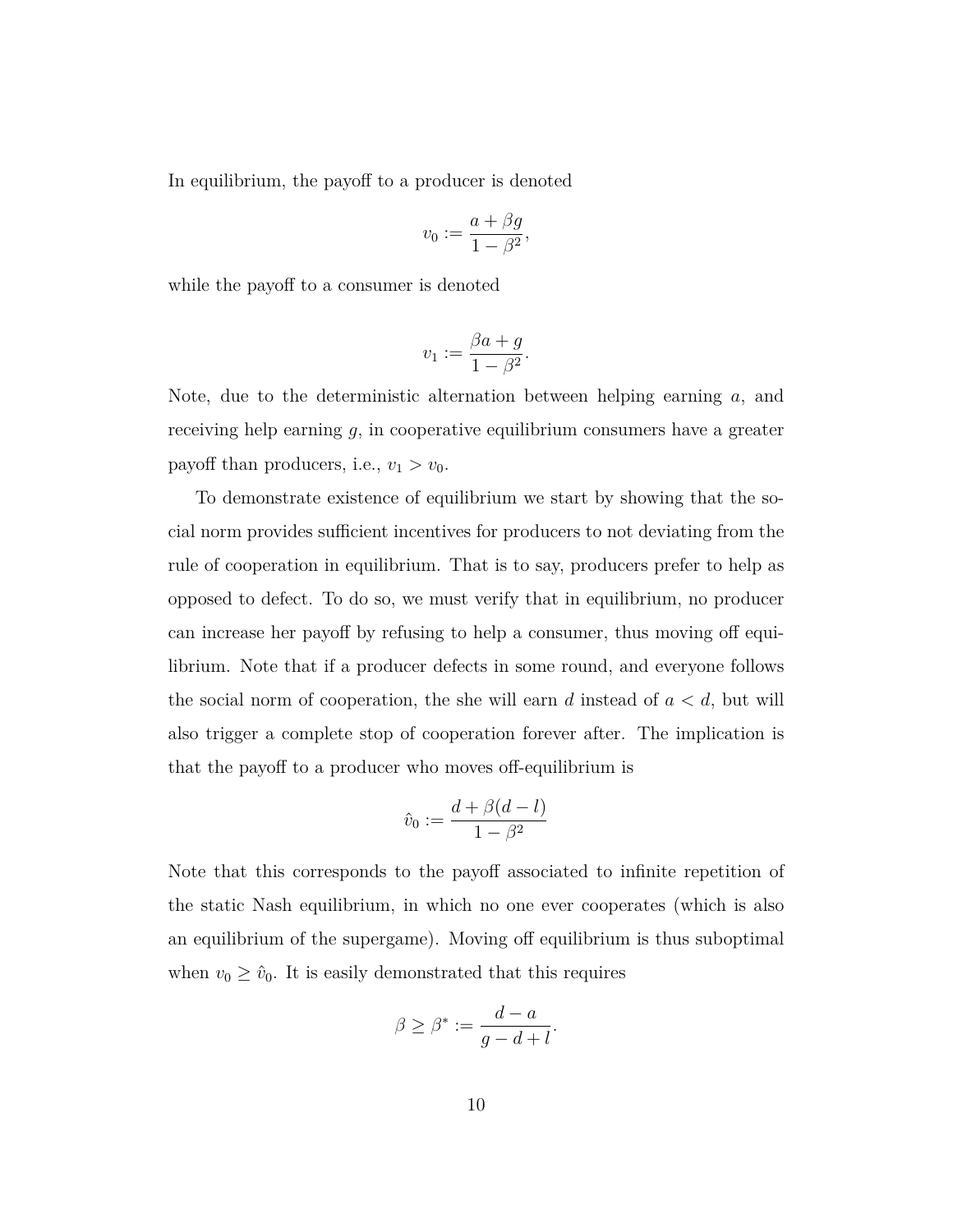Note that the player suffers a cost  $d - a$  from helping when she is a producer. However, she attains surplus  $q-d+l$  as a consumer, in cooperative equilibrium. Hence, one can interpret  $\beta^*$  as the cost-benefit ratio from cooperation.

To complete the proof, we must also show that the social norm of cooperation ensures that it is optimal to punish off-equilibrium, by never again cooperating in any meeting. This is obviously true because any deviation from the rule of cooperation is immediately made public. It follows that if everyone adopts the cooperative strategy in Definition [1,](#page-8-0) then no player has a reason to cooperate off-equilibrium because not helping is the best response to every producer always choosing "do not help." We summarize this discussion in the following proposition:

**Proposition 1.** *If*  $\beta \geq \beta^*$ , then the social norm of cooperation supports the *efficient, fully cooperative outcome in subgame perfect equilibrium.*

A remark may be helpful. The requirement that  $\beta \geq \beta^*$  is sufficient for existence of cooperative equilibrium, and it is also necessary (or, otherwise deviating in equilibrium is optimal). However, multiple equilibria exist in this supergame, which include full defection (as seen above) and equilibria with partial cooperation (e.g., start cooperating only after 10 rounds of play have elapsed). It is true that full cooperation is socially efficient, but this does not guarantee that players will coordinate on this outcome instead some other outcome with lower efficiency. That is to say, there is strategic uncertainty because many outcomes are consistent with equilibrium.

**Design.** The supergame has an uncertain duration governed by a random continuation rule [\(Roth and Murnighan, 1978\)](#page-46-7). There is a fixed number  $T \geq 1$ of rounds, following which an additional round is played with probability *β*. Given the discussion above, we interpret this probability as the discount fac-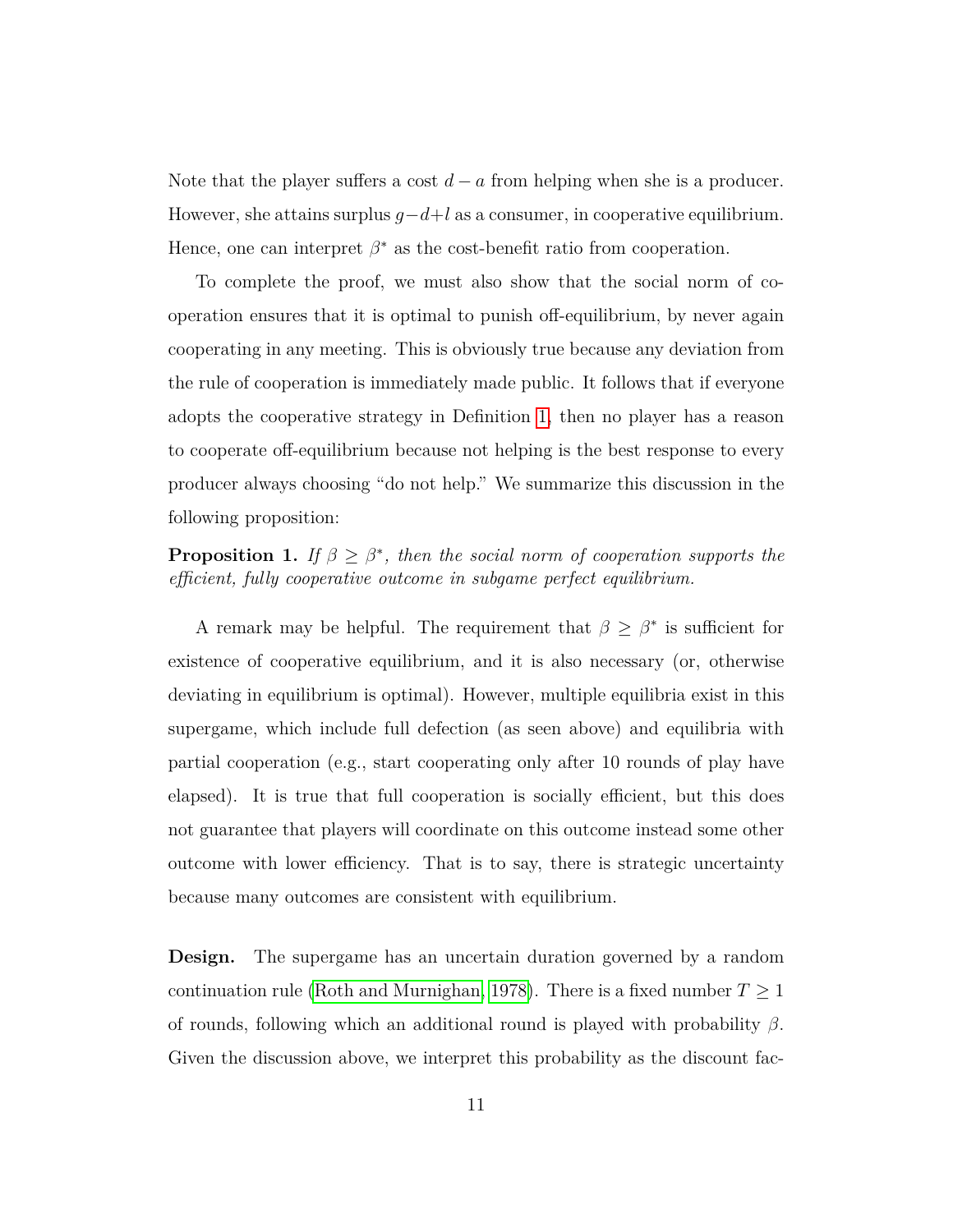tor of a risk-neutral player. To implement this feature in the experiment, at the end of each round a number is randomly drawn by a computer program, from a uniform distribution over the natural numbers between 1 and 100. The supergame continues into an additional round as long as a number less than or equal to  $100^*/\beta$  is selected. Otherwise, the supergame ends. At the end of each round all participants in the group observe the number drawn, which informs them about the end or continuation of the supergame. Every participant played five separate supergames within a session. Within each supergame, subjects interacted in "groups." In every round of a supergame, new pairs of consumers and producers were formed within a group. At the beginning of each supergame new groups were formed so that no two players ever interacted for more than one supergame. The experiments were run at Purdue University, University of Iowa, and Chapman University with undergraduates volunteers. Every player participated in only one session. Instructions employed a neutral language, they were read aloud to subjects, and involved no deception. Subjects privately received cash payments at the end of the session, which were on average well above the minimum wage.

## <span id="page-11-0"></span>**3 Main results without money**

Here we present experimental results about the ability of strangers to cooperate in the absence of institutions such as a monetary system. In general, subjects did not fully trust that other subjects in their group of strangers would return a current gift of help later in the supergame. Realized cooperation rates were far from optimal (53.3% on average) and point toward the difficulty of coor-dinating on efficient Nash play instead of on other Pareto-inferior equilibria.<sup>[4](#page-0-0)</sup>

<sup>&</sup>lt;sup>4</sup>Recall that the cooperation rate is proportional to the efficiency level of the economy.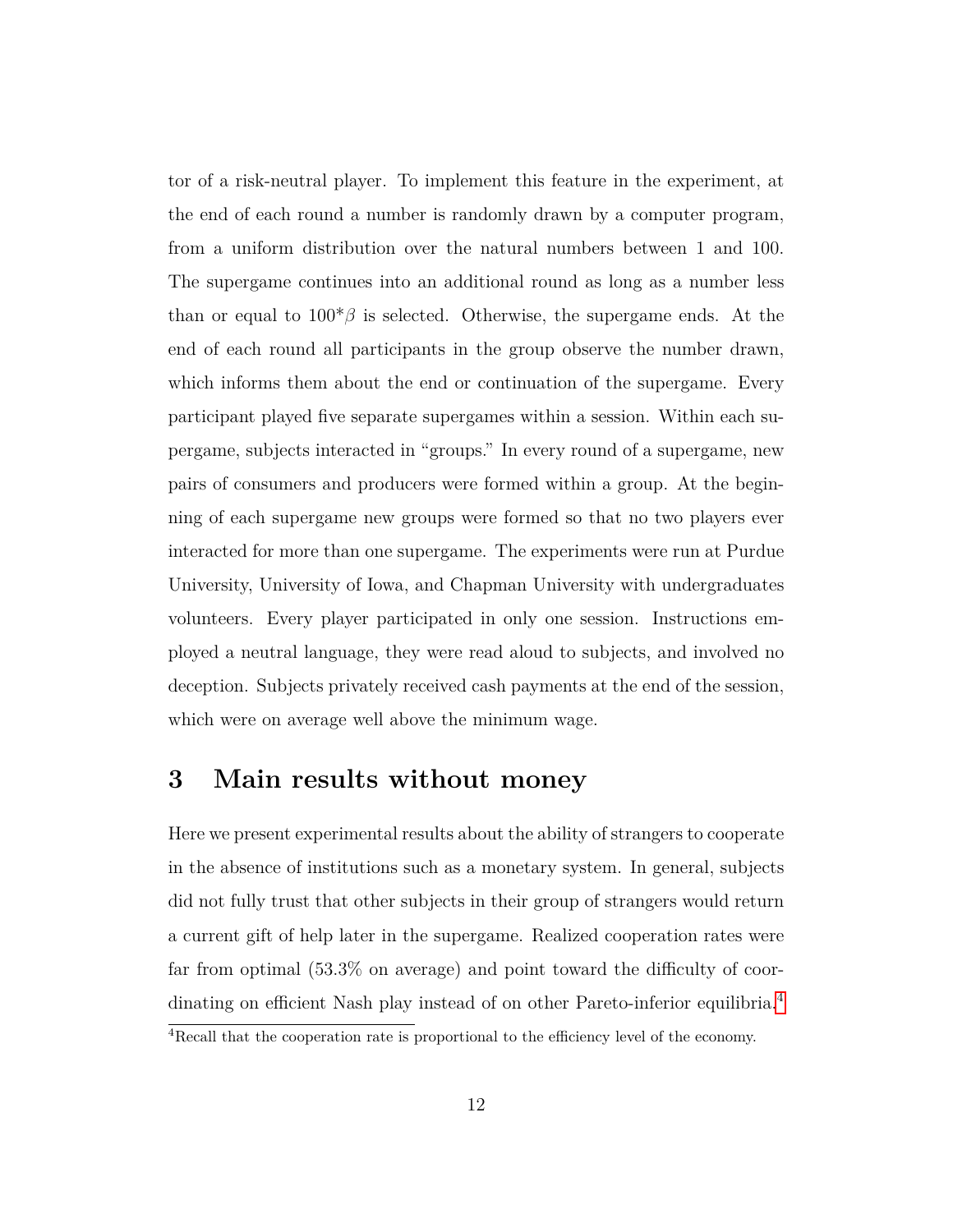Similar outcomes have been observed in several experiments, which suggests the existence of a wide scope for institutions to promote cooperation [\(Bigoni](#page-41-2) [et al., forth.\)](#page-41-2).

**Partners cooperate more than strangers.** From a theoretical standpoint, interacting among partners or strangers does not affect the efficiency frontier, as long as there is public monitoring of defections, as when every player in the population can be immediately informed about the occurrence of a defection anywhere in the economy [\(Abreu et al., 1990\)](#page-41-3). However, from a behavioral standpoint, this can make a large difference in the ability to cooperate. Experimental evidence from [Camera et al.](#page-41-4) [\(2013a\)](#page-41-4) shows that partners in a fixed pair cooperate more than strangers who interact in random pairs.<sup>[5](#page-0-0)</sup> The cooperation rate drops from 70.7% in partners, to 49.1% in groups of four strangers.

One obstacle to achieve cooperation among strangers is the impossibility of direct reciprocation, which is known to have a very strong behavioral impact (Fehr and Gächter, 2000). Another possible obstacle is lack of communication. In related experiments with prisoner's dilemma games [\(Camera et al., 2013b\)](#page-42-4) we found that free-form communication helped to support efficient play. However, structured communication did not help solve the problem of cooperation among strangers, because it was used strategically by free-riders to exploit cooperators. The focus of this chapter is therefore on environments where it is difficult to support cooperation among strangers.

**Group size matters.** Field evidence on the impact of group size on cooperation is ambiguous, as many factors co-vary with group size. Typically,

<sup>&</sup>lt;sup>5</sup>Note that the design in [Camera et al.](#page-41-4)  $(2013a)$  is slightly different from [Bigoni et al.](#page-41-2) [\(forth.\)](#page-41-2), as illustrated in Table [2.](#page-18-0)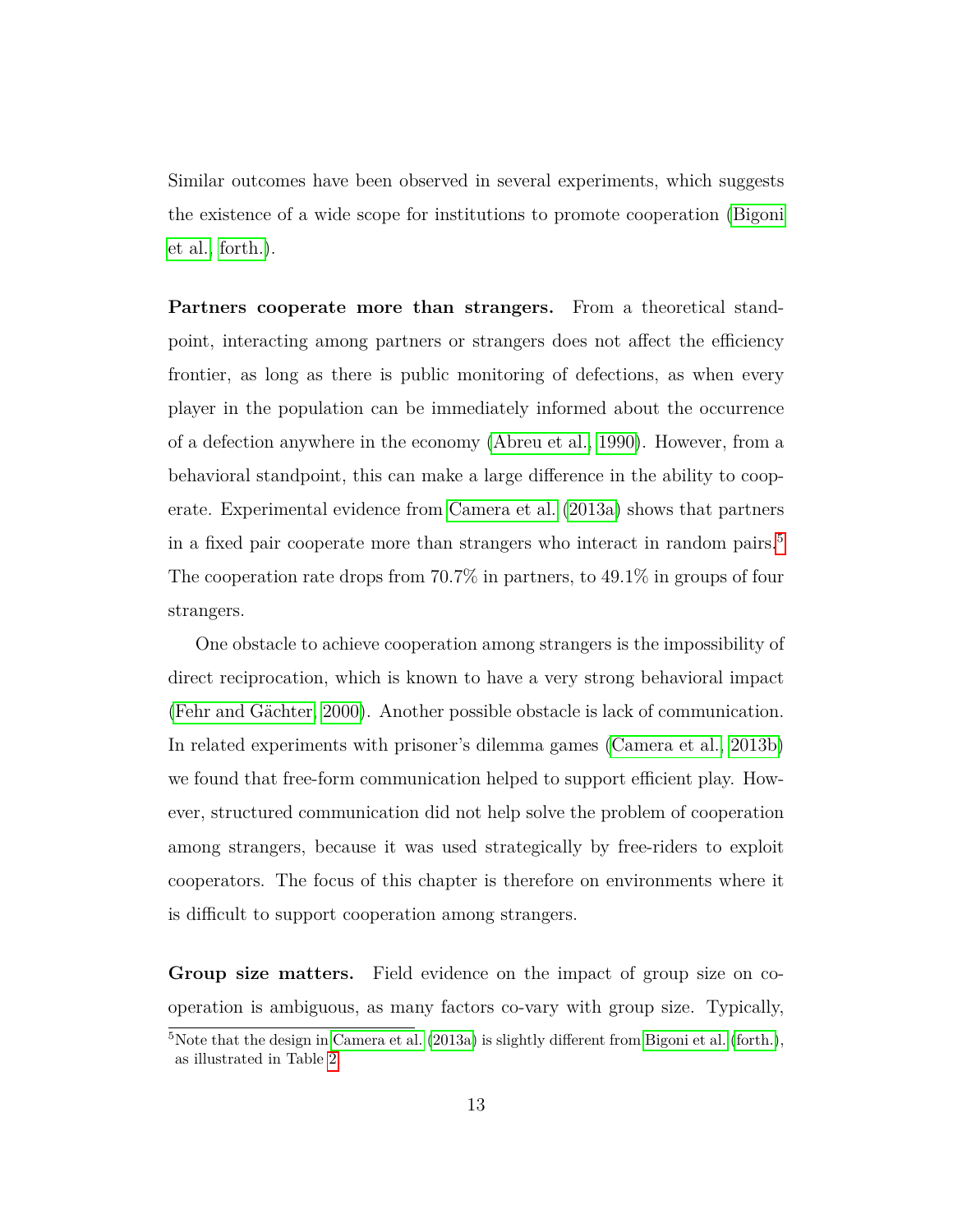returns from cooperation are lower in small groups—due to reduced scope for specialization—but members can monitor each other better than in large groups and can more easily communicate. Experiments can remove these confounds.

Monitoring others is a key requirement to sustain cooperation [\(Levine and](#page-44-9) [Pesendorfer, 1995\)](#page-44-9), and in the field observing everybody else's actions is more difficult in large groups. We set up an experiment where monitoring is equally accurate in small and large groups by making participants observe the fraction of cooperators in the group [\(Camera et al., 2013a\)](#page-41-4). Once confounds due to monitoring and returns from cooperation are removed, the observed cooperation rates in the experiment still decline as groups size increases from 4 to 8, to 32 (see Figure [2\)](#page-14-0). As groups get larger, subjects are less and less able to enforce common rules for the voluntary provision of help.<sup>[6](#page-0-0)</sup>

Cooperation may also suffer due to strategies' miscoordination. According to the theory of repeated games, a group can sustain cooperation by coordinating on a common rule of behavior. When group members are randomly drawn from a generic population, large groups are more likely to be heterogeneous than small groups, hence they are less likely to adopt a common rule.

Another factor that differentiate small and large groups is the frequency of

<sup>&</sup>lt;sup>6</sup>This trend is opposite to that found in experimental studies of public good games, which generally report higher cooperation in larger groups. The study in [Isaac et al.](#page-44-10) [\(1994\)](#page-44-10) experimentally explores a voluntary contribution mechanism in groups of size 4, 10, 40 and 100, and reports that a group's ability to provide the optimal level of a pure public good does not seem to be inversely related to group size. In particular, small groups provide the public good less efficiently than larger groups when the marginal per capita return from the group account (MPCR) is kept constant, and there is a positive correlation between MPCR and efficiency in small groups but not in large groups. [Nosenzo et al.](#page-45-4) [\(2015\)](#page-45-4) find a positive effect of group size in a voluntary contribution mechanism game with 4 and 8 group sizes, but only in a low MPCR condition. When the MPCR is high they observe a negative group size effect. In the design, however, in larger groups the social return of an individual contribution is generally higher than in small groups, which biases the results in favor of cooperation.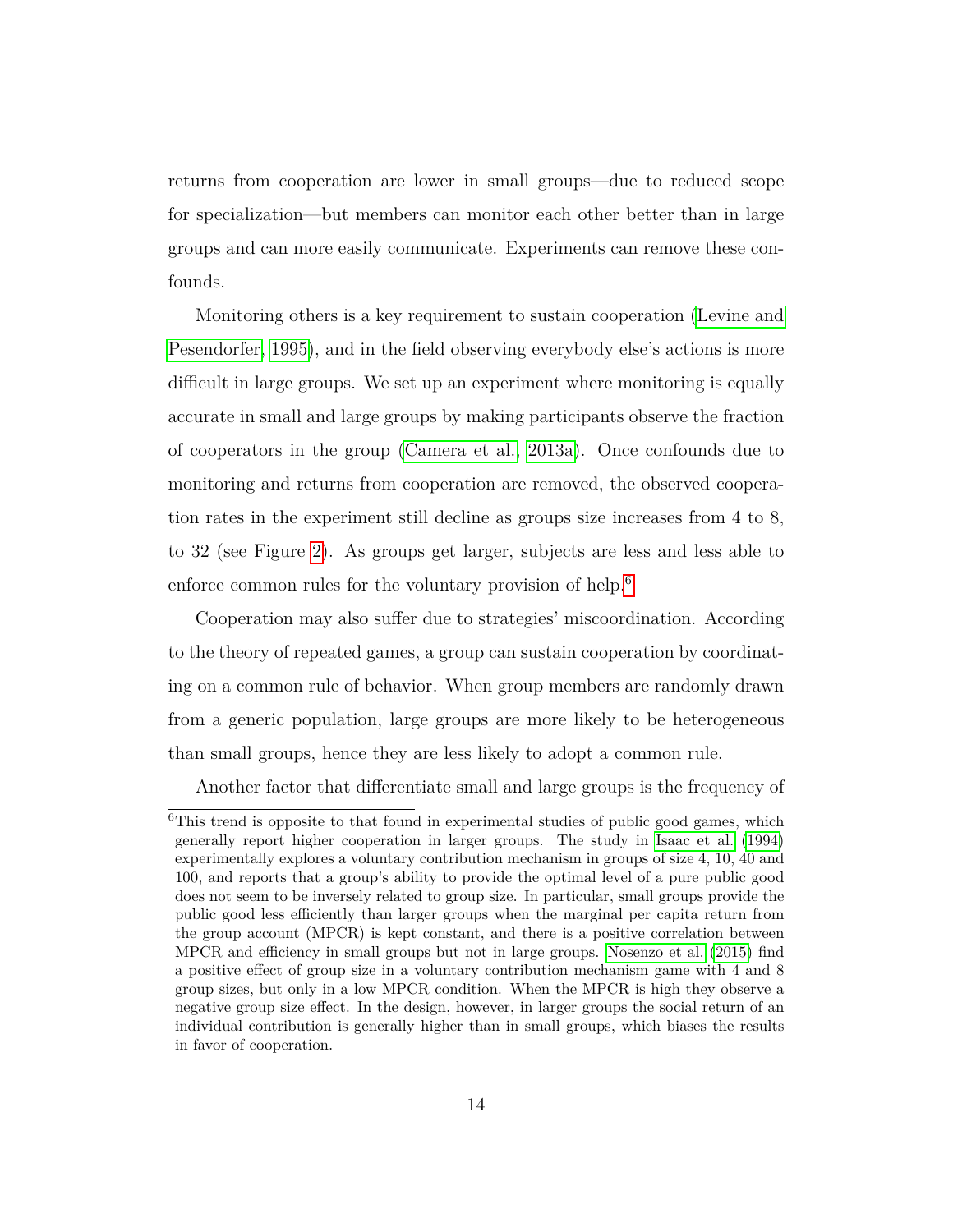<span id="page-14-0"></span>



Figure 2: Cooperation and group size.

**Notes:** The lines represent the average frequency of cooperation, i.e., the fraction of encounters in which the producer helps the consumer. The source is [Camera et al.](#page-41-4) [\(2013a\)](#page-41-4), where parameters are:  $g = 20, d = 8, l = 0, a = 2$ . In the Control condition, cooperation declines as groups get larger, while in the Tokens condition it remains constant. For the Tokens condition: the dashed (dotted) line considers encounters where trade was (im)possible. In large groups  $(N > 2)$ , cooperation under the Tokens conditions (trade possible) rises relative to the Control condition. The error bars represent the standard error of the mean. The unit of observation is the frequency of cooperation in a group of *N* players, in a cycle.

**Personal interaction facilitates cooperation.** Personal interactions in experiments typically involve a fixed set of players called partners, but inter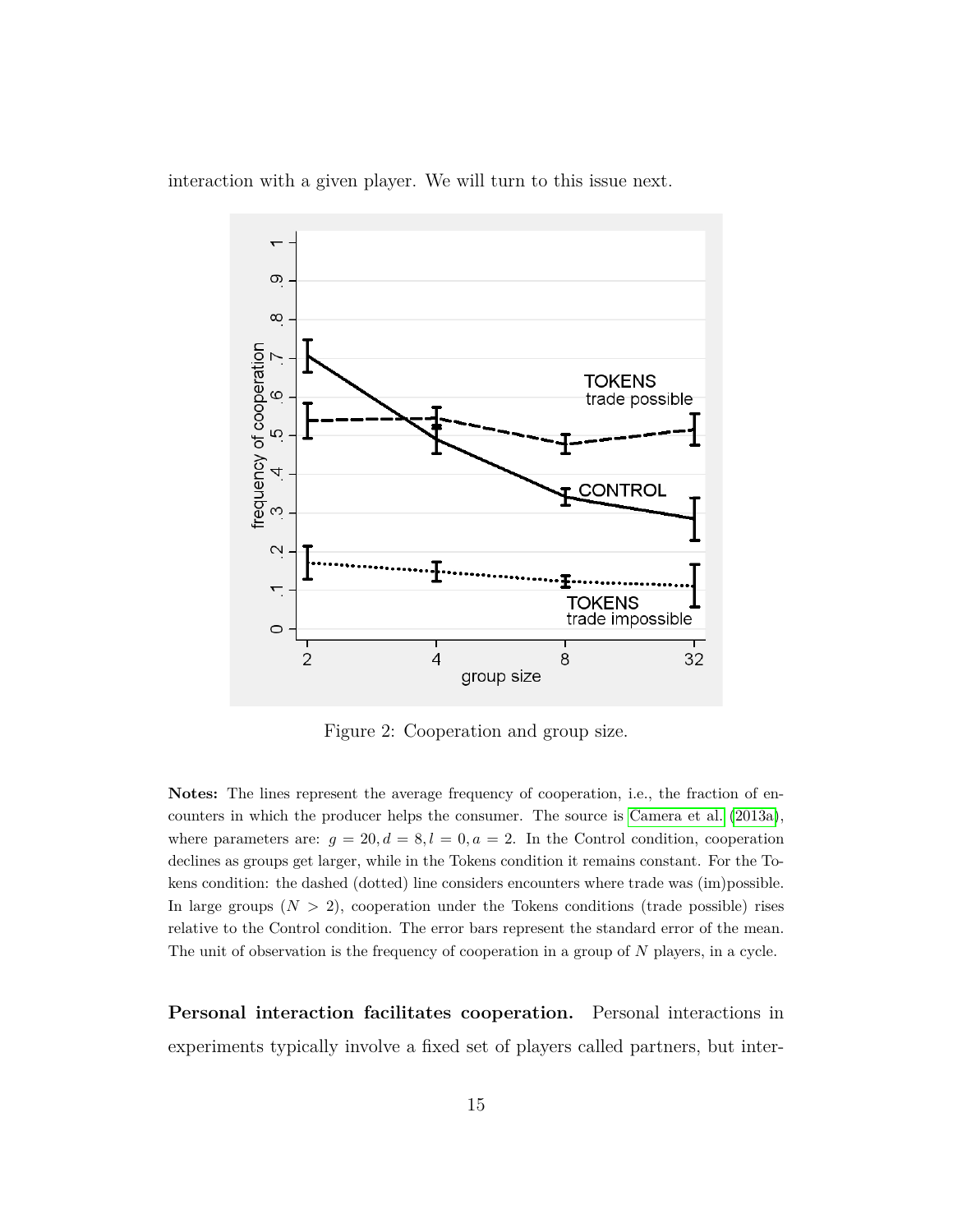actions can remain personal also with changing counterparts, as long as identities and past actions are observed. With changing counterparts the frequency of interaction is lower than in a partner setting, but relational contracting is still possible. One can test the effect of personal vs. impersonal encounters in a setup of changing counterparts – which holds constant the frequency of interaction – by simply keeping or removing information on the identity and the history of players.

The experiment in [Camera and Casari](#page-41-5) [\(2017\)](#page-41-5) studies monitoring institutions in groups of four strangers playing an intertemporal exchange game. In one treatment, each producer encounters an anonymous consumer and can pay a cost to obtain an accurate record of her past actions. In another treatment, consumers can pay a cost to make the producer's action publicly available to future counterparts. These monitoring institutions provide information about the consumer's past conduct while hiding her identity. Neither of these monitoring institutions significantly improves cooperation rates in the experiment, as compared to a treatment without monitoring  $(48.2\%)$ . The cooperation rates are 37.5% and 49.4%, respectively.

In another experiment with a population of  $N = 4$  players who meet in pairs in random encounters to play a prisoners' dilemma we observe levels of cooperation remarkably higher when interaction is personal compared to impersonal (81.5% vs 58.6%-59.5%, [Camera and Casari, 2009\)](#page-41-6). This result provides strong evidence about an inherent difficulty in supporting cooperation when interaction is impersonal.

**Robustness checks.** It is possible that the aforementioned results on cooperation are specific to features of the design, such as the structure of stage game, the payoff matrix and duration of the supergame. These design fea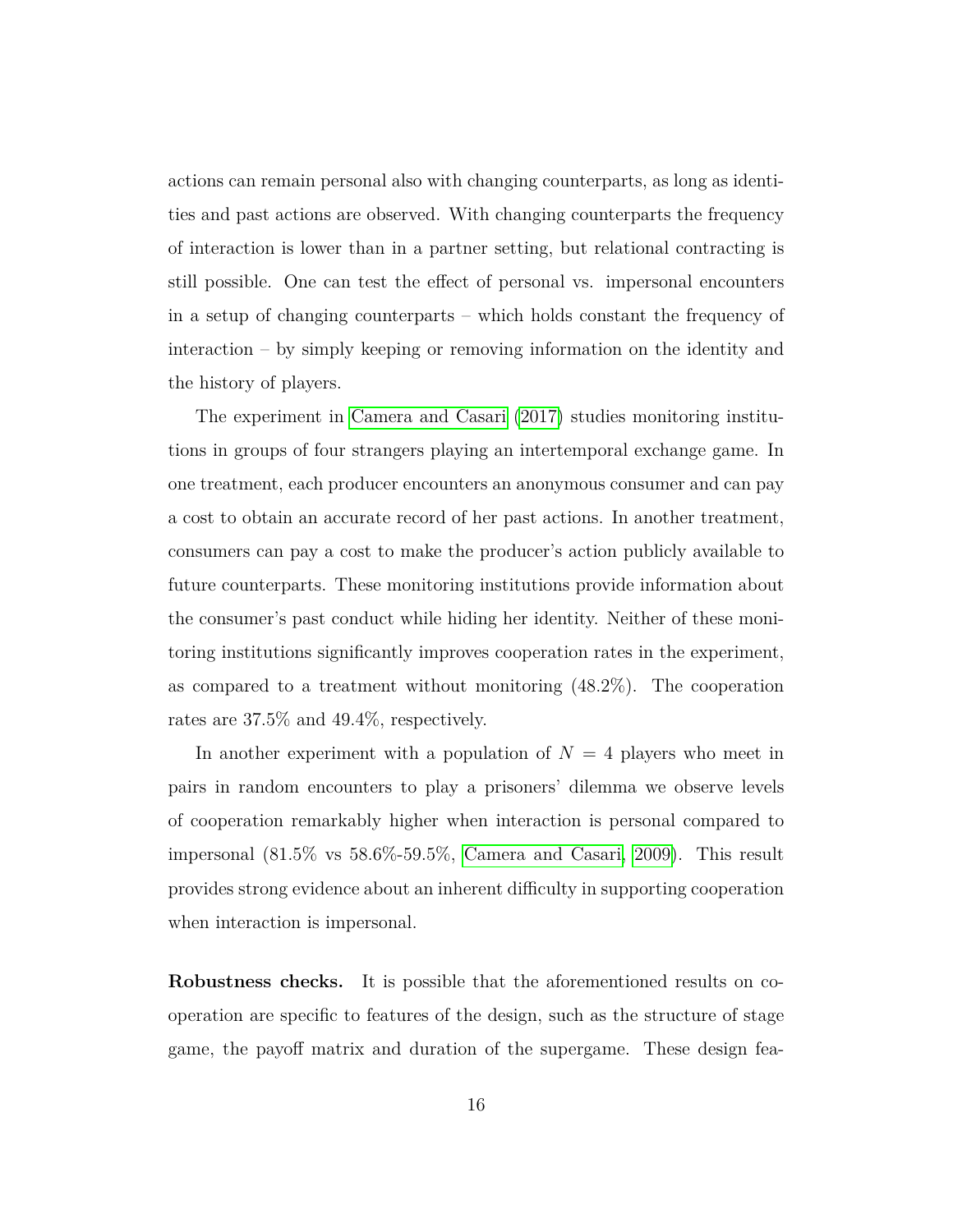tures have been varied across a battery of studies, as summarized in Table [2.](#page-18-0) All of these variations preserved the theoretical possibility to support full cooperation in equilibrium. In the laboratory, none of these variations induces qualitative differences in cooperation rates.

Specifically, we studied two variants for role alternation. In the intertemporal cooperation game described in Section [2,](#page-5-0) only half of the players make a choice at any given point in time. In the present study and in [Bigoni et al.](#page-41-2) [\(forth.\)](#page-41-2) roles deterministically alternate across rounds; in other experiments, we considered random alternation of roles [\(Camera and Casari, 2014,](#page-41-7) [2017;](#page-41-5) [Camera et al., 2013a,](#page-41-4) [2016\)](#page-42-5). Random role alternation tends to reduce coordination on the efficient outcome, especially when differences in past roles are made salient to subjects. The reason is that producers condition their choices on payoff-irrelevant differences in past roles [\(Camera et al., 2016\)](#page-42-5).

The duration of the supergame has fundamental implications for the incentives to cooperate. In the experiments surveyed in Table [2,](#page-18-0) the supergame included a fixed number of rounds (which ranges from 1 to 20), after which the supergame's continuation depended on random draw from a uniform distribution (continuation probabilities ranged between 0.75 and 0.95).

Changes in the payoffs matrices that do not theoretically prevent full cooperation as an equilibrium outcome may impact cooperation rates in the lab (Dal B $\acute{o}$  and Fréchette, 2011; [Fudenberg et al., 2012\)](#page-43-7). In previous experiments payoffs in case of a defection were either symmetric  $(l = 0)$  or asymmetric  $(l > 0)$ , and returns from cooperation ranged from 38% to 150% (see Table [2\)](#page-18-0).

Results on cooperation among strangers are also robust to the structure of the stage game. The experiment in [Camera and Casari](#page-41-6) [\(2009\)](#page-41-6) considers a prisoner's dilemma, instead of a helping game where only half of the players make a choice in each period.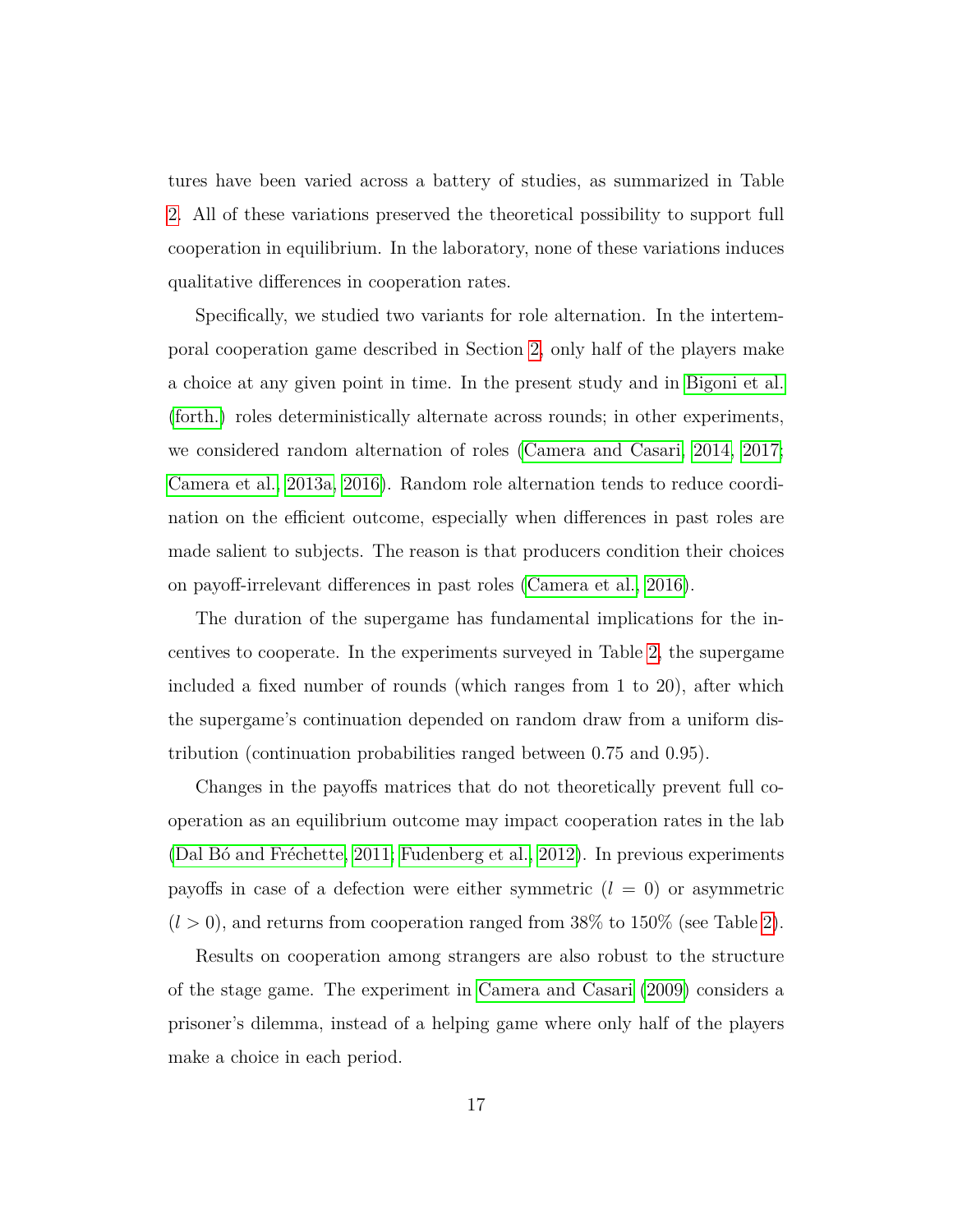### <span id="page-17-0"></span>**4 Introducing Money in the Game**

We introduce tokens in the Intertemporal Exchange Game to study the emergence and properties of monetary systems. Tokens are intrinsically worthless and indivisible objects that are available in fixed supply from the beginning of the supergame, when we give one or more tokens to each initial consumer. The overall number of tokens introduced is made known to all players. We also inform players that the supply of tokens never changes during the course of the supergame because no one can produce tokens nor dispose of tokens. If a consumer has a token, then she can keep it or transfer it to the producer to whom she is matched; instead, if a producer has a token then she cannot transfer it to anyone. Tokens can be carried over to the next round, and vanish at the end of the supergame. In this setup, only one token can be transferred in a pair, hence, prices are fixed.

Adding these tokens has the immediate consequence of expanding the set of possible actions relative to the original helping game without tokens. In doing so, we follow the basic layout of a monetary model: spot monetary trades are easily enforceable so players can avoid outcomes that *are not* mutually desirable. Simply put, monetary trade takes the form of a direct mechanism which ensures immediate compensation for an agreed-upon delivery (of money or goods). Our design must retain this feature since doing otherwise would mark a fundamental departure from monetary theory.<sup>[7](#page-0-0)</sup>

<sup>&</sup>lt;sup>7</sup>In the words of Starr "without some requirements of this sort, there is no point in discussing media of exchange" [\(Starr, 1972,](#page-46-8) p.294).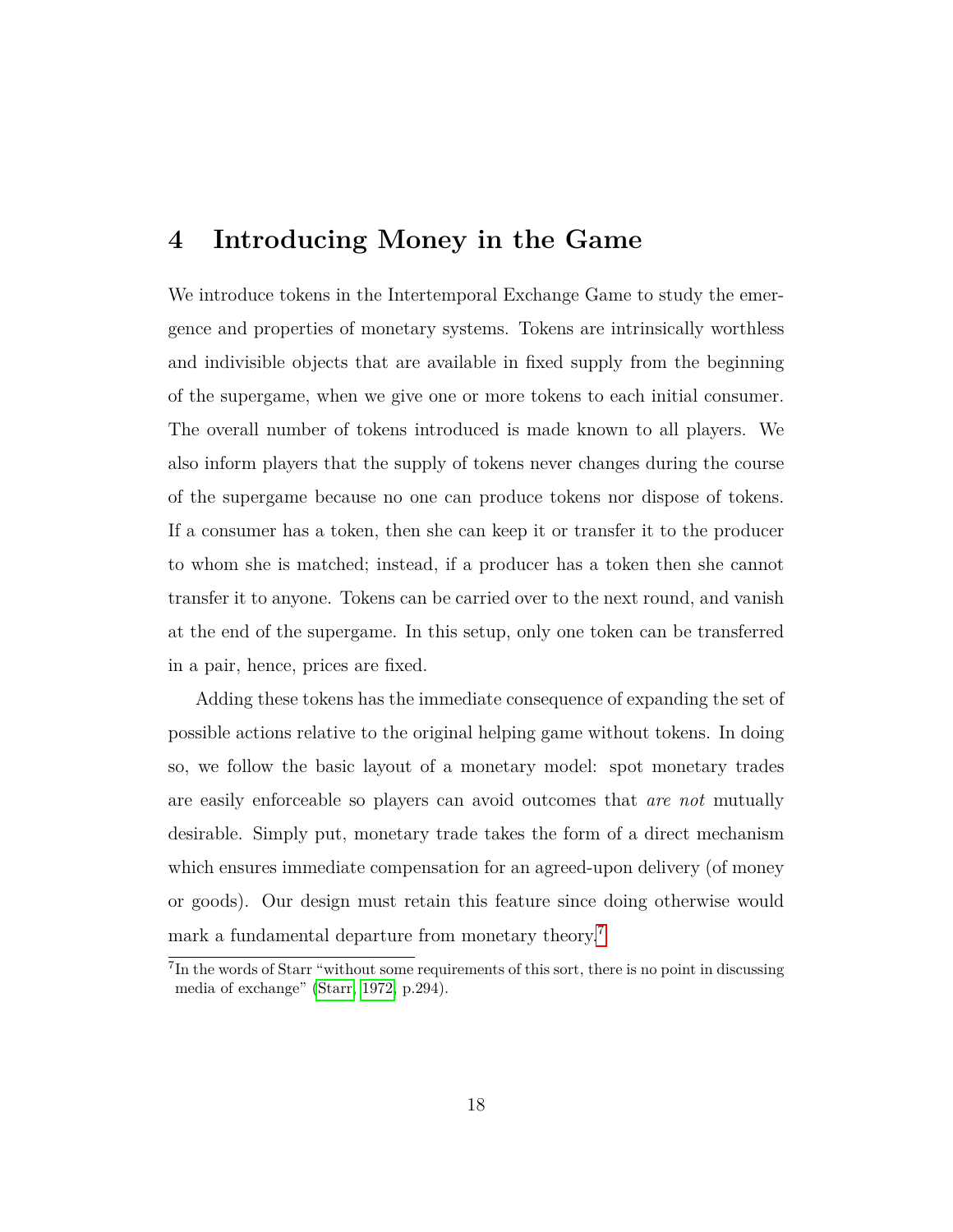<span id="page-18-0"></span>

|                             |        |                      |                                                 |                                                                                                                                                                                                                                                                                                               | Characteristics      |                                                                              |                                          |                                                                          |
|-----------------------------|--------|----------------------|-------------------------------------------------|---------------------------------------------------------------------------------------------------------------------------------------------------------------------------------------------------------------------------------------------------------------------------------------------------------------|----------------------|------------------------------------------------------------------------------|------------------------------------------|--------------------------------------------------------------------------|
|                             | Stage  | Role                 |                                                 |                                                                                                                                                                                                                                                                                                               |                      | Return from Continuation Fixed Group Per-capita Token holdings Public signal |                                          | Individual                                                               |
| Studies                     |        |                      | alternation cooperation probability rounds size |                                                                                                                                                                                                                                                                                                               |                      | token supply upperbound                                                      | of defections                            | histories                                                                |
| Camera and Casari (2009) PD |        |                      | $150\%$                                         | 0.95                                                                                                                                                                                                                                                                                                          | $\overline{a}$       |                                                                              | $\rm{No, \; Yes} \\ \rm{Yes}$ (outcomes) | $\overline{\mathsf{Private}},\,\mathsf{Public}$                          |
| Camera et al. (2013a)       |        | Random               |                                                 | $\begin{array}{c} 0.93 \\ 0.93 \\ 0.00 \\ 0.01 \\ 0.01 \\ 0.01 \\ 0.01 \\ 0.01 \\ 0.01 \\ 0.01 \\ 0.01 \\ 0.01 \\ 0.01 \\ 0.01 \\ 0.01 \\ 0.01 \\ 0.01 \\ 0.01 \\ 0.01 \\ 0.01 \\ 0.01 \\ 0.01 \\ 0.01 \\ 0.01 \\ 0.01 \\ 0.01 \\ 0.01 \\ 0.01 \\ 0.01 \\ 0.01 \\ 0.01 \\ 0.01 \\ 0.01 \\ 0.01 \\ 0.01 \\ 0.$ | 2,4,8,32             | $\frac{1}{\text{N}_\text{es}(2)}$                                            |                                          |                                                                          |
| Camera and Casari (2014)    |        | Random               |                                                 |                                                                                                                                                                                                                                                                                                               |                      |                                                                              | $\mathcal{L}_{\mathbf{Q}}$               |                                                                          |
| Camera and Casari (2017)    |        |                      |                                                 |                                                                                                                                                                                                                                                                                                               |                      |                                                                              |                                          |                                                                          |
| Camera et al. $(2016)$      |        | Random<br>Random     | 38 % % %<br>38 % % % % 38<br>38 % 49 % 90       |                                                                                                                                                                                                                                                                                                               | $\rightarrow \infty$ |                                                                              | $Xg$ $Xg$<br>$Xg$ $Xg$                   | Private<br>Private<br>Public<br>Private<br>Private<br>Private<br>Private |
| Bigoni et al. (forth.)      |        | <b>Deterministic</b> |                                                 |                                                                                                                                                                                                                                                                                                               |                      |                                                                              |                                          |                                                                          |
| 3igoni et al. (forth.)      |        | <b>Deterministic</b> | $67\%-100\%$                                    |                                                                                                                                                                                                                                                                                                               | 2,12,24              | $z$ $z$ $z$                                                                  |                                          |                                                                          |
| This study                  | С<br>Н | Deterministic        | 100%                                            |                                                                                                                                                                                                                                                                                                               |                      |                                                                              |                                          |                                                                          |
|                             |        |                      |                                                 |                                                                                                                                                                                                                                                                                                               |                      |                                                                              |                                          |                                                                          |

| J<br>l<br>١<br>I<br>r<br>C<br>j                                              |
|------------------------------------------------------------------------------|
| )<br>Í<br>١                                                                  |
| j<br>J<br>I<br>í<br>ł                                                        |
| しょうきん こうしょく キャルキ<br>j<br>I<br>١<br>l<br>I<br>Í<br>J<br>i<br>Í<br>ţ<br>Í<br>I |
| Ì<br>$\ddot{\phantom{0}}$                                                    |
| )<br>j<br>١<br>l                                                             |

Notes: PD=Prisoner's dilemma; HG=Helping game. Return from cooperation = percentage payoff increment over defection,  $\frac{g+a}{2d-l}$ . **Notes:** PD=Prisoner's dilemma; HG=Helping game. Return from cooperation = percentage payoff increment over defection, *g* + *a* 2*d* − *l*.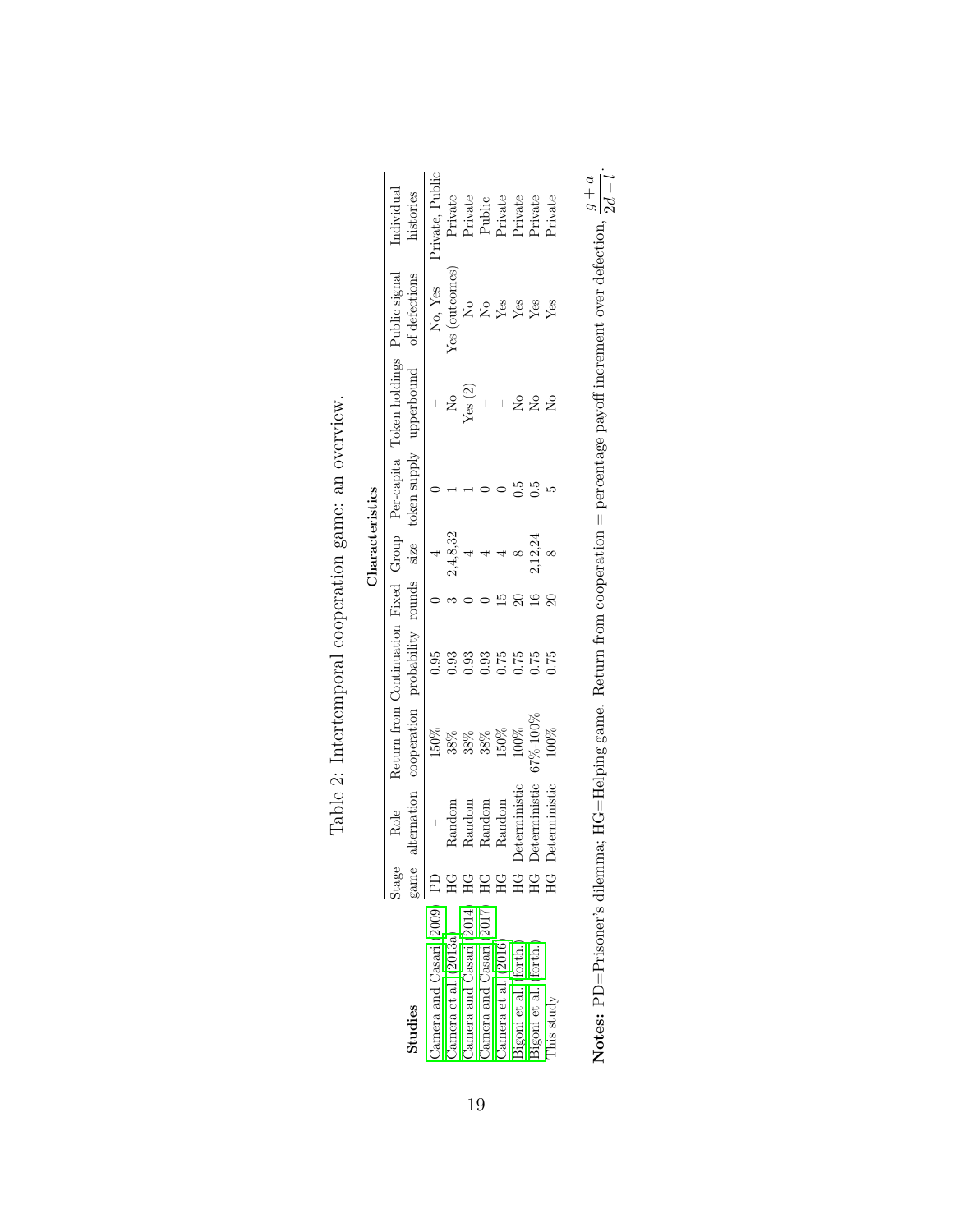<span id="page-19-0"></span>

Figure 3: The Monetary Game.

**Notes:** In the experiment  $g = 20, d = 8, l = 0, a = 2$ . Actions had neutral labels in the experiment.

When the consumer has no tokens, the stage game reverts to the initial helping game described in Table [1](#page-6-0) (shaded area in Figure [3\)](#page-19-0). That is to say, credit markets remain unavailable as in the original game. Instead, when the consumer has tokens producer and consumer have the possibility to *trade* in a meeting, using a direct mechanism. We use Figure [3](#page-19-0) to show how. The consumer who has some tokens now has a non-empty actions set, as opposed to a consumer without tokens. The consumer has always the option to *do nothing*, i.e., to keep her token(s). However, she can also chose to either *transfer* a token to the producer, i.e., to unconditionally give one of her tokens to the producer, or *buy help*, i.e., to make the token transfer only upon receiving help. For the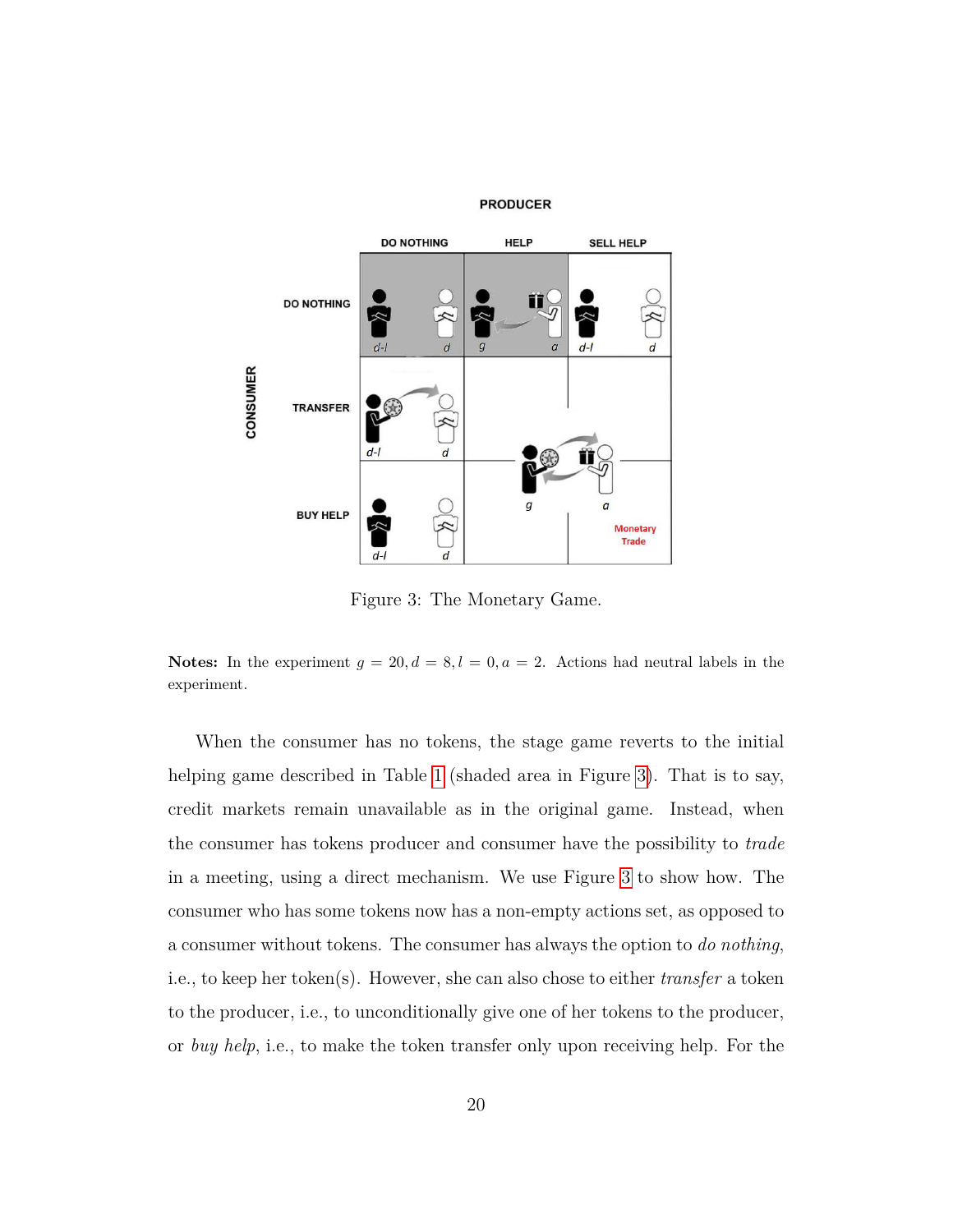producer things also change because she has an additional option: she can choose to *sell help*, i.e., to help upon receiving one token from the consumer. In this scenario, each pair of choices is associated with a unique outcome, which is reported in Figure [3](#page-19-0) along with the relevant payoffs.

The fundamental addition is that now cooperation can be mediated by a direct mechanism. This occurs if the producer chooses "sell help" and the consumer chooses "buy help," effectively amounting to a form monetary exchange. Now notice that this same outcome can also be implemented without resorting to a direct mechanism. All we need is that the producer chooses *help* and the consumer chooses *transfer*. Note that either way there is no possibility to signal a desire to cooperate before the counterpart takes their action: matched players always make their choices independently and simultaneously.

It is important to recognize that the addition of tokens leaves producers entirely free to unconditionally help, as they were able to do in the original token-less game. Consumers are always free to ignore tokens as well. That is to say, the availability of tokens does not force players to use them. Moreover, since tokens are intrinsically worthless, as long as full cooperation is an equilibrium in the game without tokens, then adding tokens does not expand the efficiency frontier, as we discuss in more depth below. Specifically, we demonstrate that in this augmented setup a monetary system can emerge because there exists an equilibrium where players trade tokens for help. In this case, tokens assume the role of fiat money, and endogenously become valuable, because they enable players to obtain help in future encounters. However, tokens may also remain worthless because there always exists another equilibrium where agents ignore the tokens and continue to play the Intertemporal Exchange Game as they did in the control treatment. In such case, no monetary system will develop.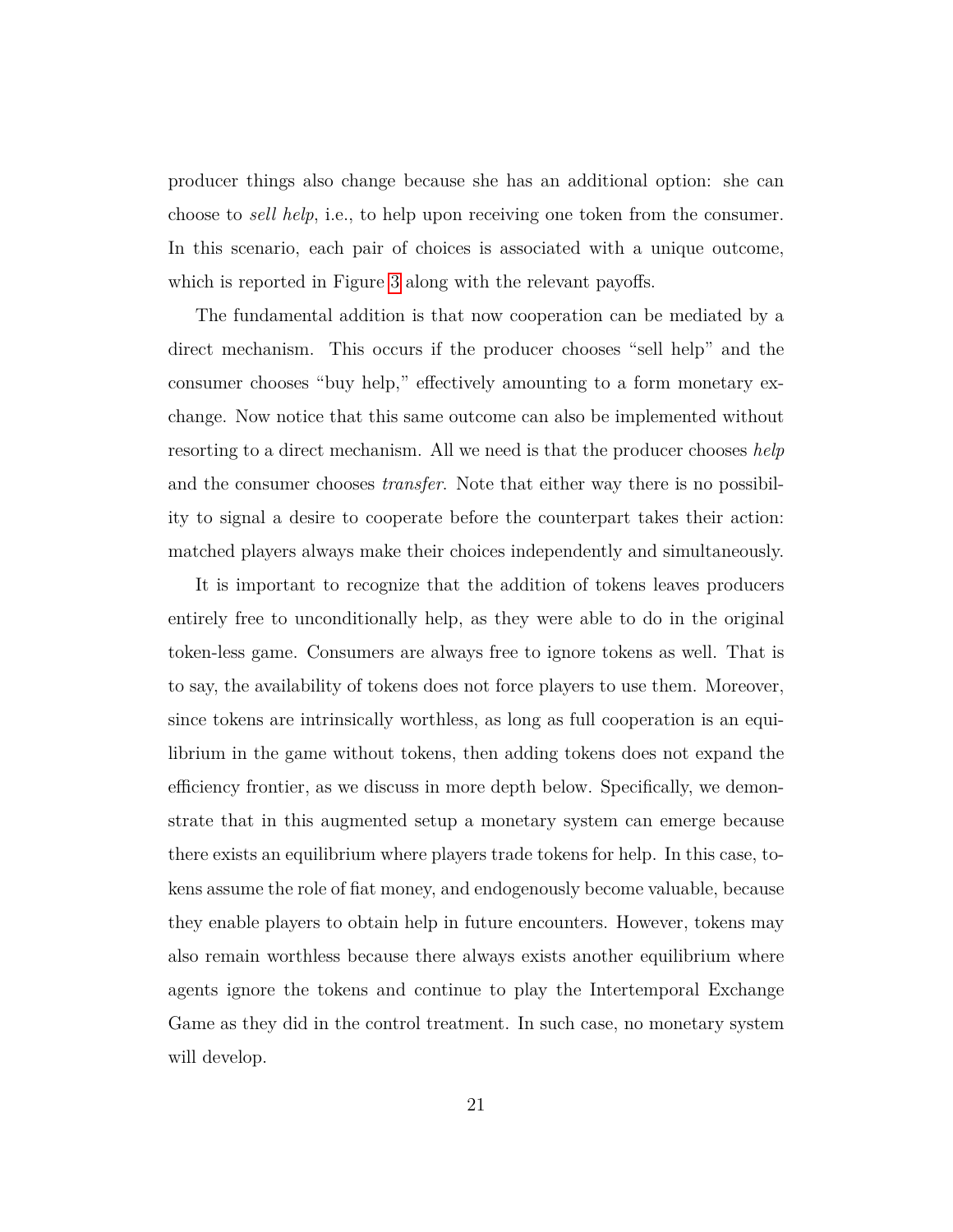**Theoretical considerations.** In this section we show how the use of tokens can sustain the efficient, fully cooperative outcome. Before doing that, however, we emphasize that the introduction of payoff-irrelevant tokens does not eliminate *any* of the equilibria possible in the original Intertemporal Exchange Game. The reason is that tokens have no intrinsic value and their introduction does not affect the payoff matrix. Therefore, it should be clear that equilibrium strategies that ignore tokens, such as the cooperative strategy in Definition [1,](#page-8-0) are always available to players. However, cooperation can also be attained by basing actions on one's role and the balance of tokens in the meeting. We call this strategy the "monetary trade strategy" because help is exchanged for a token, and is not given unconditionally. As a consequence, help is never given in meetings where the consumer has no tokens.[8](#page-0-0) Specifically:

**Definition 2** (**Monetary trade strategy**)**.** *Fix a round. If the player is a consumer with a token, then she chooses to transfer one token upon receiving help. If the player is a producer, then she chooses to help upon receiving a token only if she does not have a token, and chooses "do not help" otherwise.*

Several remarks are in order. First, it should be obvious that a consumer without a token has an empty action set so the monetary trade strategy specifies no move for a player in that state. Second, note that the monetary trade strategy is Markov, and does not depend on history of play. In particular, the intertemporal exchange of help is not based on the threat of a community-wide punishment scheme. In fact, observation of any defection has no impact on the way the player will act in the continuation game.

The uniform adoption of this strategy by every player ensures that every meeting is a *trade meeting* in which a consumer has one token and the producer

<sup>8</sup>Depending on the distribution of tokens in the economy, there may be meetings where monetary trade is possible (or, feasible) and meetings where it is not. As we will see below, the situation depends on the constrains imposed on upper bound on token holdings and on whether or not the consumer has no tokens.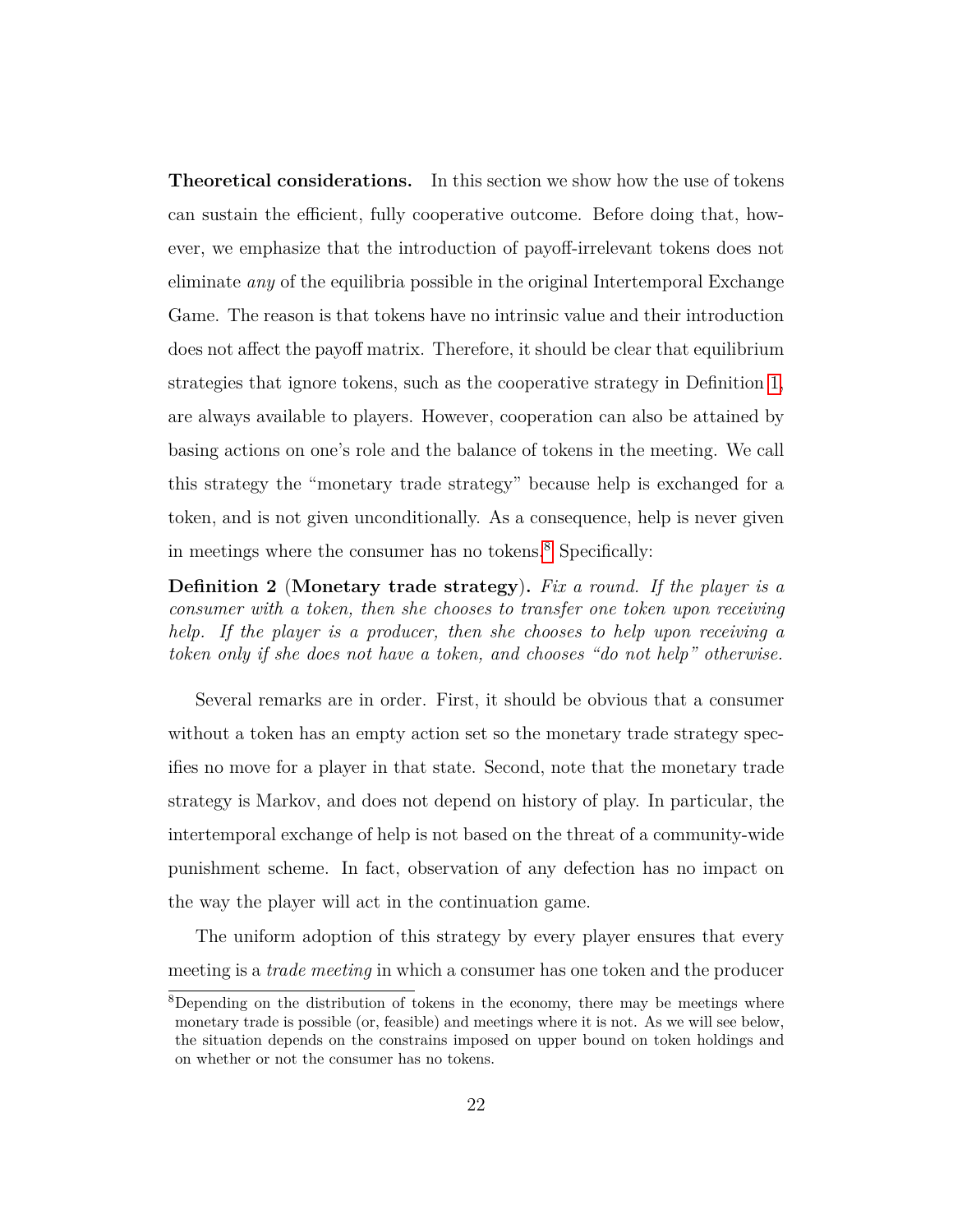has none. if so, then in every trade meeting there is a *quid-pro-quo* exchange of one token for help. The resulting outcome is called *monetary trade* because, as in the Turnpike model of [Townsend](#page-46-3) [\(1980\)](#page-46-3), tokens serve the role of a medium of exchange in pairwise encounters. Payoffs under monetary trade coincide with the payoffs  $v_0$  (for a producer) and  $v_1$  (for a consumer) that we derived under the social norm of cooperation.

It is easy to demonstrate that if the social norm of cooperation is an equilibrium, then monetary trade is also an equilibrium. To show it we must prove that in equilibrium the consumer has an incentive to spend her token to buy help, which is always true because the only other option for the consumer is to earn zero payoff, in that meeting. On the other hand, the producer must also have an incentive to sell help for a token when she has none. Since the producer earns *a* by selling, instead of *d > a* by not helping, there is an incentive to sell only if she attaches enough value to the help she will receive in the future, when she can spend the token. This requires a sufficiently large discount factor *β*.

Demonstrating this requires a bit more work than in the case of the social norm because equilibrium deviations alter the distribution of tokens, at least temporarily. To see this note that if, in equilibrium, a producer refuses to sell for a token this round, then the consumer will enter next round as a producer *with* a token, while the producer will become a consumer *without* a token. Therefore, for simplicity, we consider the best-case scenario where the distribution of tokens goes back to equilibrium after two rounds of play. This will happen if the deviator producer meets the same counterpart two periods in a row. Here, the incentive to deviate is the smallest for a producer because the monetary strategy is time-invariant. Hence, two rounds after the initial deviation occurs the entire group will be back in an equilibrium situation, with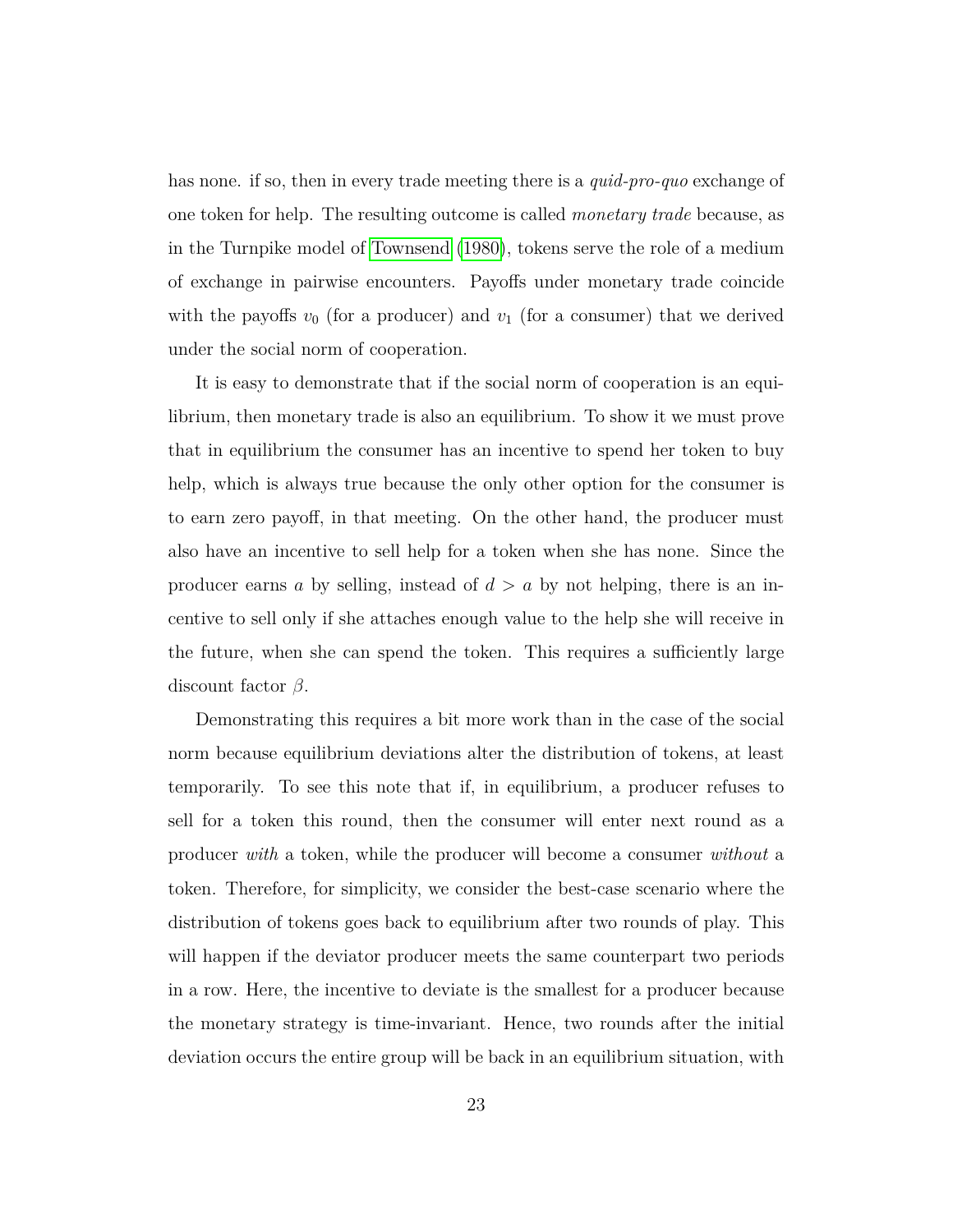every producer being without tokens, and every consumer having one token. Here, the payoffs will once again be  $v_0$  and  $v_1$  for producers and consumers.

Hence, suppose a one-time equilibrium deviation for a consumer: she refuses to spend her token. This lowers her current payoff to *d* − *l* from *g* and leaves her with a token in the next round, when she will be a producer. At that point she will revert back to following the monetary trade strategy, so she will not help (she has already one token to spend). In the best-case scenario, the deviator meets the same player in two consecutive rounds. Since roles alternated deterministically, the distribution of tokens is back at equilibrium two periods after the initial deviation, which is when the initial deviator has a continuation payoff of *v*1. It follows that the consumer will not deviate if

$$
d-l+\beta(d+\beta v_1)\leq v_1=g+\beta(a+\beta v_1),
$$

where the left-hand side describes the best-case scenario depicted above. The inequality always holds because  $a + g > d + d - l$ .

The discussion for a producer is similar. Consider an equilibrium deviation in which she refuses to sell help for a token. Her defection gives her payoff *d* instead of *a*, and in the best-case scenario changes the distribution of tokens only temporarily, for one round. Indeed, the producer will be a consumer *without* money in the following round. Since everyone else follows the monetary trade strategy, she will not be able to receive help (earning  $d - l$ ) and will be again have a chance to sell for a token two rounds later, for a continuation payoff of *v*0. Assuming that this deviator meets the same person in two consecutive periods, then the tokens' distribution is back at equilibrium two periods after the initial deviation. The implication is that the producer will prefer to sell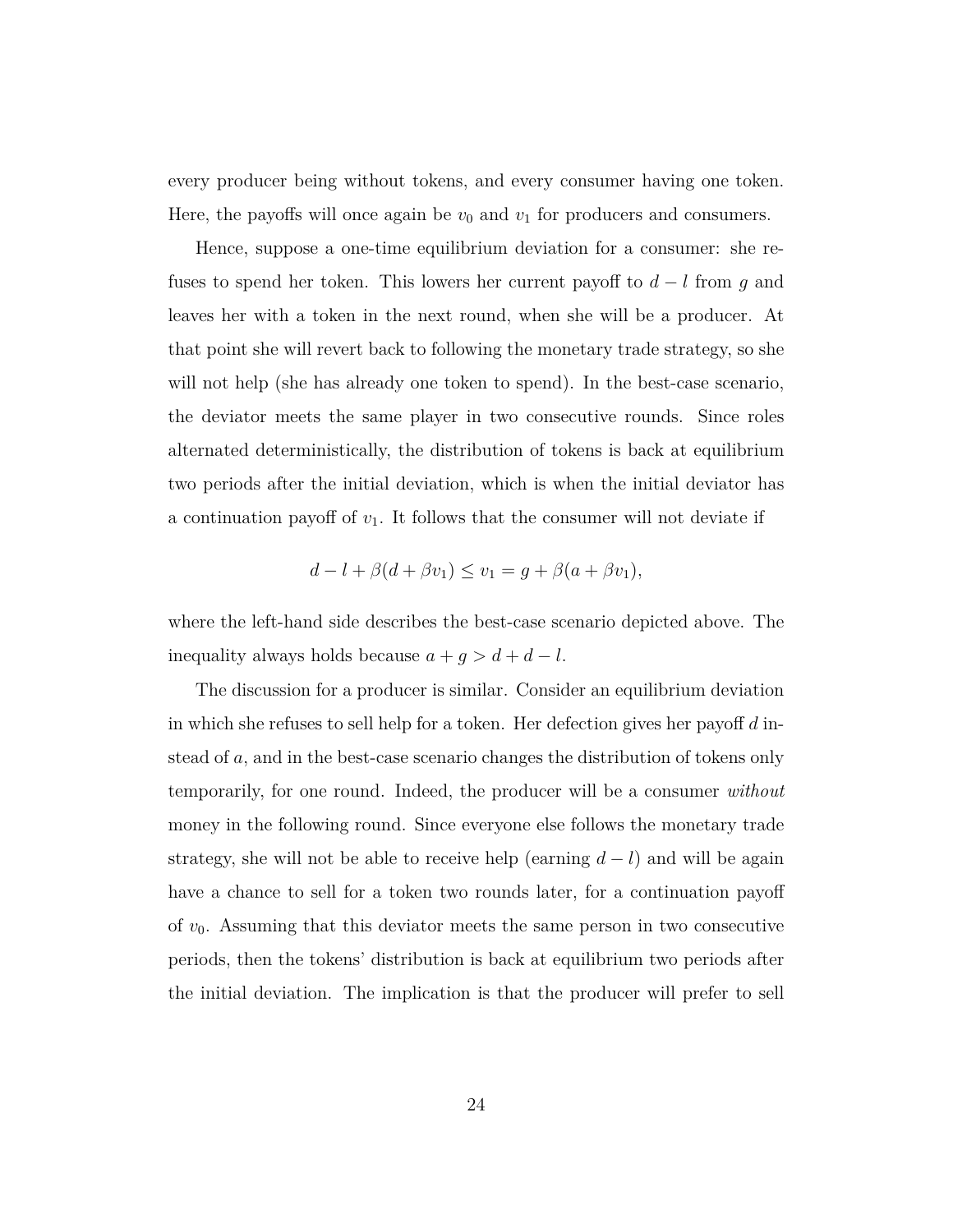help for a token as long as

$$
d + \beta(d - l + \beta v_0) < v_0 = a + \beta(g + \beta v_0),
$$

which holds whenever  $\beta \geq \beta^*$ . The lower bound  $\beta^*$  is the same as under the social norm because in monetary equilibrium refusing to help prevents the producer from receiving a token and, therefore prevents her from receiving help in the following round.<sup>[9](#page-0-0)</sup>

We summarize this discussion in the following Proposition.

**Proposition 2.** *If*  $\beta \geq \beta^*$ , then monetary trade supports full cooperation as *an equilibrium.*

We conclude with an important observation: monetary trade does not expand the payoff set because the efficient outcome is part of the equilibrium set even if tokens are absent (as demonstrated earlier). It follows that if players select their equilibrium play based on an efficiency criterion, then tokens have no reason to exist or to be exchanged for that matter: in the language of monetary theory they are "inessential" [\(Hahn, 1973\)](#page-43-2).

**Design.** We endowed each initial consumer with 1 token and each producer with 0 so there is a fixed supply of 4 tokens. This implies that, under monetary trade, in every round all consumers have one token and all producers have none. In our set-up, token transfers can take place only if the consumer has at least 1 token. With a supply of 4 tokens monetary exchange is possible in each meeting, in monetary equilibrium. Off-equilibrium, consumers without tokens make no choice at all, but a producer can still help them unconditionally if she wants to, as in the original game without tokens. In this case, we say that

<sup>9</sup>Off equilibrium, a producer might have more than one token. In that case it is not optimal to accept another due to the deterministic alternation in roles. This is demonstrated in [Bigoni et al.](#page-41-2) [\(forth.\)](#page-41-2).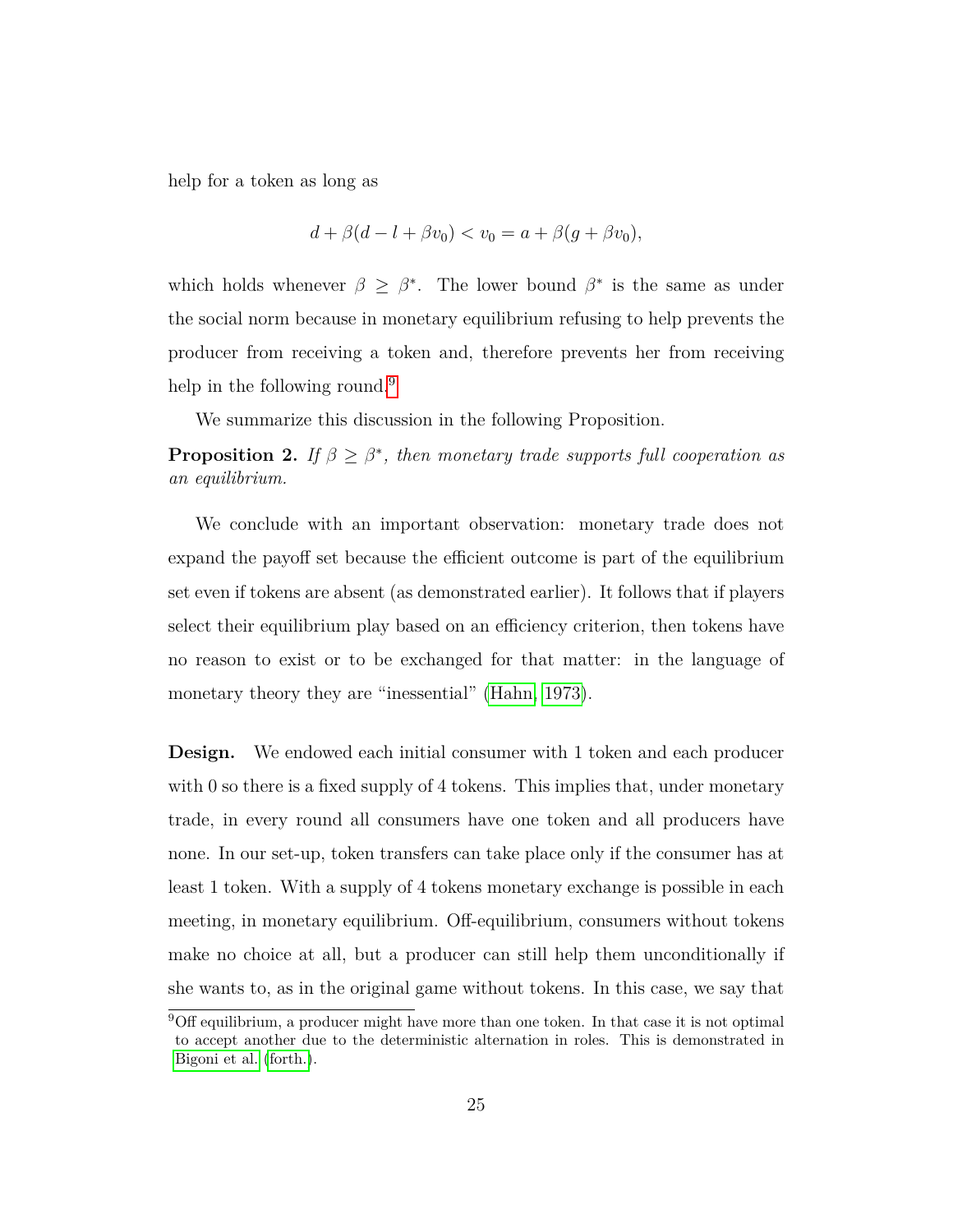trade is impossible and the decision situation is identical to that in the Control condition.

A supply of exactly four tokens per economy is optimal for two reasons. On the one hand, with less tokens, there are encounters in which monetary trade is not feasible in monetary equilibrium. This is undesirable because it induces inefficiency in monetary equilibrium. On the other hand, with more tokens, the existence of a monetary equilibrium may be compromised, because prices are fixed. By design a producer cannot ask for more than one token and a consumer cannot offer more than one. This nominal price rigidity implies that a producer with tokens has less of an incentive to cooperate for one more token, if she already has some tokens to spend in the next round.

Each player is always informed about the counterpart's possession of tokens. However, the exact number of tokens held by the counterpart is not revealed in order to preserve anonymity and identification of counterparts, and also to reduce the complexity of the decision task. Hence, before making their choice, subjects know whether trade is possible or impossible in the encounter and cannot adopt strategies that condition on the number of tokens held by the counterpart. Notice also that the availability of tokens cannot augment subjects' ability to recall their own past decisions (e.g., as in the accounting system studied in [Basu et al., 2009\)](#page-41-9) as compared to the design without tokens, because the subject can always access an electronic record of her past decisions with or without tokens.

#### <span id="page-25-0"></span>**5 Main results from money experiments**

When given the opportunity to engage in monetary trade, experimental economies substantially alter their pattern of behavior. This section illustrates the em-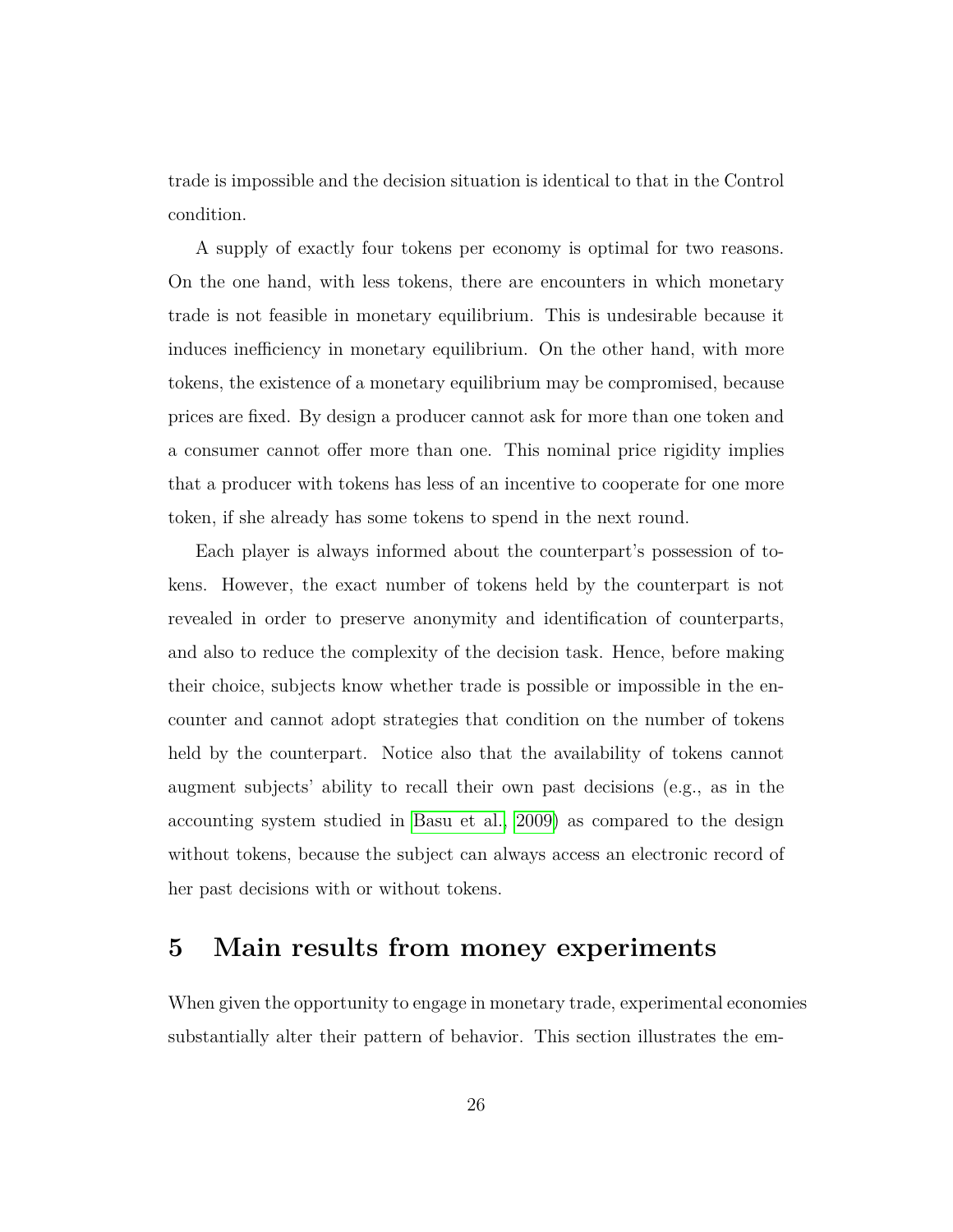pirical findings in terms of the emergence of a monetary systems, cooperation levels, and other behavioral roles of fiat money.[10](#page-0-0)

**Monetary systems endogenously emerge.** In the majority of monetary experiments subjects are constrained to either exchange goods for money, or to remain in autarchy [\(Camera et al., 2003;](#page-42-7) [Deck et al., 2006;](#page-42-8) [Duffy and Ochs,](#page-43-8) [2002;](#page-43-8) [Huber et al., 2014;](#page-44-11) [Lian and Plott, 1998;](#page-44-12) [Marimon and Sunder, 1993,](#page-45-5) [1994;](#page-45-6) [McCabe, 1989\)](#page-45-7). On the contrary in our experiments subjects can make unilateral transfers, and a monetary system may or may not endogenously emerge because the use of tokens in entirely voluntary and not needed to attain efficient outcomes (see also [Duffy and Puzzello 2014](#page-43-9) for an application of this approach to a specific model of monetary exchange). In the experiments we discuss below, tokens endogenously emerged as fiat money. Subjects valued tokens because they facilitated the intertemporal giving and receiving of cooperation. The data exhibit patterns of behavior coherent with those associated with a monetary economy. In the experiment cooperation took the form of a *quid pro quo* exchange of help for a token.

Buyers were not willing to transfer a token unless they were sure to be compensated with help. Sellers were not willing to provide help unless they were sure to be compensated with a token. This evidence suggests that subjects attributed value to intrinsically worthless tokens.

Recall that in some encounters, the exchange of tokens was impossible (Section [4\)](#page-17-0). In the experiments, encounters with impossible trade accounted for a sizable fraction of the total (for N=4, 32.6% in [Camera and Casari, 2014](#page-41-7)

 $10$ In this section, we will primarily focus on experimental results that emerge from encounters where monetary trade is possible, differentiating them from the case when trade is impossible, when relevant. According to the experimental design monetary trade is impossible when consumers have no tokens. This feature is relevant because it allows us to differentiate behavior of participants when they can and cannot exchange tokens.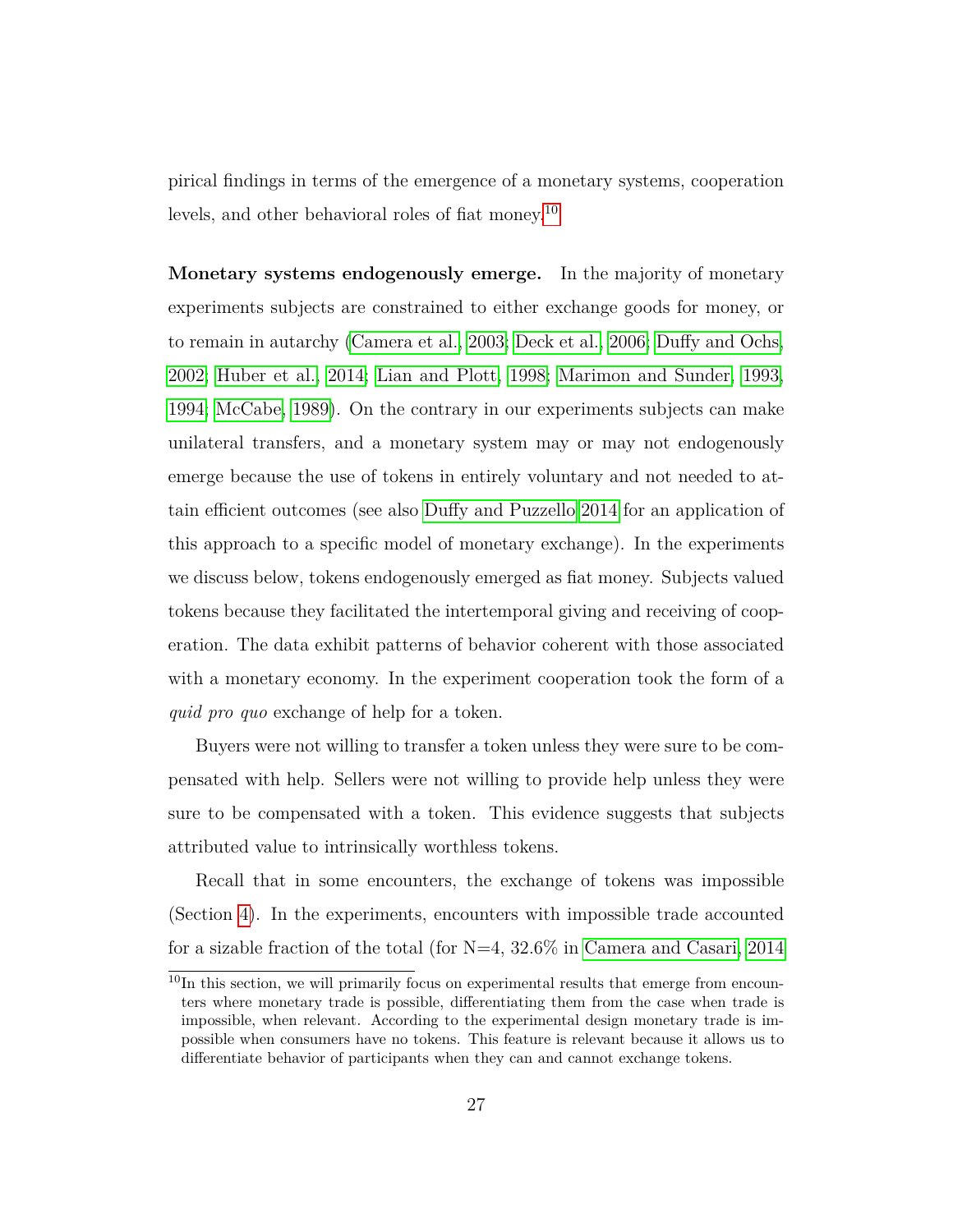and 39.5% in [Camera et al., 2013a\)](#page-41-4).

In economies of  $N=4$ , there was a token transfer in 67.5% of the encounters in which trade was possible in [Camera and Casari](#page-41-7) [\(2014\)](#page-41-7) and 51.5% in [Camera](#page-41-4) [et al.](#page-41-4) [\(2013a\)](#page-41-4). In economies of  $N=8$ , there was a token transfer in 62.9% of the encounters in which trade was possible in [Bigoni et al.](#page-41-2) [\(forth.\)](#page-41-2) and 43.4% in [Camera et al.](#page-41-4) [\(2013a\)](#page-41-4).

A common objection to this type of experimental evidence is that participants are used to monetary exchanges in the field and they mindlessly adopt the same habit in the lab. A closer look at the data rejects this interpretation. First, the adoption of monetary exchange, although widespread, is far from universal. Second, the use of money as a medium of exchange steadily increases with lab experience [\(Bigoni et al., forth.\)](#page-41-2). Hence, subjects gradually develop a monetary trade convention within the lab environment. Third, as we will see in Section [6,](#page-31-0) no monetary convention emerges where it is theoretically unsustainable.

**Money supports cooperation in large groups.** When participants can engage in monetary trade, cooperation rates do not decrease even when the size of the group increases. The average frequency of cooperation is 52.1% (computed attributing equal weight to each condition  $N = 2, 4, 8, 32$ ). The dashed line in Figure [2](#page-14-0) reports disaggregated data; there is no significant difference across group sizes [\(Camera et al., 2013a\)](#page-41-4).

The possibility of monetary trade significantly boosts cooperation (hence, surplus) in large groups where  $N = 32$ : without money (Control condition) the frequency of cooperation is 28.5%, and it jumps to 51.7% with money (Tokens condition) when we consider only the matches in which trade is possible. Monetary trade has a similar impact for smaller groups, although the magni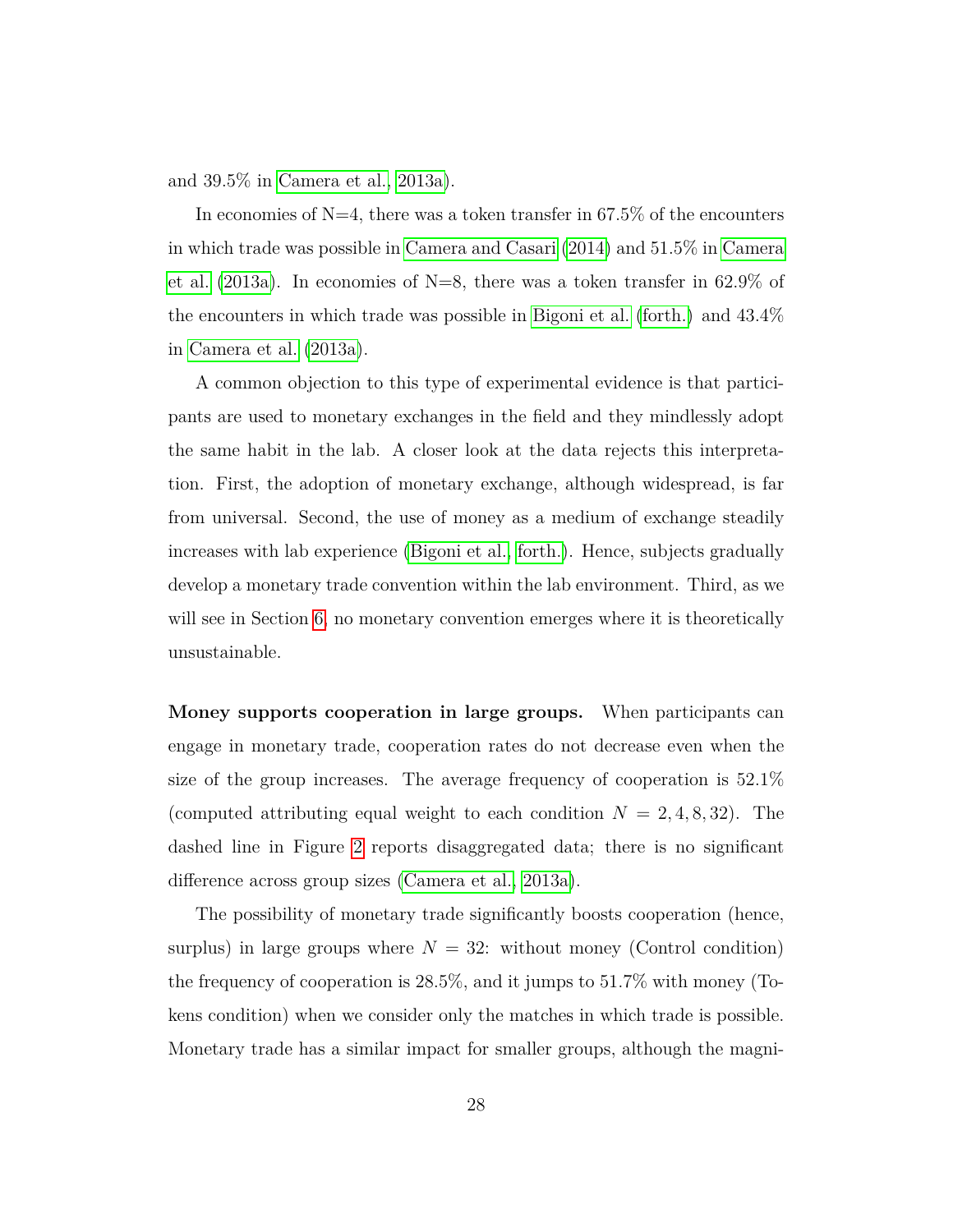tude is lower (49.1% vs. 54.6% for N=4, and 34.2% vs. 47.9% for N=8). The opposite holds true when participants interact as partners, i.e.,  $N = 2$  was the group size. In this case, individuals cooperate significantly less in the Tokens than in the Control condition (54*.*0% vs. 70*.*7%).

**The behavioral role of money.** Experimental evidence suggests that money improves cooperation through three channels: monetary exchange allows subgroups to coordinate on efficient play, the incentive to cooperate through monetary exchange does not rely on a collective punishment scheme, and the adoption of a monetary convention weakens the incentives to free ride.

Without tokens, the efficient outcome can be supported via decentralized community enforcement, but this requires a uniform convention of behavior [\(Kandori, 1992\)](#page-44-7). Everyone in the economy must follow the same strategy both in equilibrium as well as out-of-equilibrium. This generates a formidable coordination problem because subjects have many punishment strategies to choose from, not only the threat specified in the norm of cooperation.

By contrast, monetary trade is a history-independent strategy that can discourage defections without the need to coordinate on community punishment. In a monetary equilibrium, punishment will target only the individual who defected. The seller who does not cooperate simply does not receive a token that she needs in following round to buy help. A key advantage of monetary trade is that it supports some cooperation even if not everyone in the economy adhere to the same convention. This is especially important when there is heterogeneity in strategy adoption, as it is often the case in experimental economies [\(Camera et al., 2012;](#page-41-10) Dal Bó and Fréchette, 2011; [Fudenberg et al.,](#page-43-7) [2012\)](#page-43-7). For instance, a pair of subjects can adopt monetary exchange regardless of what others do. With heterogeneity in strategies, decentralized community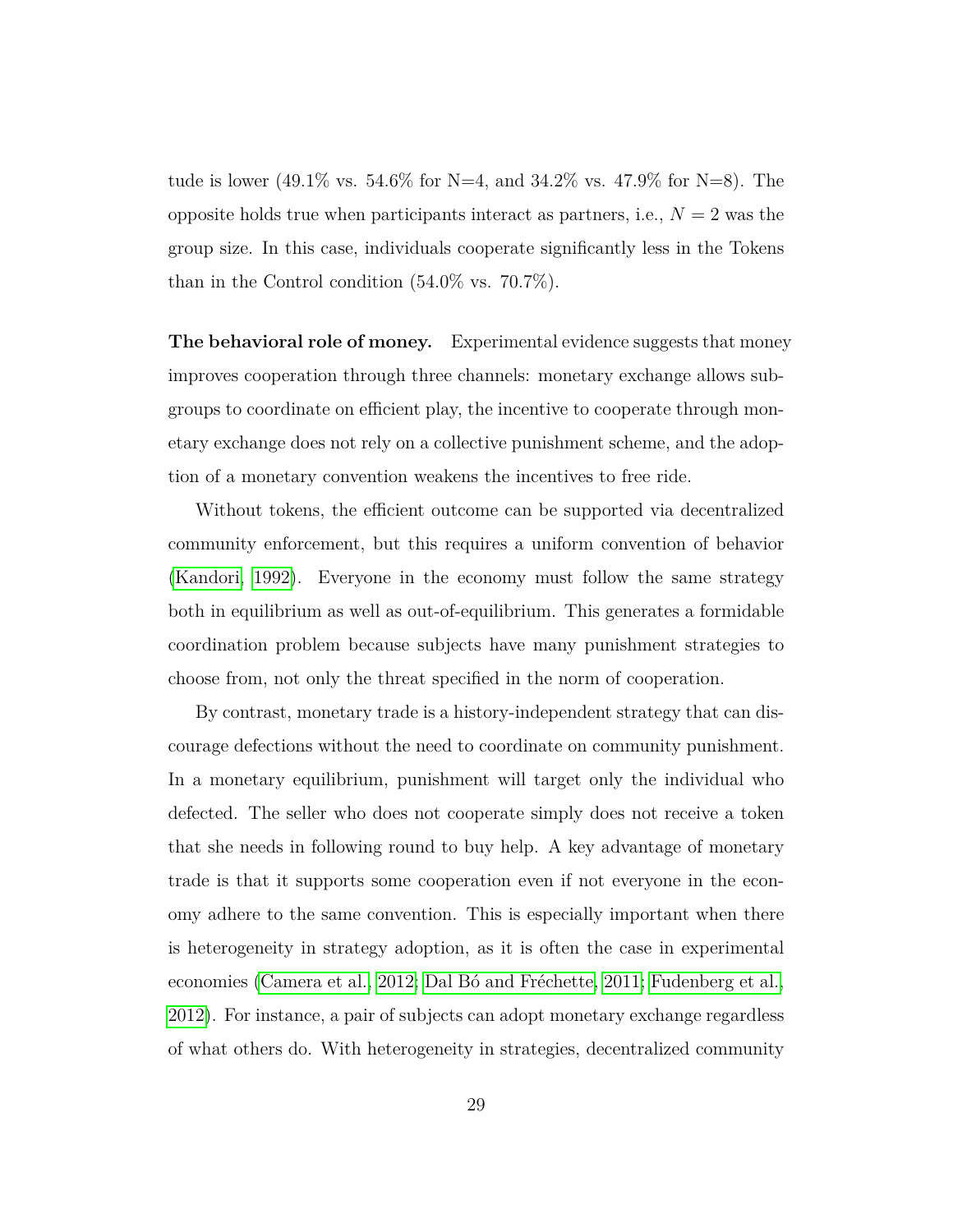enforcement is likely to fail in sustaining the efficient outcome. Consider, as an example, an economy where everyone follows a norm of cooperation except one subject, who always defects.

Experimental evidence indicate that widespread adoption of the strategy of monetary exchange also affected the incentives to cooperate by redistributing surplus from frequent defectors to frequent cooperators. Empirically, the probability of a cooperative outcome improves only for those who hold tokens and falls for everyone else, so that the use of tokens redistributes surplus in an incentive-compatible way, from defectors to cooperators (Figure [4\)](#page-30-0). With money, subjects who cooperated less than 40% as sellers earned significantly less than without money while subjects who cooperated 40% or more earned significantly more [\(Camera and Casari, 2014\)](#page-41-7).

**Robustness of monetary systems.** The emergence of monetary exchange in the lab does not seem to be an artifact of the specific design chosen. We manipulated the role assignment, constraints to token holdings, and available actions. In some experiments, the seller and buyer roles alternate deterministically [\(Bigoni et al., forth.,](#page-41-8)[f\)](#page-41-2) while in others they alternate randomly [\(Camera](#page-41-4) [et al., 2013a,](#page-41-4) [Camera and Casari, 2014,](#page-41-7) see Table [2\)](#page-18-0). In the former case, a balance of one token per consumer is all that is needed for the monetary system to function efficiently. In the latter case, there is a precautionary motive to hold tokens. For this reason in [Camera and Casari](#page-41-7) [\(2014\)](#page-41-7) and [Camera](#page-41-4) [et al.](#page-41-4) [\(2013a\)](#page-41-4) there is a double supply of tokens. Monetary exchange with random roles cannot, by design, deliver the efficient allocation. Yet, monetary exchange emerges endogenously as much as it did with deterministic roles and confirms the main results. Another variation in design are the constraints on the individual accumulation of tokens, which facilitate the emergence of a mon-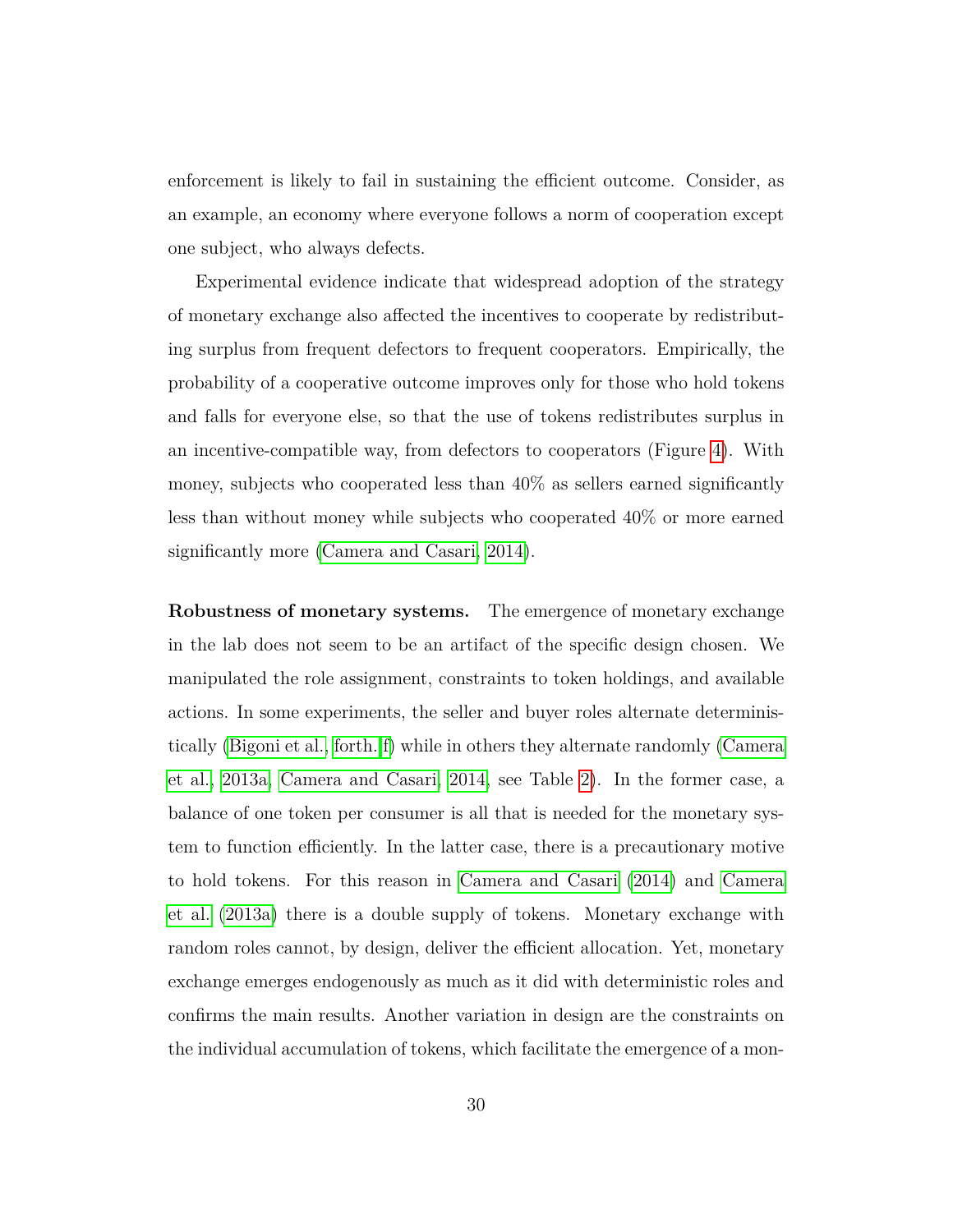<span id="page-30-0"></span>

Figure 4: Cooperation rates and earnings.

**Notes:** Baseline (Control, N=166) and Tickets (Tokens, N=170) treatments from [Camera](#page-41-7) [and Casari](#page-41-7) [\(2014\)](#page-41-7). Next to each data point, we report the associated percentage of observations.Experiment with  $g = 20, d = 8, l = 0, a = 2$ . Hence, average profit is 11 when Z is the outcome, i.e.,  $(20+2)/2$ ; it is 8 when Y is the outcome, i.e.,  $(8+8)/2$ . We separately computed average profits as consumer and producer and then took their arithmetic average in order to account for the frequency of roles. Only obs. where subjects switch roles within the cycle are included.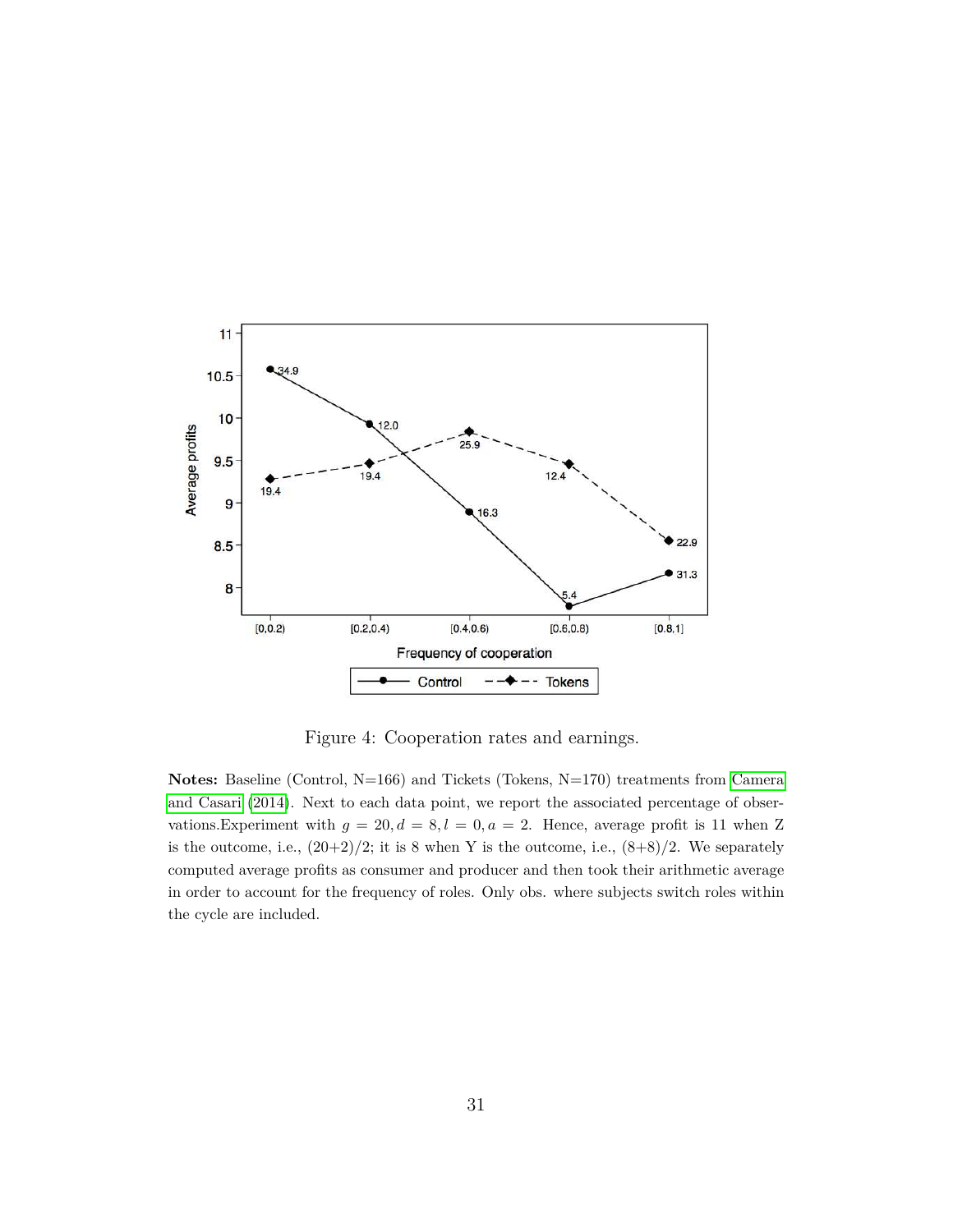etary system [\(Camera and Casari, 2014\)](#page-41-7). When we remove them, we see there is no overaccumulation of tokens in line with monetary theory [\(Camera et al.,](#page-41-4) [2013a\)](#page-41-4). Finally, we include actions involving tokens that are antithetical to monetary exchange. More precisely, we allow producers to defect conditionally on receiving a token from the consumer. Symmetrically, we allow consumers to transfer a token on the producer defecting [\(Bigoni et al., forth.\)](#page-41-2). Here tokens may take on a negative connotation as subjects could use them to tag defectors by giving tokens to those who do not help. Given this richer action set, the addition of tokens might increase coordination problems. Subjects, in fact, almost never chose these actions (producers 3.4%, consumers 1.4%), and the expansion of the action set did not prevent the emergence of monetary exchange [\(Bigoni et al., forth.\)](#page-41-2). The overall consistency of results in experiments with money provides some comfort on the replicability of the empirical results [\(Camerer et al., 2016\)](#page-42-9).

## <span id="page-31-0"></span>**6 New results: oversupply of tokens**

Above we have argued that a monetary system requires ideal conditions to emerge and to function smoothly. The token supply can neither be too low otherwise monetary trade cannot support efficiency—nor excessive—otherwise monetary trade will not be an equilibrium. Consequently, a natural question is: does monetary exchange emerge when it is not an equilibrium? For example, the mere fact that tokens are available could possibly generate an experimenter demand effect, which may thus lead to the emergence of a monetary trade convention. It is also possible that participants engage in monetary exchange in the lab just because they are used to do so in the field.

To shed some light on this issue we modify the design described in Section [4](#page-17-0)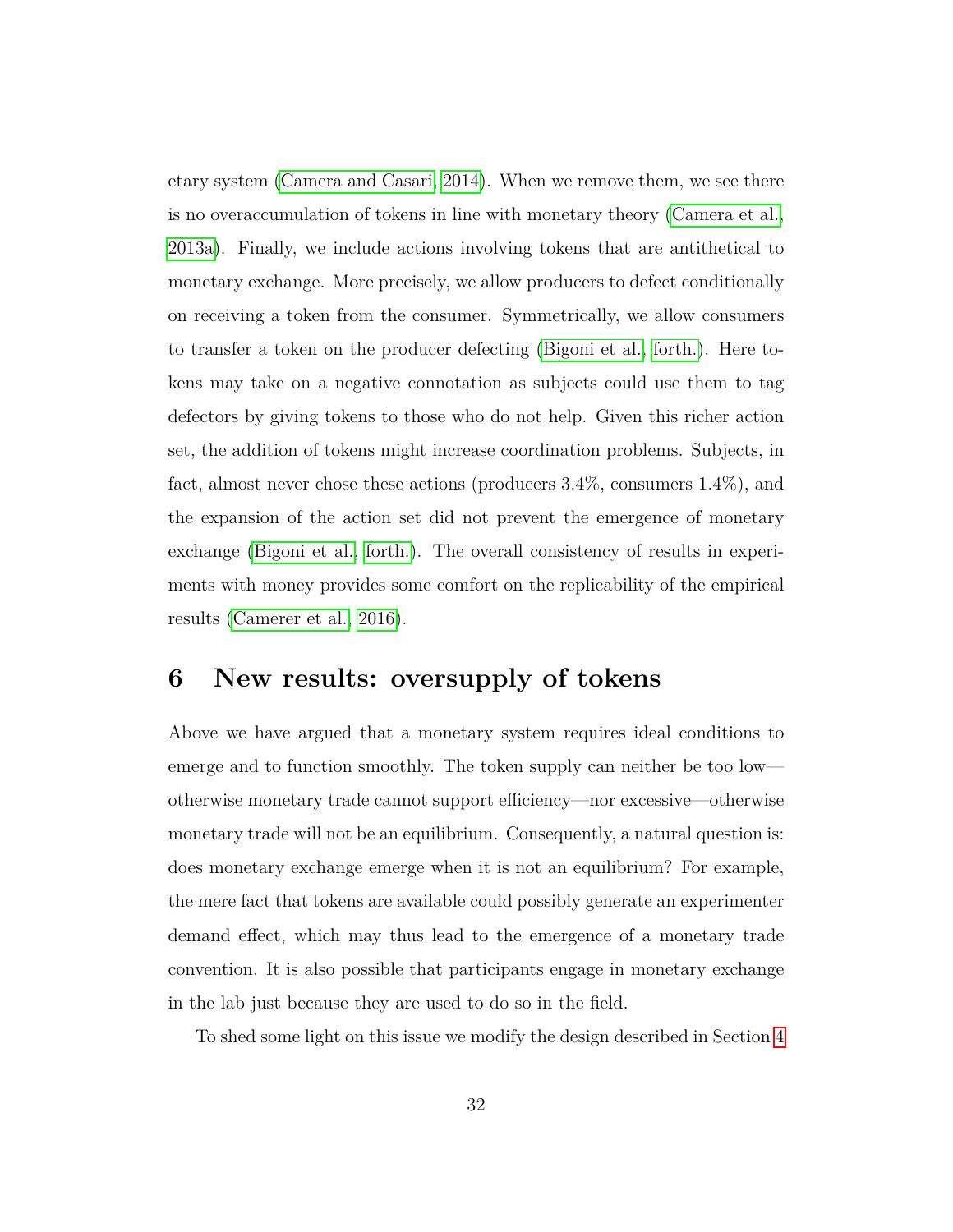by oversupplying tokens to both sides of the market, producers and consumers. In the original game discussed above the tokens supply is calibrated to support an efficient allocation in monetary equilibrium. Half of the participants are consumers, have one token and spend it in each round, while the other half of participants are producers, have no tokens and earn one, alternating spending and earning one token over the course of the supergame. Here, instead, we increase the tokens supply by a factor of ten and we also change its initial distribution. In round 1, each player received five tokens, so there is initially a homogenous distribution of tokens.

Given the experimental set-up, a participant can spend tokens for a number of rounds that is longer than the expected duration of the interaction. In practice, given a random continuation probability  $\beta = 0.75$ , each player expects the supergame to continue for 3 more rounds, and he has tokens enough to buy cooperation for ten. The incentive to sell help for one more token should thus be insufficient to support monetary exchange (see the theory section below).

For this treatment, we recruited 48 undergraduate subjects at Purdue University, involved in two sessions, run in January 2012. The experiment was programmed and conducted with the software z-Tree [\(Fischbacher, 2007\)](#page-43-10). Instructions (a copy is in Appendix C of [Bigoni et al., forth.\)](#page-41-2) were read aloud at the start of the experiment and left on the subjects' desks. A 25-question comprehension quiz was administered electronically after the instruction round. No eye contact was possible among subjects. Average earnings were \$19 per subject (min = \$12*.*50*,* max = \$26. On average, a session lasted 106 rounds for a running time of about 1 hour and 41 minutes (min  $= 99$  minutes, max  $= 104$ ) minutes excluding instruction reading, a quiz, and payments.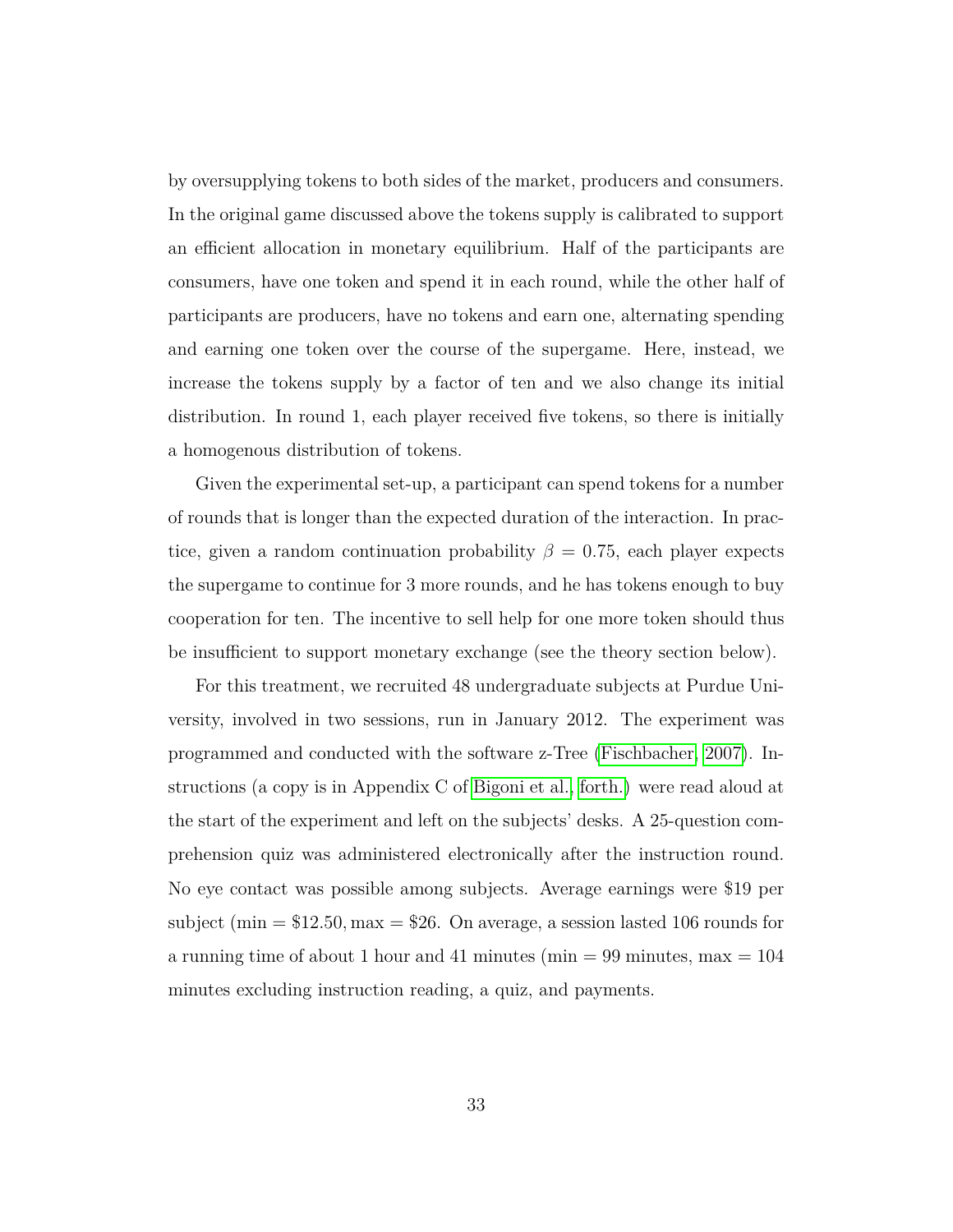**Theory.** This section demonstrates that when the supply of tokens is excessive, then monetary exchange may not be an equilibrium. To this end, endow each player with  $M \geq 1$  tokens in the first round of play,  $t = 1$ . As before, monetary exchange requires that players alternate spending one token to selling for a token. Since token inventories are not observable—and there is no free disposal of tokens—we need to construct a trading strategy that removes the incentives to progressively exhaust the player's own tokens endowment, while refusing to acquire additional tokens by helping others.

<span id="page-33-0"></span>**Definition 3** (**Monetary trade strategy with many tokens**)**.** *Fix a round t. If the player is a consumer with a token, then she chooses to transfer one token upon receiving help. If the player is a producer, then she chooses to help upon receiving a token (i) if t is odd and she has no more than M, or (ii) if t is even and she has no more than M* − 1 *tokens; in all other circumstances a producer chooses "do not help."*

This trading strategy is Markov and presumes that players maintain the same conduct even after a deviation is observed. If everyone adopts this strategy, then there is monetary trade because tokens are traded for help in each meeting, consumption patterns are stationary, and coincide with the efficient allocation.

Table 3: The equilibrium distribution of money with many tokens.

| Period                                       |  | - 3 |  | $\cdots$ |
|----------------------------------------------|--|-----|--|----------|
| Initial producer $M \t M+1 \t M \t M+1 \t M$ |  |     |  |          |
| Initial consumer $M \t M-1 \t M \t M-1 \t M$ |  |     |  |          |

In monetary equilibrium payoffs coincide with  $v_0$  and  $v_1$  defined earlier when only initial consumers are endowed with one token. Unlike the monetary equilibrium discussed earlier, the equilibrium distribution of tokens alternates across rounds and is more homogeneous. At the start of every odd round every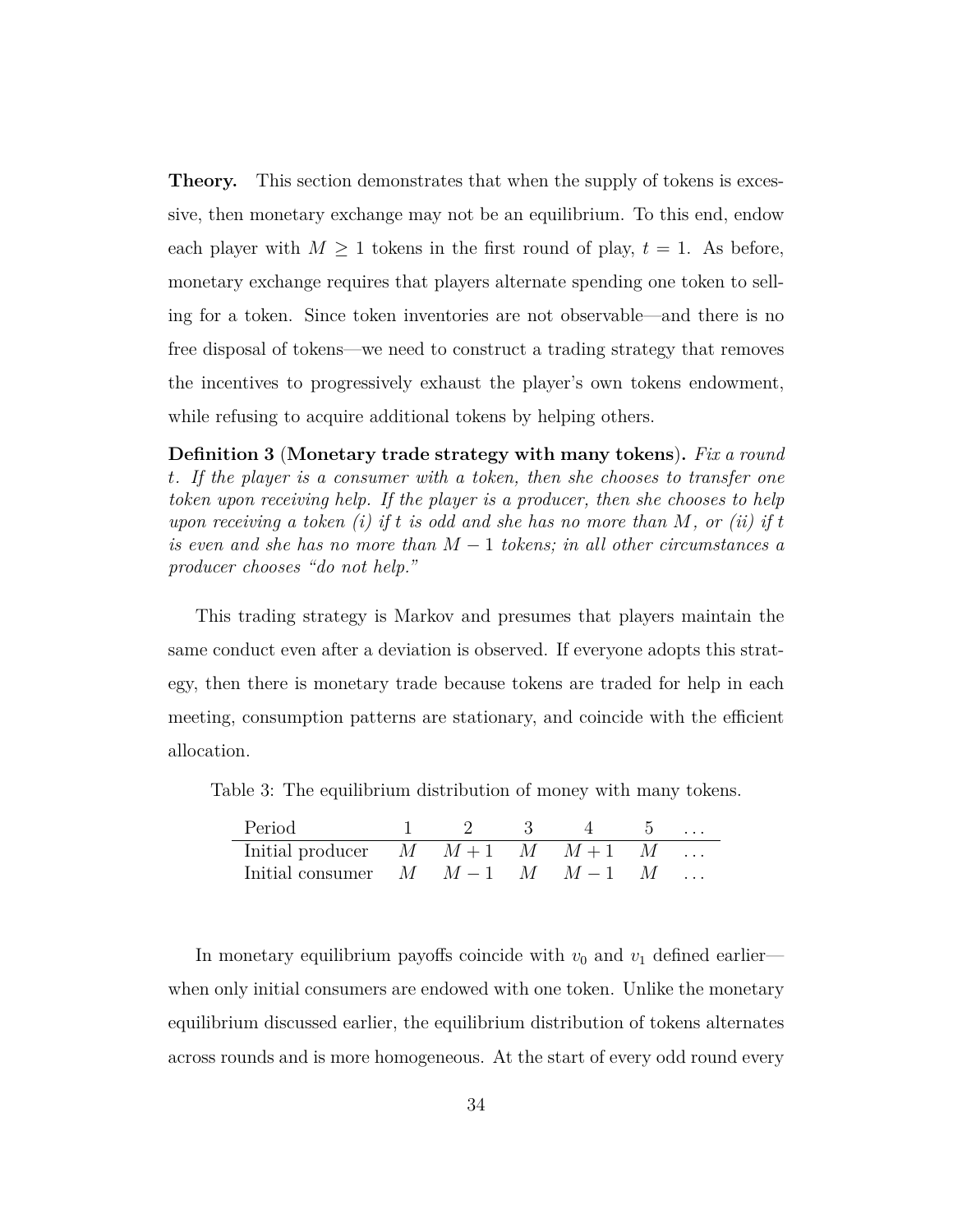player has *M* tokens, while at the start of every even round each consumer has  $M + 1$  token and each producer has  $M - 1$ . This distribution alters the incentives to participate in the monetary system, and alters the condition supporting monetary equilibrium.<sup>[11](#page-0-0)</sup>

**Proposition 3** (**Existence of monetary equilibrium with many tokens**). *Consider a group with*  $n = 2, 3, \ldots$  *producers and n consumers.* Let *each player be initially endowed with*  $M \geq 1$  *tokens. If* 

$$
d + \beta \left[ \frac{1}{n} (d - l + \beta v_0) + \frac{n - 1}{n} (g + \beta a + \beta^2 \tilde{v}_1) \right] \le v_0,
$$
 (1)

*where*

<span id="page-34-0"></span>
$$
v_0 = \frac{a + \beta g}{1 - \beta^2}
$$
  

$$
\tilde{v}_1 = \frac{d - l + \beta v_0 + (n - 1)(g + \beta a)}{n - (n - 1)\beta^2},
$$

*then the monetary trade strategy in Definition [3](#page-33-0) supports a monetary equilibrium.*

*Proof.* To show it, we must demonstrate that no producer has a profitable one-time deviation to take, in equilibrium. Without loss in generality we can consider a producer in  $t = 1$ . In equilibrium producers and consumer each have *M* tokens. Suppose the producer deviates by refusing to help for a token, and then reverts back to play the strategy in Definition [3](#page-33-0) from the following round. In  $t = 1$  the deviator earns *d* instead of  $a < d$ , and in  $t = 2$  she has still *M* tokens. On that date there are only *n* − 1 producers with *M* − 1 tokens because one still has  $M$  tokens; this is the individual who in  $t = 1$  was

 $11$ One could consider history-dependent strategies involving money. For example, economywide punishment is triggered if some producer refuses to help for a token. However, this is unlike the Markov trade strategy discussed in the monetary literature, which is history independent.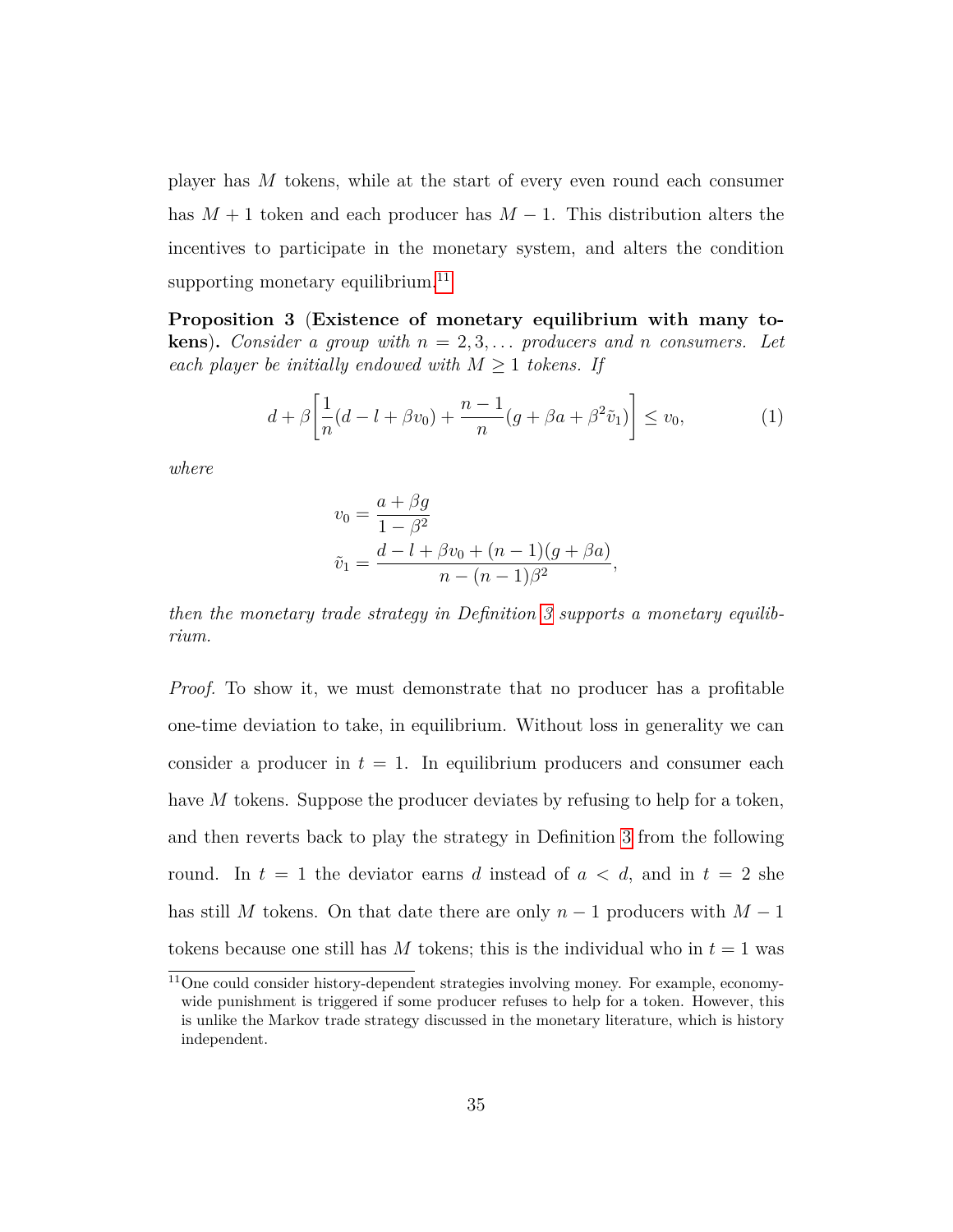a consumer but could not buy help in the meeting with the deviant producer (details in Appendix).

On  $t = 2$  the deviator is a consumer, and reverts back to play equilibrium so the distribution of tokens depends on who she meets:

- with probability  $1/n$ , in  $t = 2$  the deviator meets the producer with M tokens and cannot trade. In *t* = 3 the distribution of money is back at its equilibrium value (everyone has *M*).
- with probability  $(n-1)/n$ , in  $t=2$  the deviator meets a producer with *M* −1 tokens. The deviator trades but another consumer cannot. Hence, in  $t = 3$  everyone has M tokens but two producers: the deviator (who has  $M-1$ ) and the player who could not buy in  $t = 2$  (has  $M + 1$ ). It follows that the distribution of tokens in round  $t = 4$  is identical to  $t = 2$ , where one producer and one consumer have *M* tokens.

Since the monetary strategy is time-invariant, the payoff  $\tilde{v}_1$  to the deviator can be recursively defined for  $t = 2$  as

$$
\tilde{v}_1 = \frac{1}{n}(d - l + \beta v_0) + \frac{n-1}{n}[g + \beta(a + \beta \tilde{v}_1)].
$$

To interpret this payoff note that the deviator enters round  $t = 2$  as a consumer with *M* tokens instead of  $M + 1$ , and reverts back to following the monetary trade strategy in Definition [3.](#page-33-0) The distribution in  $t = 2$  is off equilibrium. Whether or not this distributional change is temporary or not depends on matching in  $t = 2$ . If the deviator does not consume in round  $t = 2$  (with probability  $1/n$ , then the tokens' distribution is back at equilibrium in  $t =$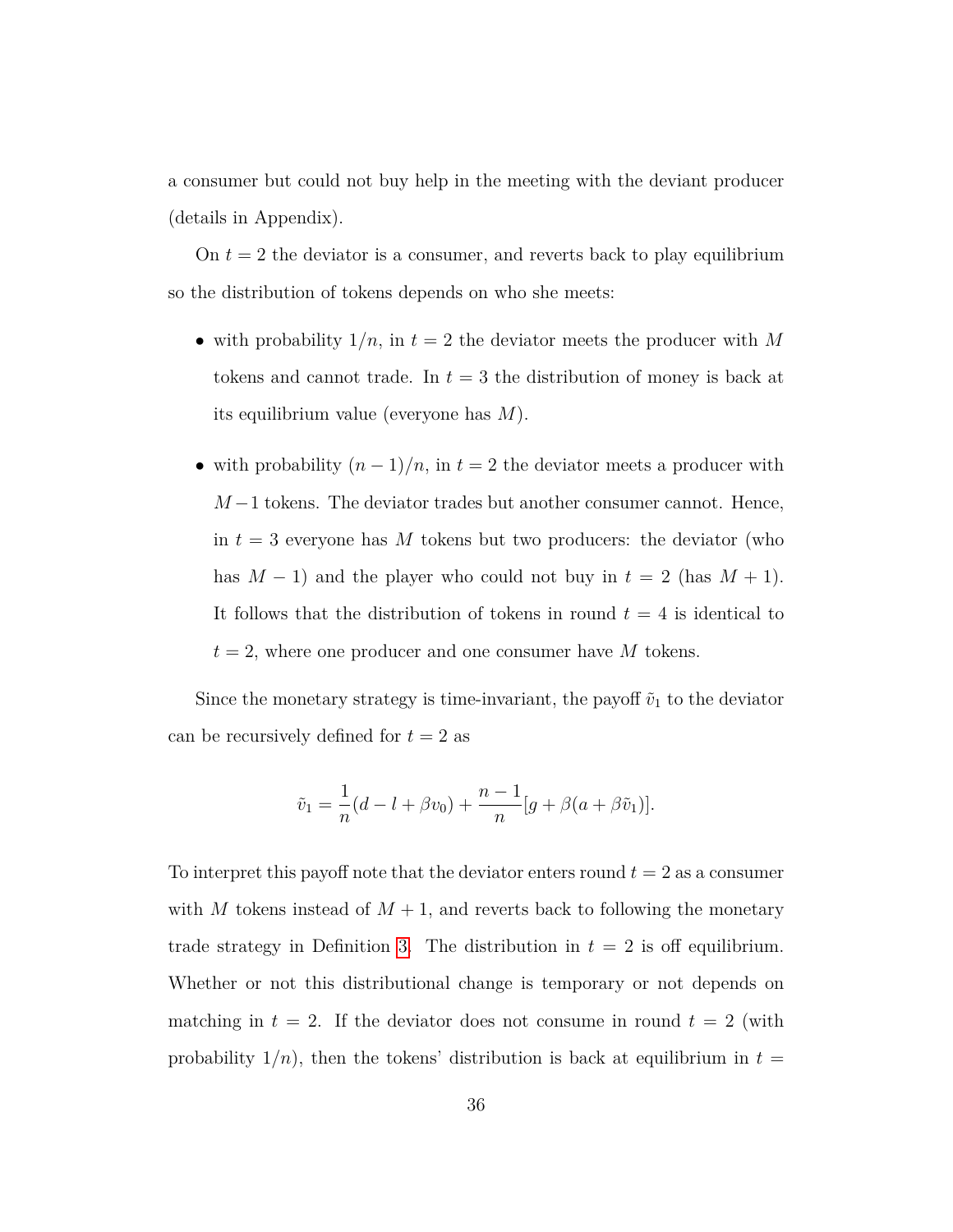3—when the deviator is once again a producer. Otherwise, the distribution of tokens evolves so that in round  $t = 4$  is once again identical to the offequilibrium distribution in  $t = 2$ .

The discussion above implies that monetary trade is an equilibrium when

$$
d + \beta \tilde{v}_1 \le v_0 = a + \beta (g + \beta v_0).
$$

since defecting in  $t = 1$  gives payoff *d* (instead of *a*) to the producer who deviates, and the defection changes the distribution of tokens as seen above. By the definition of  $\tilde{v}_1$  we have [\(1\)](#page-34-0).  $\Box$ 

**Corollary 1.** *In our design monetary equilibrium requires*  $\beta > 0.79$ *, approximately. Therefore, monetary equilibrium cannot be supported.*

The corollary is proved by direct calculation of  $(1)$ , where  $n = 4$ , and noticing that in our design  $\beta = 0.75$ .

**Monetary trade does not emerge.** The frequency of monetary trade drops across supergames in many tokens, while it increases in tokens, and in the last supergame it is 13.7% in the former treatment, and 74.0% in the latter, in the encounters when trade is possible.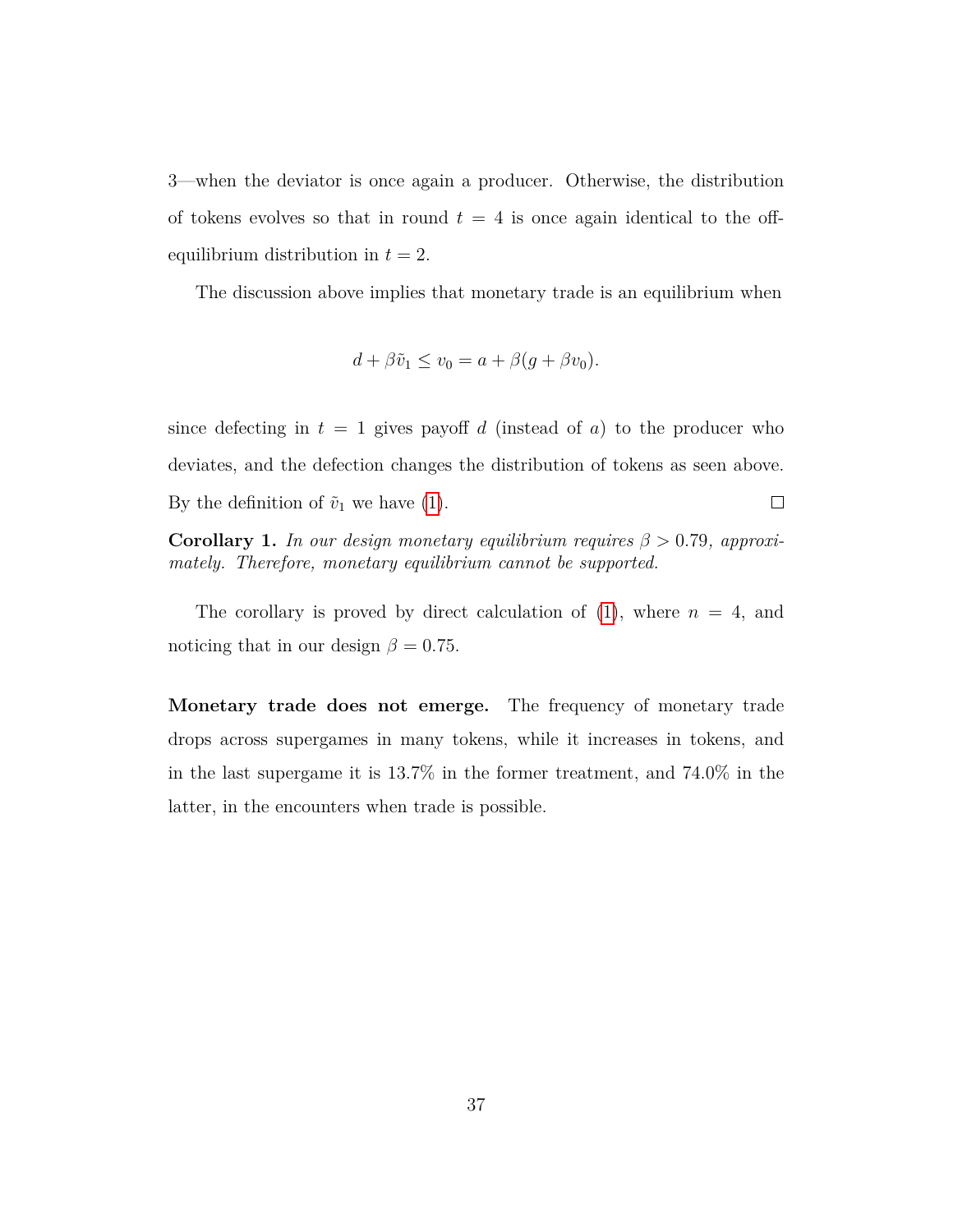| Dep. var.: Frequency of adoption |             |       |
|----------------------------------|-------------|-------|
| of the monetary strategy         | coeff.      | S.E.  |
| Supergame                        | $0.049***$  | 0.012 |
| Many Tokens                      | $-0.222***$ | 0.056 |
| Many Tokens x Supergame          | $-0.070***$ | 0.016 |
| Constant                         | $0.877**$   | 0.370 |
| N                                | 599         |       |
| R-squared within                 | 0.135       |       |
| R-squared between                | 0.419       |       |
| R-squared overall                | 0.335       |       |

<span id="page-37-0"></span>Table 4: Adoption of the monetary strategy "Z for 1".

**Notes:** One observation per subject per supergame, in all supergames, but only in rounds where trade was possible. Panel regression with random effects at the individual level and robust standard errors (S.E.) adjusted for clustering at the session level. The sum of the coefficients *Supergame* and *many tokens x Supergame* is significant at the 10% level (p-value = 0*.*054). *Controls* include the following individual characteristics: gender, major, two measures of understanding of the instructions (response time and number of wrong answers in the quiz) and session location (Purdue, Chapman). In this experiment  $q = 20$ ,  $d = 8$ ,  $l = 0$ ,  $a = 2$ . This regression also includes data from the Money treatment in [Bigoni et al.](#page-41-2) [\(forth.\)](#page-41-2).

**The collapse of cooperation.** The introduction of a dysfunctional institution compromises the ability to coordinate on a social norm of cooperation. Cooperation rates go from 47.1% without tokens, up to 71.9% with tokens, and down to  $14.6\%$  with many tokens, in the last supergame.<sup>[12](#page-0-0)</sup> The statistical significance of the differences in cooperation that emerge across treatments is confirmed by the panel regressions presented in Table [5.](#page-38-1)

 $12$ These numbers refer to all encounters. If we restrict our attention to encounters where trade was possible, cooperation rates are 84.9% with tokens, and 14.7% with many tokens.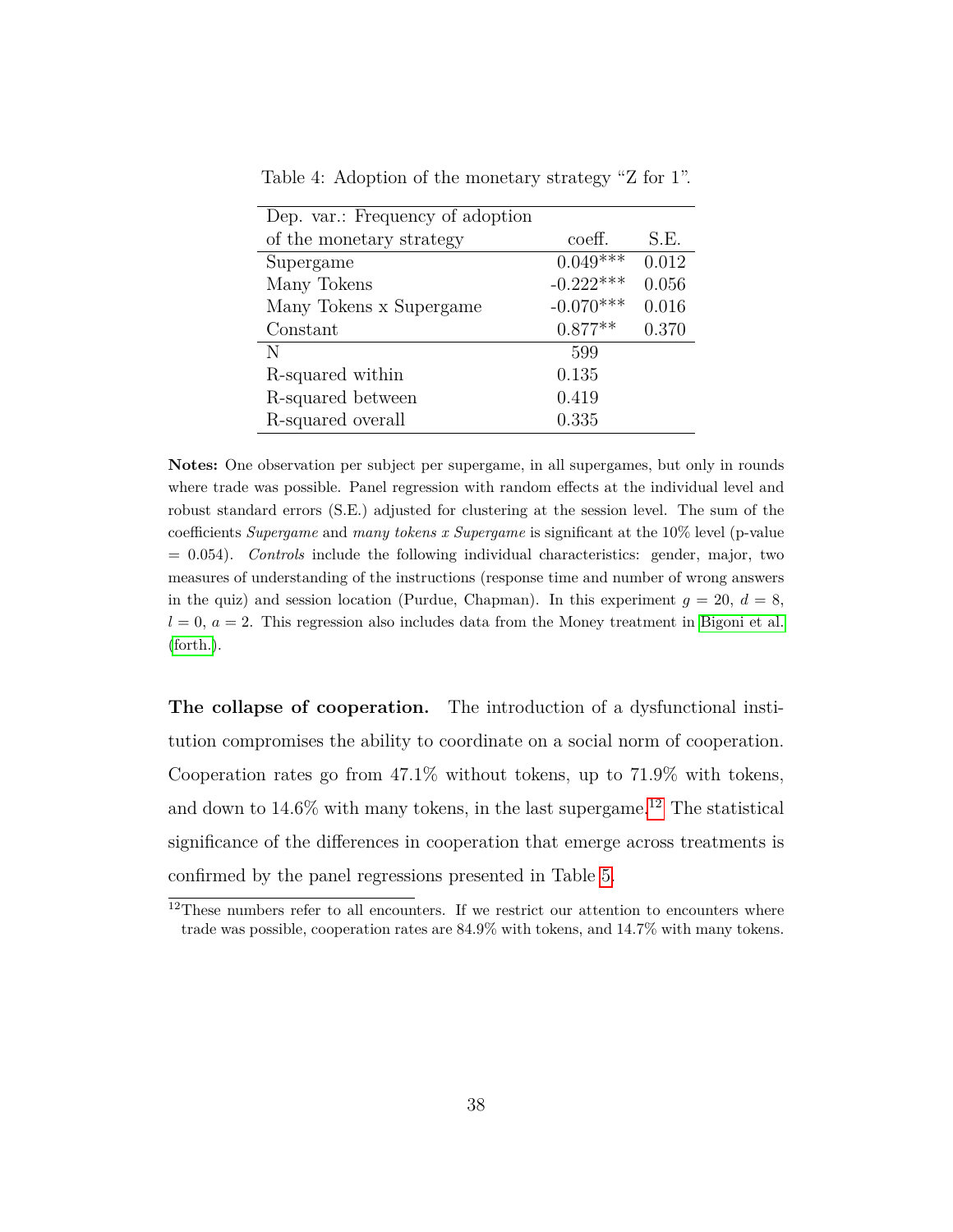<span id="page-38-1"></span>

| Dep. var.: Frequency of cooperation | coeff.     | S.E.  | coeff.      | S.E.  |
|-------------------------------------|------------|-------|-------------|-------|
| Supergame                           | $-0.031**$ | 0.016 | $-0.031**$  | 0.014 |
| Tokens                              |            |       | $-0.275***$ | 0.069 |
| Tokens x Supergame                  |            |       | $0.106***$  | 0.019 |
| Many Tokens                         |            |       | $-0.275***$ | 0.068 |
| Many Tokens x Supergame             |            |       | 0.005       | 0.018 |
| Constant                            | $0.308**$  | 0.127 | $0.396***$  | 0.105 |
| N                                   | 360        |       | 960         |       |
| R-squared within                    | 0.064      |       | 0.186       |       |
| R-squared between                   | 0.259      |       | 0.560       |       |
| R-squared overall                   | 0.179      |       | 0.429       |       |

Table 5: Cooperation rate.

**Notes:** One observation per subject per supergame, in all supergames. Panel regression with random effects at the individual level and robust standard errors (S.E.) adjusted for clustering at the session level. The estimated coefficients for *Tokens* and *Many tokens* are not significantly different (p- value*>* 0.100). The estimated coefficients for *Tokens x Supergame* and *Many tokens x Supergame* are significantly different at the 1% level (pvalue*<* 0.001). The sum of the coefficients *Supergame* and *Many tokens x Supergame* is significant at the 5% level (p-value = 0*.*032). The sum of the coefficients *Supergame* and *Tokens x Supergame* is significant at the 1% level (p-value *<* 0*.*001). *Controls* are described in the notes to Table [4.](#page-37-0) This regression also includes data from the Baseline and Money (here "Tokens") treatments in [Bigoni et al.](#page-41-2) [\(forth.\)](#page-41-2)

## <span id="page-38-0"></span>**7 Conclusions**

This chapter adopts theoretical methods and laboratory experiments to study the economic outcomes and the patterns of cooperation that emerge in groups of strangers. It contributes to experimental game theory along three lines: first, it presents a setup—called the *Intertemporal Exchange Game*—designed to capture long-run strategic interaction among strangers. Second, it shows how monetary systems, which are usually analyzed from a non-strategic perspective in macroeconomics, can be studied within this game-theoretical framework. Third, it shows how to bring this theoretical setup to the lab, in order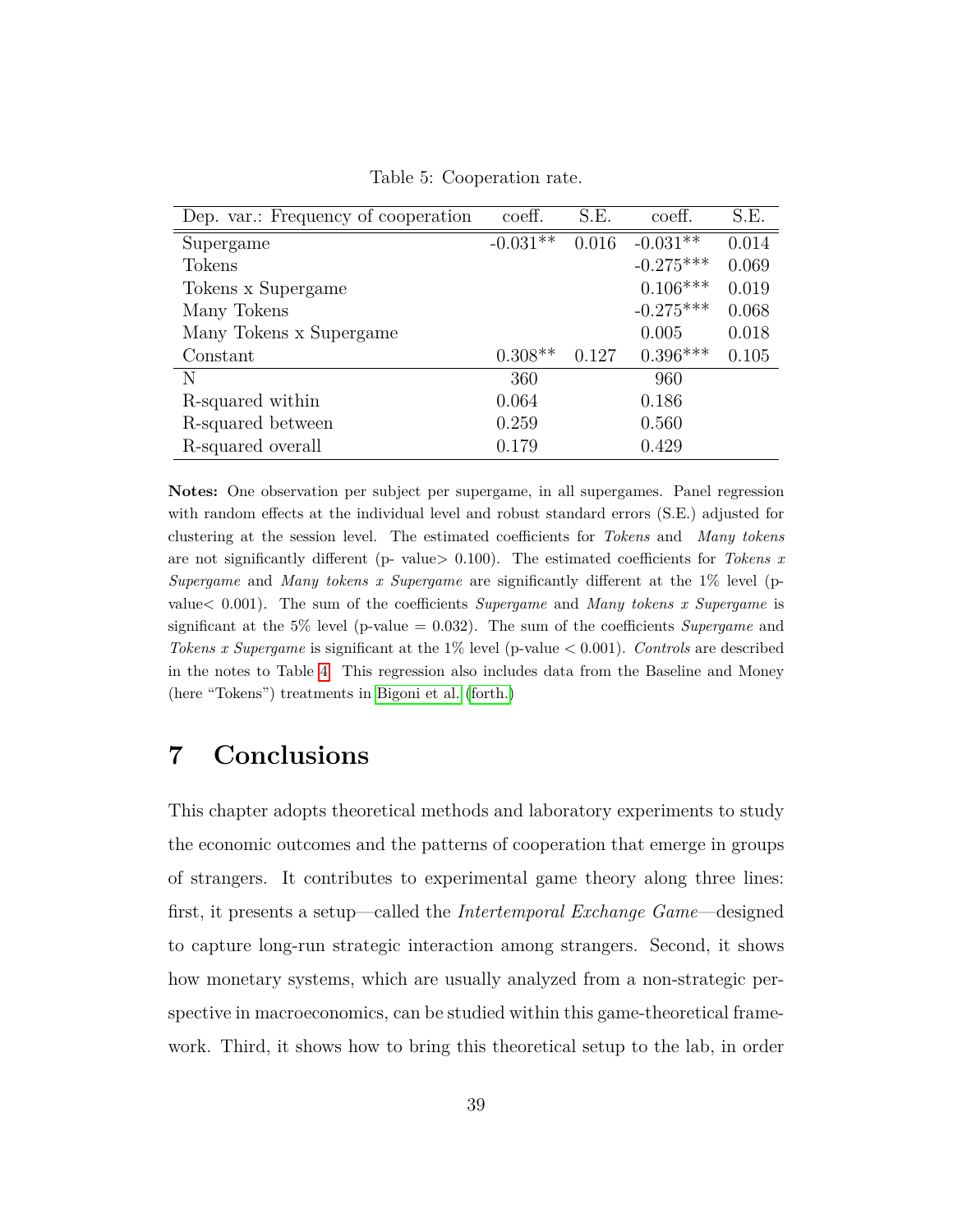to understand why money exists and how it impacts allocations. This is done by contrasting a laboratory setting where a fiat monetary system can spontaneously emerge to one where it cannot.

To study the behavioral role of money, we design the environment in such a way that relying on monetary exchange is theoretically inessential to attain high-payoffs. We find that in the laboratory, the emergence of a monetary system generates a variety of behavioral effects: (i) it enables groups of players to sustain cooperation without relying on a collective punishment scheme; (ii) it makes cooperation possible in subgroups; (iii) it makes free riding less profitable.

What is the benefit of adopting a monetary system to support cooperation, instead of relying on informal social norms of cooperation? In the case of a social norm, the incentive to engage in efficient play comes from the threat of community-wide punishment. Although this threat is never carried out in equilibrium, it makes cooperation inherently fragile because even just one accidental deviation can permanently set cooperation off-course. This fragility is a necessary ingredient because it is precisely what provides the incentive to cooperate in the first place. A second issue is that the punishment threat implicit in the social norm must be credible. This means there must be a shared belief that everyone in the community will follow through with the sanction, when punishment is called for. The credibility of this threat is also fragile because the social norm is based on a collective form of punishment, and not everyone may consider this kind of punishment a fair response to an isolated defection. In fact, we rarely observe full cooperation in the lab, even if cooperation through community-wide enforcement is well within the theoretical bounds.

The advantage of monetary trade over a social norm of cooperation of the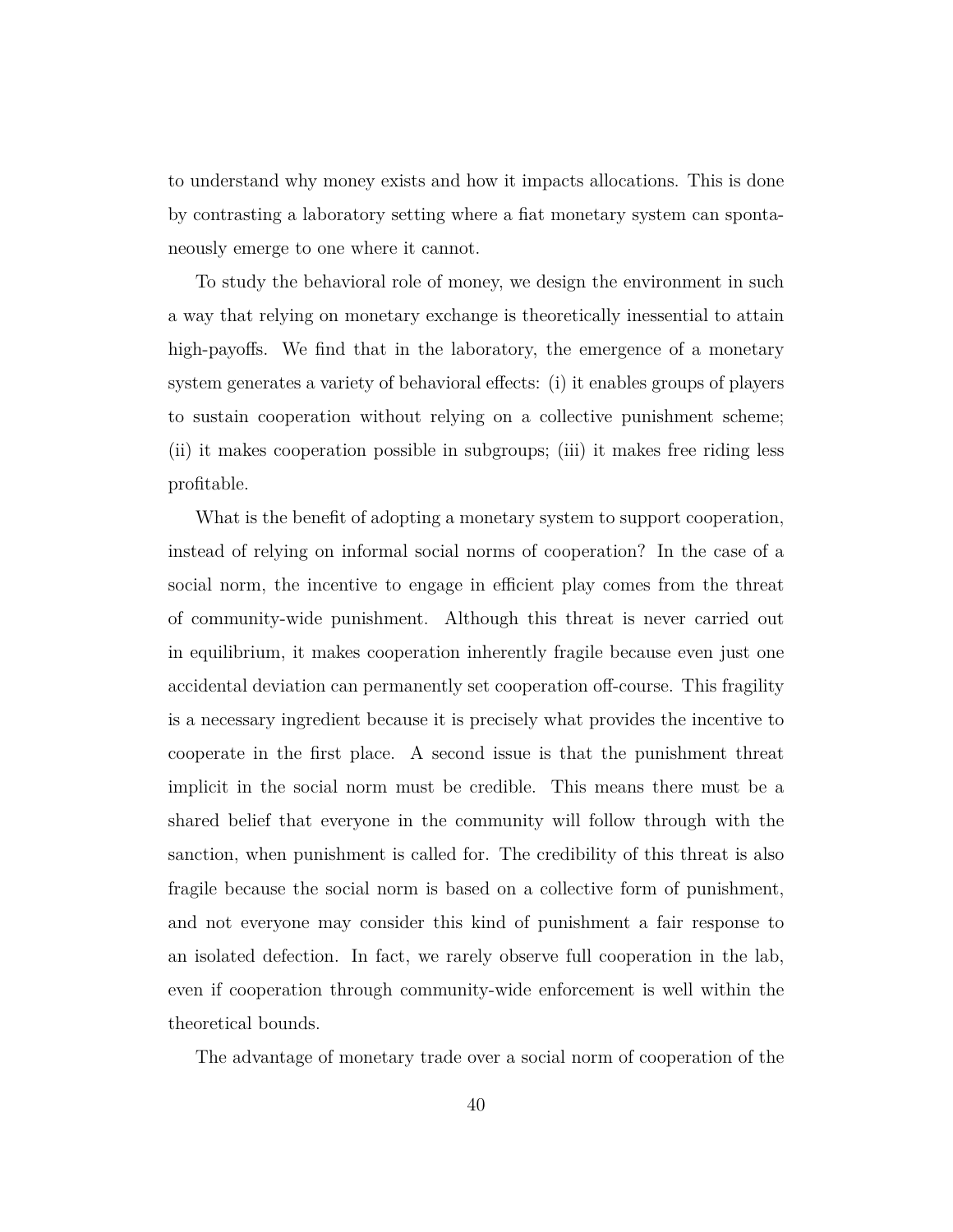kind discussed above, is that it makes cooperation incentive-compatible without making it fragile. In a monetary system strategies are history-independent and do not involve a collective switch in behavior in response to isolated defections. Only probable defectors—those who do not have money—are sanctioned, and not the entire society. This unique feature of monetary exchange not only simplifies the implementation and the credibility of enforcement, but it also ensures a greater resilience of cooperation. In a monetary economy groups can quickly recover from an occasional defection.

Another advantage of monetary trade, compared to social norms, comes from its ability to better handle the heterogeneity in strategy adoption that is typically observed in the laboratory. Monetary exchange can support partial cooperation, when not everyone in the group acts cooperatively. This constitutes a significant behavioral strength because it allows a subset of community members—those interested in cooperation—to attain reasonable payoffs by relying on monetary exchange among themselves, while ignoring those who do not use money. It also provides clear incentives to those who are not cooperating, as monetary exchange ensures an incentive-compatible redistribution of surplus from frequent defectors (who do not have money) to frequent cooperators (who have money). By contrast, heterogeneity in strategies is orthogonal to the use of decentralized community enforcement, which by definition requires uniform behavior.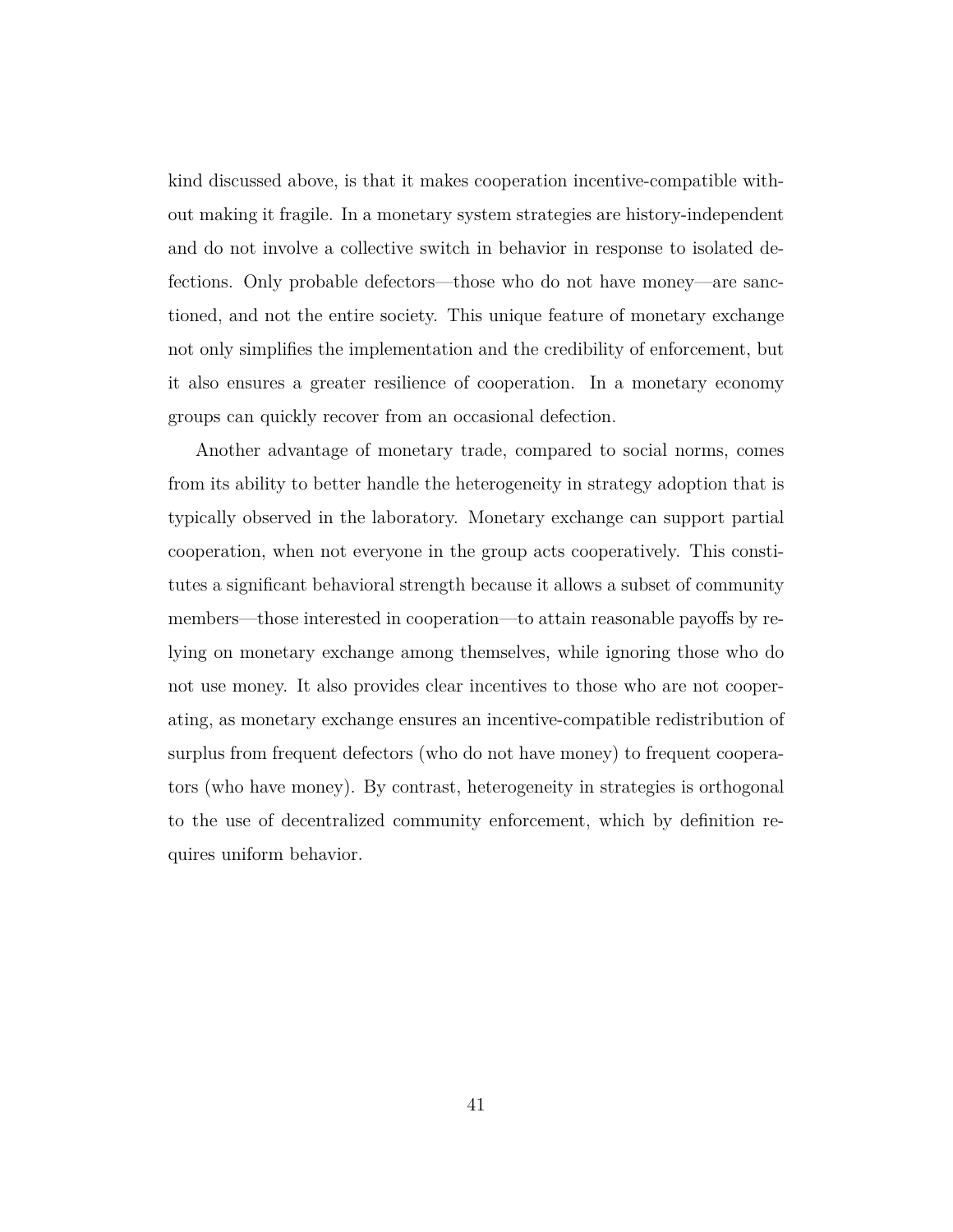### **References**

- <span id="page-41-1"></span>Aliprantis, C.D., and C. Plott. 1992. Competitive Equilibria in Overlapping Generations Experiments. *Economic Theory* 2, 389-426.
- <span id="page-41-3"></span>Abreu, D., D. Pierce and E. Stacchetti . 1990. Toward a Theory of Discounted Repeated Games with Imperfect Monitoring. *Econometrica*, 58, 1041-1063.
- <span id="page-41-9"></span>Basu, S., Dickhaut, J., Hecht, G., Towry, K., and Waymire, G. 2009. Recordkeeping alters economic history by promoting reciprocity. *Proceedings of the National Academy of Sciences*, 106(4), 1009-1014.
- <span id="page-41-8"></span>Bigoni, Maria and Camera, Gabriele and Casari, Marco. 2019. Partners or Strangers? Cooperation, monetary trade, and the choice of scale of interaction. *American Economic Journal: Microeconomics* (forthcoming).
- <span id="page-41-2"></span>Bigoni, M., Camera, G., and Casari, M. 2019a. Money is More than Memory. *Journal of Monetary Economics* (forthcoming).
- Bolton, G. E., Katok, E., and Ockenfels, A. 2005. Cooperation among strangers with limited information about reputation. *Journal of Public Economics*, 89(8), 1457-1468.
- <span id="page-41-0"></span>Camera, G. 2017. A perspective on electronic alternatives to traditional currencies. *Sveriges Riksbank Economic Review* 1, 126-148.
- <span id="page-41-6"></span>Camera, G. and Casari, M. 2009. Cooperation among strangers under the shadow of the future. *American Economic Review*, 99(3), 979-1005.
- <span id="page-41-7"></span>Camera, G. and M. Casari. 2014. The Coordination Value of Monetary Exchange: Experimental Evidence. *American Economic Journal: Microeconomics* 6(1), 290-314.
- <span id="page-41-5"></span>Camera, G. and Casari, M. 2017. Monitoring institutions in indefinitely repeated games. *Experimental Economics*.
- <span id="page-41-10"></span>Camera, G., M. Casari, and M. Bigoni. 2012. Cooperative strategies in anonymous economies: an experiment. *Games and Economic Behavior* 75, 570- 586.
- <span id="page-41-4"></span>Camera, G., M. Casari, and M. Bigoni. 2013a. Money and trust among strangers. *Proceedings of the National Academy of Sciences*, 110(37), 14889- 14893.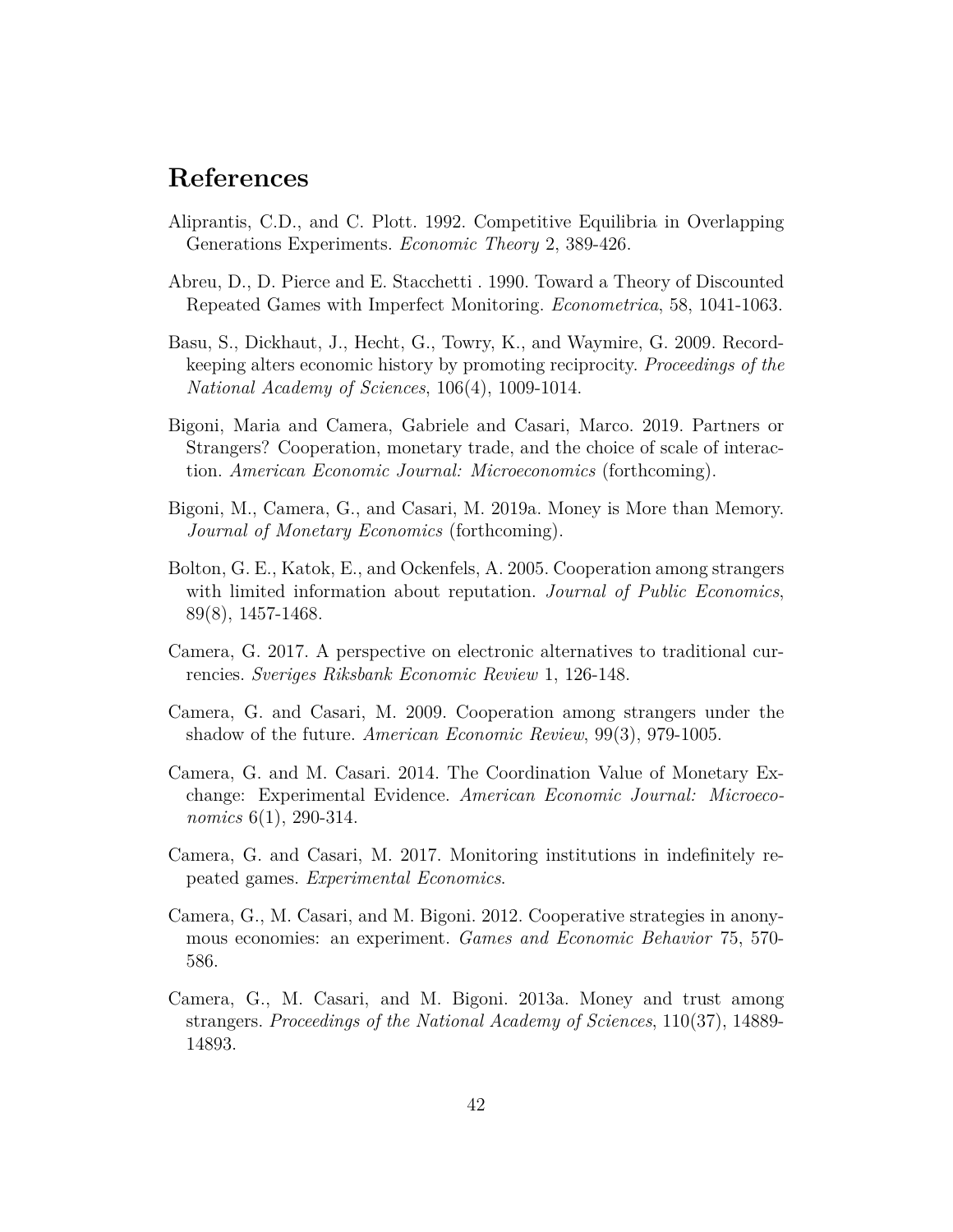- <span id="page-42-4"></span>Camera, G., M. Casari, and M. Bigoni. 2013b. Experimental Markets with Frictions. *Journal of Economic Surveys* 27(3), 536-553.
- <span id="page-42-5"></span>Camera, G., C. Deck, and D. Porter. 2016. Do Economic Inequalities Affect Long-Run Cooperation & Prosperity? Working paper, Economic Science Institute, Chapman University.
- Camera, G, and A. Gioffré. Game-Theoretic Foundations of Monetary Equilibrium. *Journal of Monetary Economics*, 2014.
- <span id="page-42-7"></span>Camera, G., C. Noussair, and S. Tucker. 2003. Rate of return dominance and efficiency in an experimental economy. *Economic Theory*, 22, 629-660.
- <span id="page-42-3"></span>Camera, G., and F. Vesely. 2007. Trading horizons and the value of money. *European Economic Review* 51(7), 1751-1767.
- <span id="page-42-9"></span>Camerer, Colin F., Anna Dreber, Eskil Forsell, Teck-Hua Ho, Juergen Huber, Magnus Johannesson, Michael Kirchler, Johan Almenberg, Adam Altmejd, Taizan Chan, Emma Heikensten, Felix Holzmeister, Taisuke Imai, Siri Isaksson, Gideon Nave, Thomas Pfeiffer, Michael Razen, Hang Wu. 2016. Evaluating replicability of laboratory experiments in economics. *Science*, 351(6280): 1433-1436.
- <span id="page-42-2"></span>C. Monica Capra, Tomomi Tanaka, Colin F. Camerer, Lauren Feiler, Veronica Sovero and Charles N. Noussair. 2009. The impact of simple institutions in experimental economies with poverty traps. *Economic Journal*, 119, 977- 1009.
- <span id="page-42-0"></span>Corbae, D., T. Temzelides, and R. Wright. 2003. Directed matching and monetary exchange. *Econometrica*, 71(3), 731-756.
- Dal B<sub>0</sub>, P. 2005. Cooperation under the Shadow of the Future: Experimental Evidence from Infinitely Repeated Games. *American Economic Review*, 95(5), 1591-1604.
- <span id="page-42-6"></span>Dal Bó, P. and G. Fréchette. 2011. The Evolution of Cooperation in Infinitely Repeated Games: Experimental Evidence. *American Economic Review*, 101(1), 411-429.
- <span id="page-42-8"></span>Deck, C.A., K.A. McCabe, and D. Porter. 2006. Why stable fiat money hyperinflates: Results from an experimental economy. *Journal of Economic Behavior & Organization* 61, 471-486.
- <span id="page-42-1"></span>Diamond, P. 1984. Money in Search Equilibrium. *Econometrica*, 52(1), 1-20.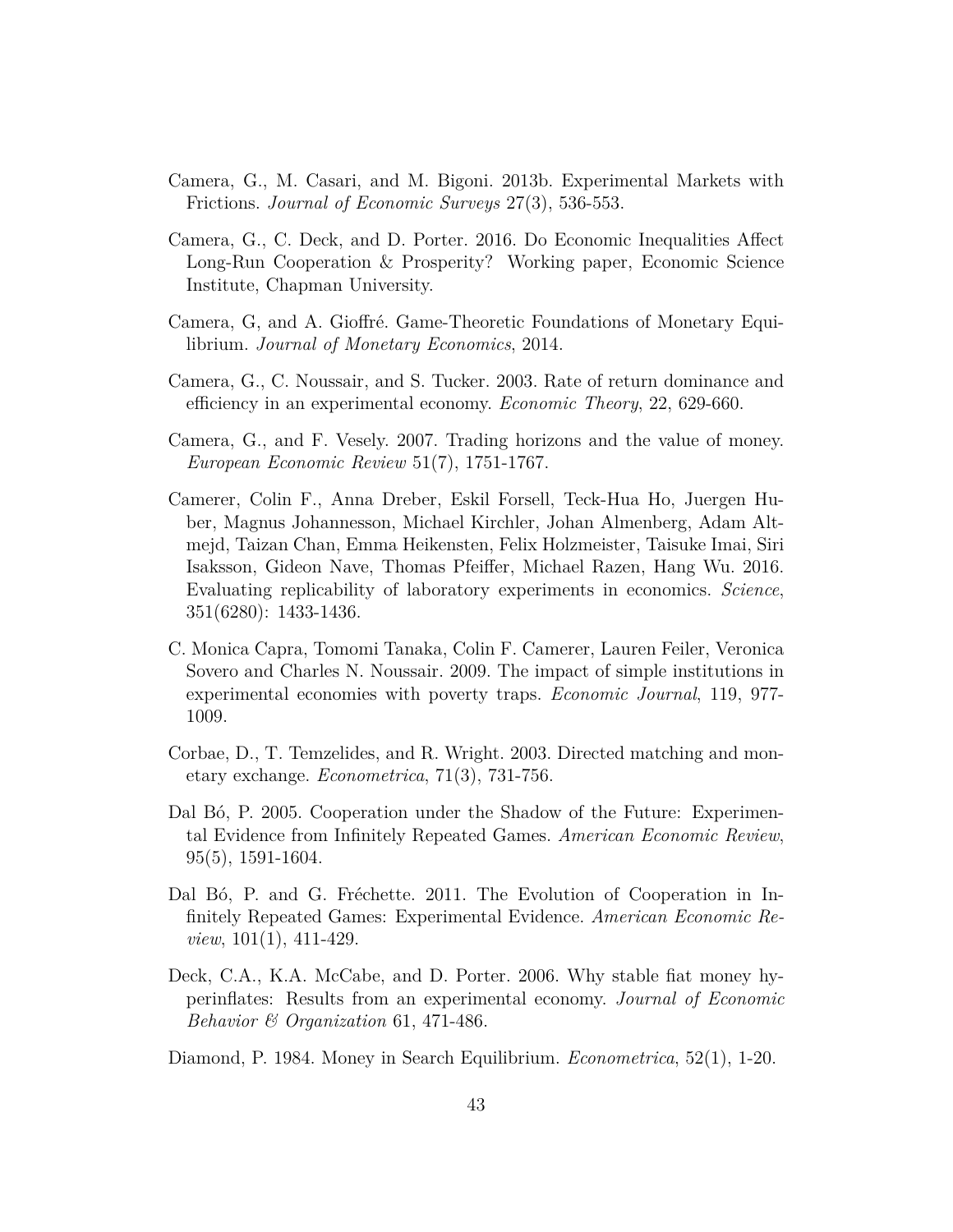- <span id="page-43-8"></span>Duffy, J. and J. Ochs. 2002. Intrinsically worthless objects as media of exchange: Experimental evidence. *International Economic Review*, 43, 637- 673.
- Duffy, J. and J. Ochs. 2009. Cooperative Behavior and the Frequency of Social Interaction. *Games and Economic Behavior*, 66, 785-812.
- <span id="page-43-9"></span>Duffy J., and D. Puzzello, 2014. Gift Exchange versus Monetary Exchange: Theory and Evidence. *American Economic Review*, 104(6), 1735-1776.
- <span id="page-43-5"></span>Ellison, Glenn. 1994. Cooperation in the prisoner's dilemma with anonymous random matching. *Review of Economic Studies*, 61, 567-88
- <span id="page-43-6"></span>Fehr, Ernst and Simon Gächter. 2000. Fairness and Retaliation: The Economics of Reciprocity. *Journal of Economic Perspectives* 14(3), 159-181.
- <span id="page-43-10"></span>Fischbacher, U. 2007. Z-Tree: Zurich toolbox for ready-made economic experiments, *Experimental economics* 10(2), 171-178.
- <span id="page-43-4"></span>Friedman, J. W., 1971. A Non-cooperative Equilibrium for Supergames. *Review of Economic Studies*, 38(1), 1-12.
- <span id="page-43-7"></span>Fudenberg, D., G.D. Rand, and A. Dreber. 2012. Slow to anger and fast to forgive: Cooperation in an uncertain world. *American Economic Review*, 102(2), 720-749.
- Fudenberg, D. and E. Maskin. 1986. The Folk Theorem in Repeated Games with Discounting or with Incomplete Information. *Econometrica*, 50, 533- 554.
- <span id="page-43-0"></span>Graeber, David, 2011. Debt: the first 5000 years. Melville, New York.
- Greif, Avner. 2006. The Birth of Impersonal Exchange: The Community Responsibility System and Impartial Justice. *Journal of Economic Perspectives*, 20(2), 221-236.
- <span id="page-43-2"></span>Hahn, Frank. 1973. On Transaction Costs, Inessential Sequence Economies and Money. *Review of Economic Studies*, 449-461
- <span id="page-43-1"></span>Hayashi, F., and A. Matsui. 1996. A Model of Fiat Money and Barter. *Journal of Economic Theory* 68, 111-132 .
- <span id="page-43-3"></span>Heinemann, F., R. Nagel and P. Ockenfels. 2009. Measuring Strategic Uncertainty in Coordination Games. *Review of Economic Studies* 76, 181-221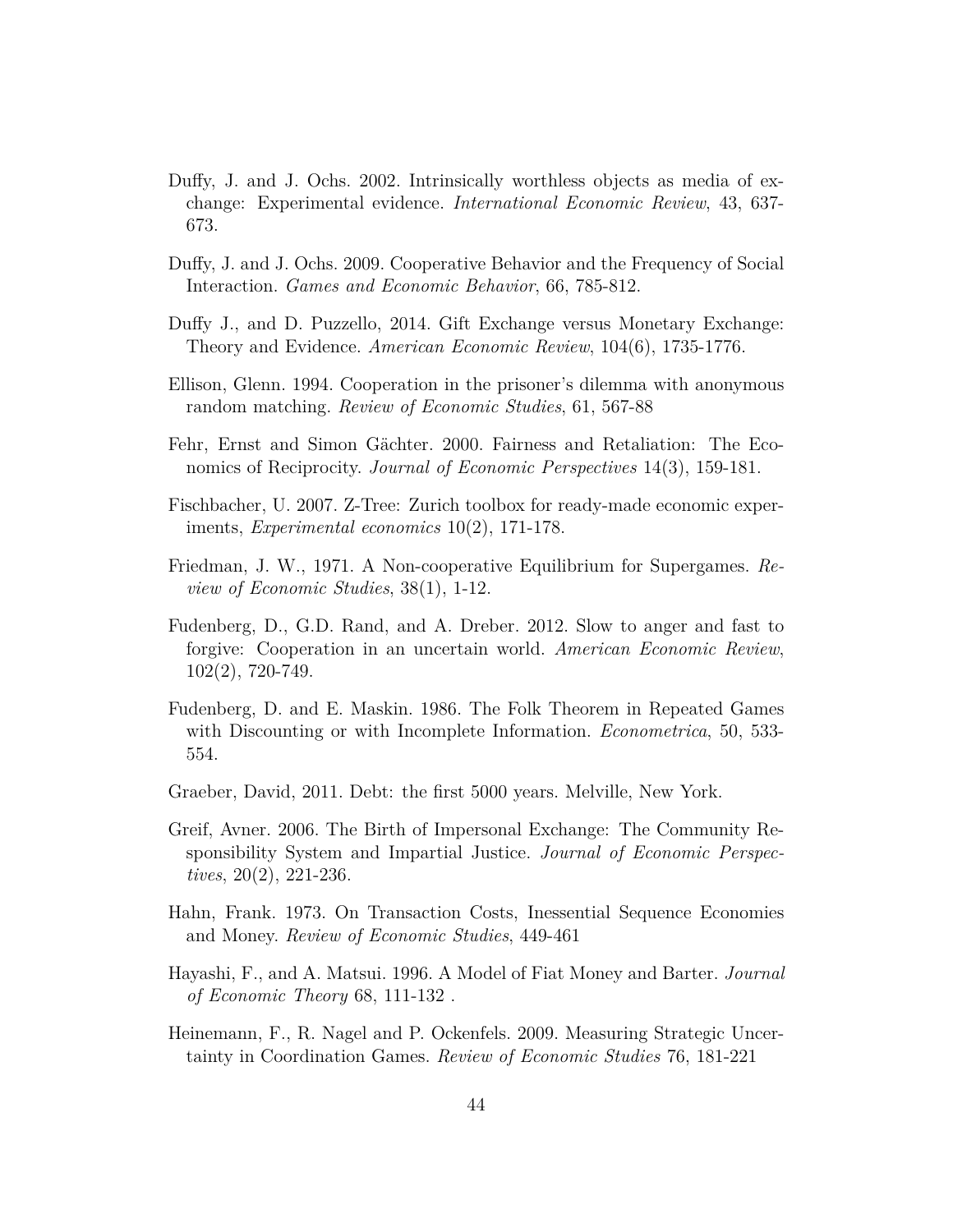- <span id="page-44-3"></span>Hellwig, M.F. 1976. A Model of Monetary Exchange, Working paper, Princeton University. https://www.princeton.edu/~erp/ERParchives/ [archivepdfs/M202.pdf](https://www.princeton.edu/~erp/ERParchives/archivepdfs/M202.pdf)
- <span id="page-44-11"></span>Huber, J., M. Shubik, and S. Sunder. 2014. Sufficiency of an Outside Bank and a Default Penalty to Support the Value of Fiat Money: Experimental Evidence. *Journal of Economic Dynamics and Control* 47, 317-337
- <span id="page-44-6"></span>Huggett M., and S. Krasa. 1996. Money and storage in a differential information economy. *Economic Theory* 8, 191-209.
- <span id="page-44-0"></span>Humphrey, Caroline. 1985. Barter and Economic Disintegration. *Man*, 20(1), 48-72.
- <span id="page-44-10"></span>Isaac, R., J.M. Walker, and , A.W. Williams. 1994. Group size and the voluntary provision of public goods: Experimental evidence utilizing large groups. *Journal of Public Economics*, 54(1), 1 - 36.
- <span id="page-44-2"></span>Kahn, C.H., McAndrews, J., and W. Roberds. 2005. Money is privacy. *International Economic Review*, 46(2),377-399.
- <span id="page-44-7"></span>Kandori, Michihiro. 1992. Social norms and community enforcement. *Review of Economic Studies*, 59, 63-80.
- <span id="page-44-5"></span>Keynes, John Maynard. 1936. *The General Theory of Employment, Interest and Money*. San Diego : Harcourt Brace (1964 ed.).
- <span id="page-44-4"></span>Kiyotaki, Nobuhiro, and Randall Wright. 1989. On Money as a Medium of Exchange. *Journal of Political Economy*, 97, 927-954.
- <span id="page-44-1"></span>Kocherlakota, N.R., 1998. Money is memory. *Journal of Economic Theory*, 81, 232-251.
- <span id="page-44-8"></span>Kovenock, D., and C.G. De Vries. 2002. Fiat Exchange in Finite Economies. *Economic Inquiry*, 40(2), 147-157.
- <span id="page-44-9"></span>Levine, D. and W. Pesendorfer. 1995. When are Agents Negligible? *American Economic Review* 85(5) 1160-1170
- <span id="page-44-12"></span>Lian, Peng and Plott, Charles R. 1998. General equilibrium, markets, macroeconomics, and money in a laboratory experimental environment. *Economic Theory*, 12 (1), 21-75.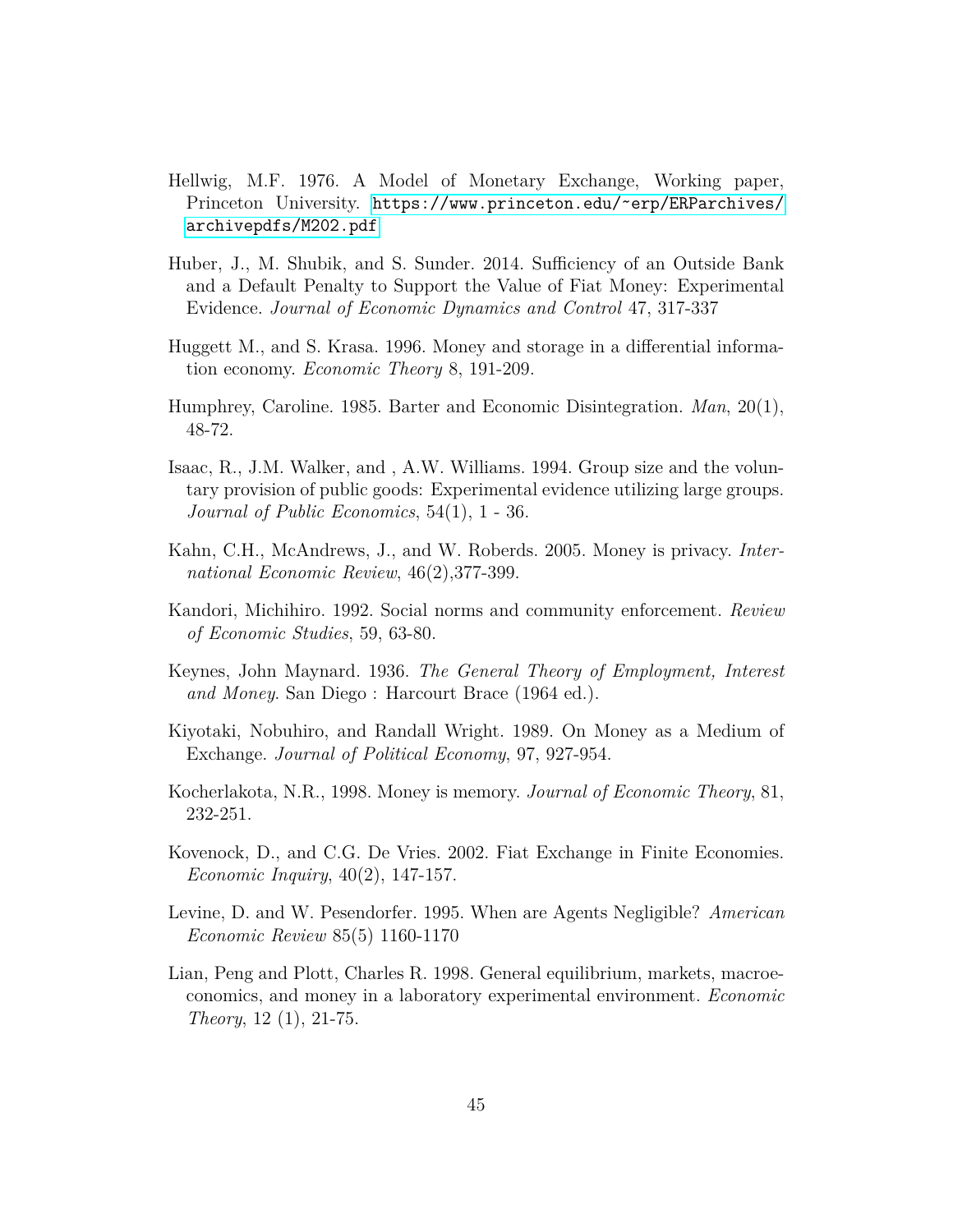- <span id="page-45-1"></span>Mankiw, G. 2004. *Principles of Economics*. Thomson South Western, Third Edition.
- <span id="page-45-5"></span>Marimon, R., and S. Sunder. 1993. Indeterminacy of equilibria in a hyperinflationary world: Experimental evidence. *Econometrica*, 61 (5), 1073-1107.
- <span id="page-45-6"></span>Marimon, R., and S. Sunder. 1994. Expectations and learning under alternative monetary regimes: An experimental approach. *Economic Theory* 4(1), 131- 162.
- McCabe, K., S. Rassenti, and V. Smith. 1998. Game Theory and Reciprocity in Some Extensive Form Experimental Games. *Proceedings National Academy of Science*, 93, 13421-13428.
- <span id="page-45-7"></span>McCabe, K. A. 1989. Fiat money as a store of value in an experimental market. *Journal of Economic Behavior & Organization*, 12(2), 215-231.
- <span id="page-45-4"></span>Nosenzo, D., S. Quercia, and M. Sefton. 2015. Cooperation in small groups: the effect of group size. *Experimental Economics*, 18(4), 4-14.
- <span id="page-45-3"></span>Nowak, M. A. and K. Sigmund. 1998. Evolution of indirect reciprocity by image scoring. *Nature*, 393(6685), 573-577.
- Offerman, T., J. Potters, and H.A. Verbon. 2001. Cooperation in an overlapping generations experiment. *Games and Economic Behavior*, 36(2), 264- 275.
- Ostrom, E., 2010. Beyond markets and states: polycentric governance of complex economic systems. *American Economic Review* 100, 641-672.
- <span id="page-45-0"></span>Ostroy, J.M. 1973. The Informational Efficiency of Monetary Exchange. *American Economic Review*, 63(4), 597-610
- Ostroy, J.M., R.M. Starr. 1990. The Transactions Role of Money. *Handbook of Monetary Economics*, vol. 1, Benjamin M. Friedman and Frank H. Hahn, eds., Elsevier Science Publishers, 3-62.
- Palfrey, T.R. and H. Rosenthal. 1994. Repeated Play, Cooperation and Coordination: An Experimental Study. *The Review of Economic Studies*, 61(3), 545-565.
- <span id="page-45-2"></span>Plott, C. 2001. Equilibrium, Equilibration, Information and Multiple Markets: From Basic Science to Institutional Design. Nobel Symposium on Behavioral and Experimental Economics, Stockholm, Sweden.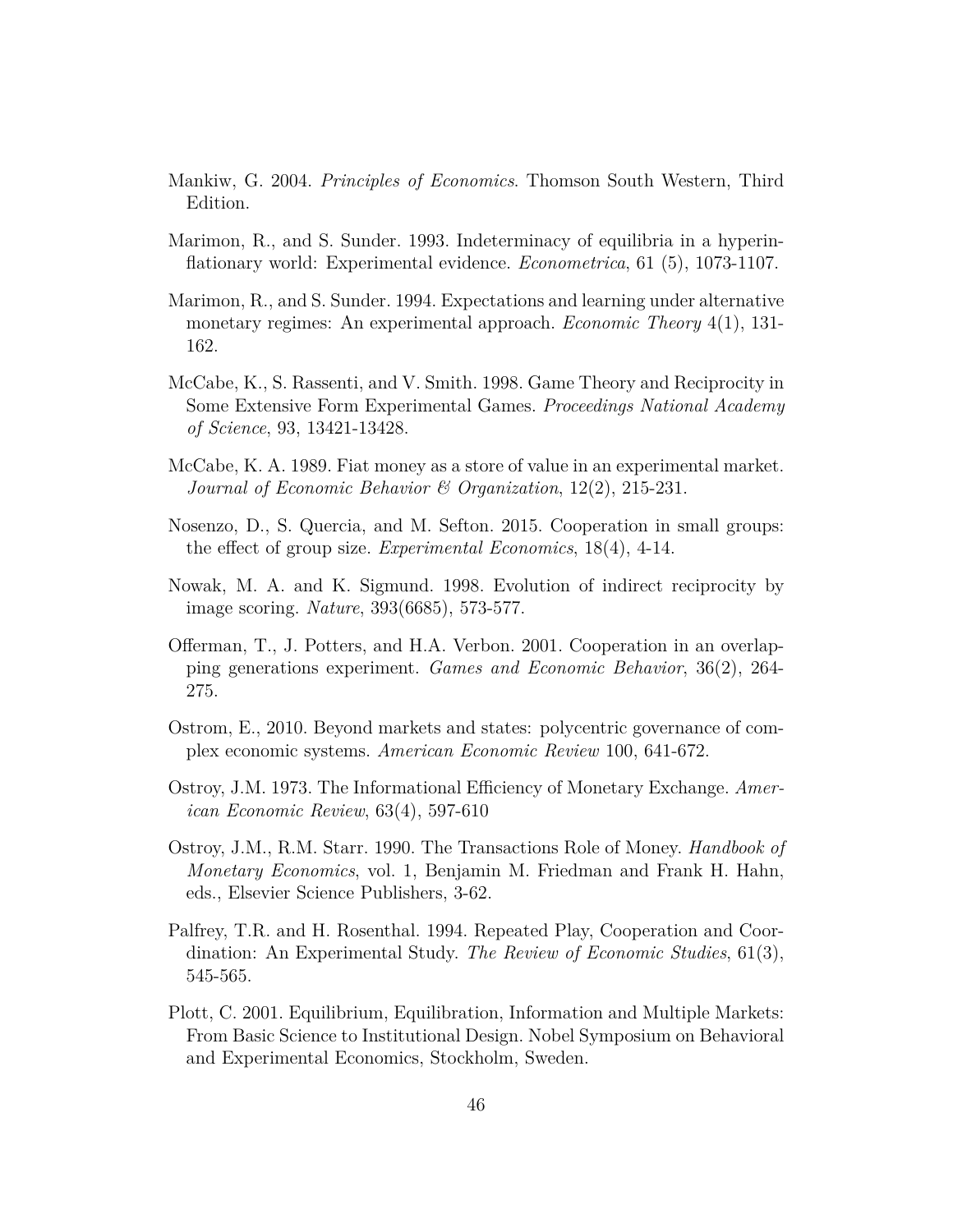- <span id="page-46-0"></span>Polanyi, K., The semantic of money uses. Reprinted in *Primitive, archaic and modern economies: essays of Karl Polanyi* (1957).
- <span id="page-46-7"></span>Roth, Alvin E., and Keith Murnighan. 1978. Equilibrium behavior and repeated play of the prisoner's dilemma. *Journal of Mathematical Psychology*, 17, 189-98
- Rubinstein, A. 1979. Equilibrium in Supergames with the Overtaking Criterion. *Journal of Economic Theory*, 21, 1-9.
- <span id="page-46-2"></span>Samuelson, P.A. 1958. An Exact Consumption-Loan Model of Interest with or without the Social Contrivance of Money. *Journal of Political Economy*, 66(6), 467-482.
- <span id="page-46-4"></span>Shapley, Lloyd and Martin Shubik. 1977. Trade Using One Commodity as a Means of Payment. *Journal of Political Economy* 85(5), 937-968
- Stahl, D. O. 2013. An experimental test of the efficacy of a simple reputation mechanism to solve social dilemmas. *Journal of Economic Behavior & Organization*, 94(0), 116-124.
- <span id="page-46-8"></span>Starr, R. M. 1972. The Structure of Exchange in Barter and Monetary Economies. *Quarterly Journal of Economics*, 86(2), 290-302.
- <span id="page-46-3"></span>Townsend, R., 1980. Models of money with spatially separated agents. In: Kareken, J., Wallace, N. (eds.) *Models of monetary economies*, 265-303. Minneapolis: Federal Reserve Bank of Minneapolis
- <span id="page-46-1"></span>Townsend, R., 1987. Economic Organization with Limited Communication. *American Economic Review*, 77 (5), 954-971
- <span id="page-46-6"></span>Van Huyck, J., R. Battalio, and R. Beil, 1990. Tacit Coordination Games, Strategic Uncertainty, and Coordination Failure. *Am. Econ. Rev.* 80, 234- 248.
- <span id="page-46-5"></span>Wallace, Neil. 2014 . Optimal money creation in "pure currency" economies: a conjecture. *The Quarterly Journal of Economics* 129(1), 259-274.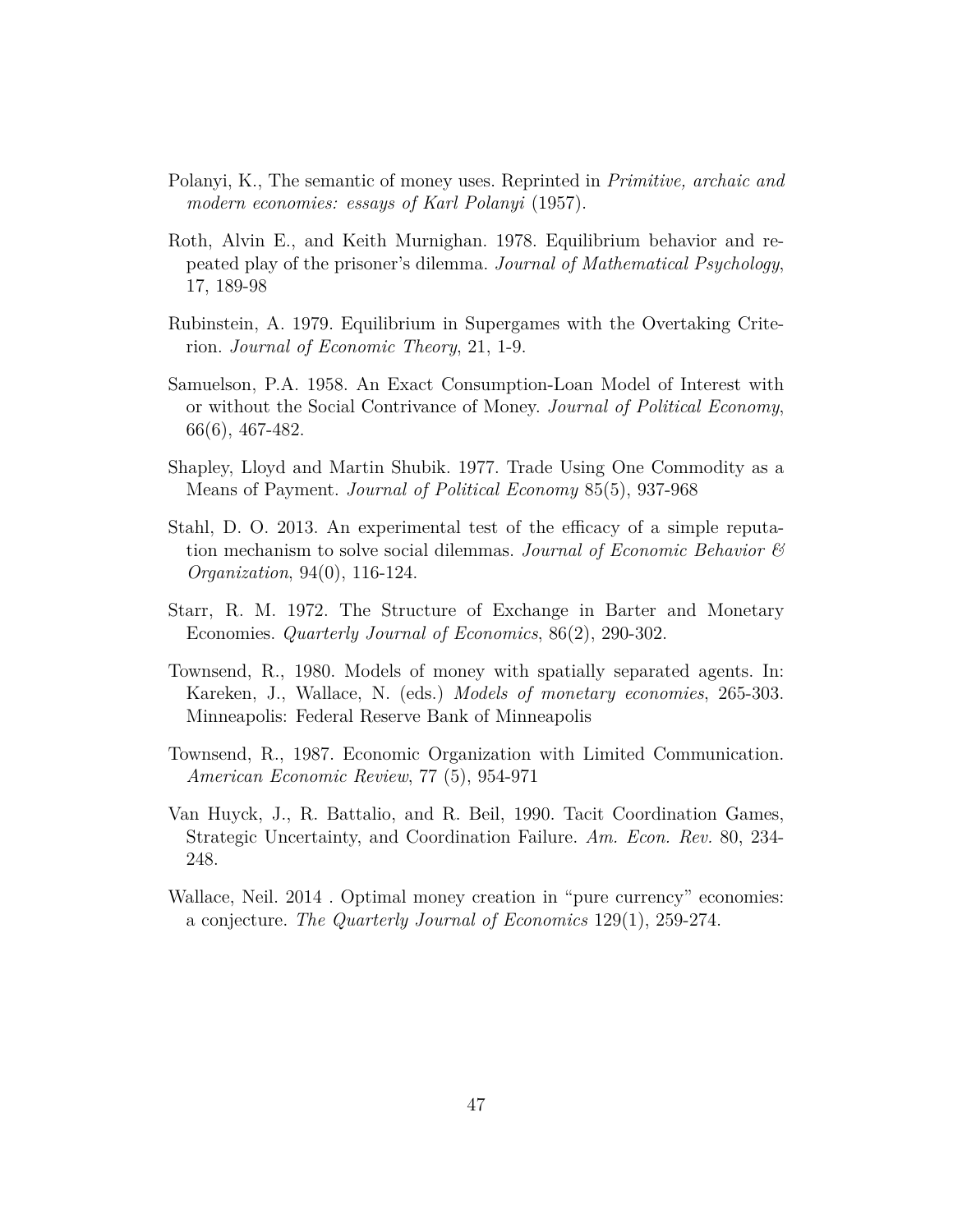## **Appendix**

#### **A. The distribution of tokens off-equilibrium**

On  $t = 2$  the tokens' distribution is off equilibrium as illustrated in the figure below. In particular, the deviator has *M* tokens unlike all other consumers who have  $M + 1$ . The deviator reverts back to play equilibrium in  $t = 2$ . In period  $t = 3$  the distribution of tokens will depend on who she meets in period  $t=2$ .

With probability  $1/n$  the deviator is matched to the producer who has *M* tokens. This is the same person who met the deviator in  $t = 1$ . That producer does not sell, according to the monetary trade strategy in Definition [3,](#page-33-0) so the deviator cannot spend a token in *t* = 2 and earns *d* − *l*. Hence, in  $t = 3$  the distribution of money is back at its equilibrium value, since every individual will have  $M$  tokens. Therefore, on  $t = 3$  the continuation payoff for the deviator is  $v_0$ .

|                | Period  |                |                |                 |  |
|----------------|---------|----------------|----------------|-----------------|--|
| Initial role   | 1       | $\overline{2}$ | 3              |                 |  |
| Producer       |         |                |                |                 |  |
| deviator       | $M_{-}$ | M              | M              | $M+1$           |  |
| other          | M       | $M+1$ M        |                | $M+1$           |  |
| other $n-2$    | M       | $M+1$ $M$      |                | $M+1$           |  |
| Consumer       |         |                |                |                 |  |
| meets deviator | M       | M              | $M_{-}$        | $M-1$           |  |
| other          | M       |                |                | $M-1$ $M$ $M-1$ |  |
| other $n-2$    |         | $M = 1$        | $\overline{M}$ | $M-1$           |  |

Table 6: Off-equilibrium token distribution if deviator can trade in  $t = 2$ .

**Notes:** With probability  $1/n$  the deviator cannot trade in  $t = 2$ . A red color denotes off-equilibrium token holdings.

With probability  $(n-1)/n$  the deviator—who has M tokens unlike all other